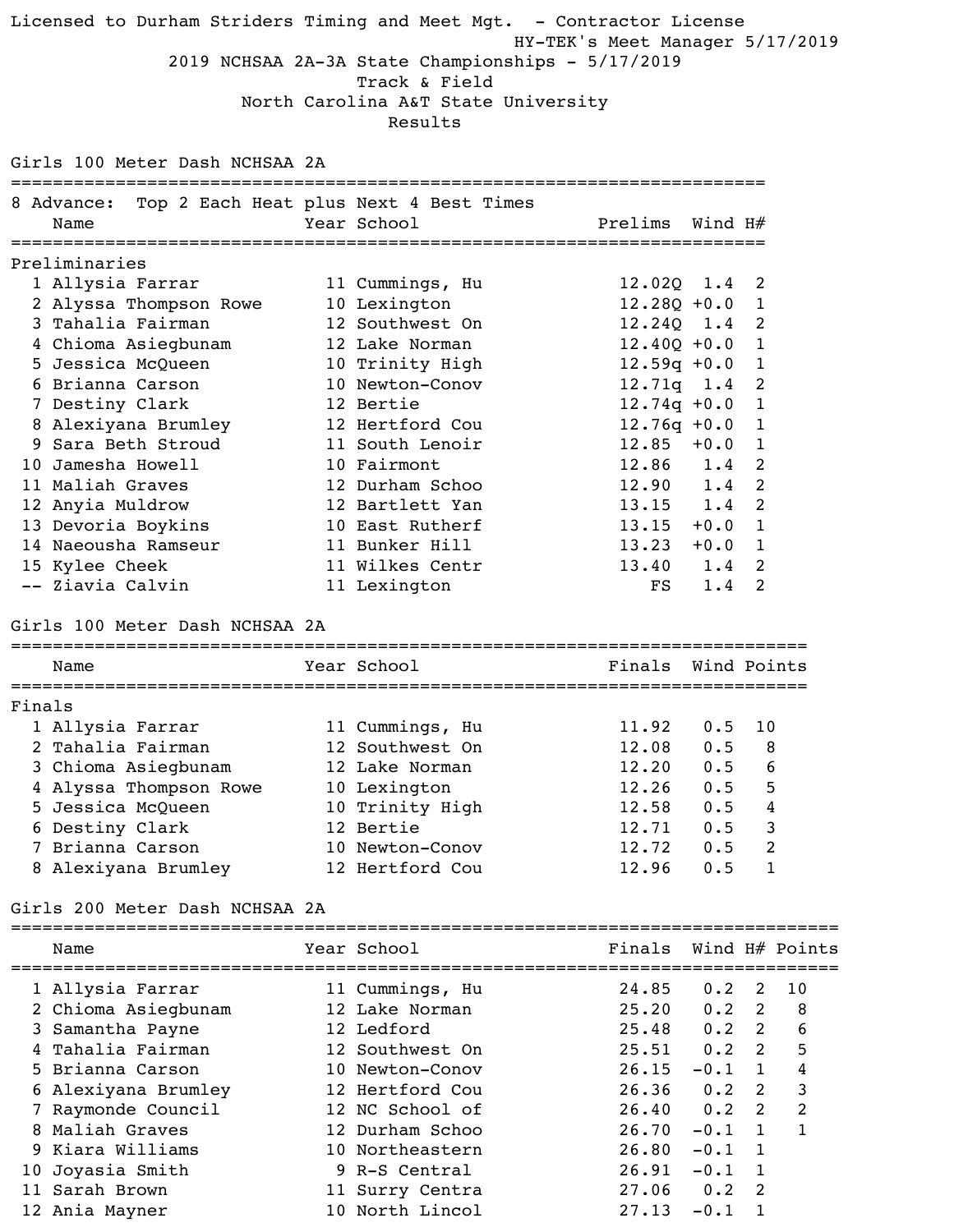| 13 Tatiana Powell       | 10 North Johnst | $27.65 - 0.1$ 1  |            |  |
|-------------------------|-----------------|------------------|------------|--|
| 14 Devoria Boykins      | 10 East Rutherf | $27.96$ $-0.1$ 1 |            |  |
| -- Alyssa Thompson Rowe | 10 Lexington    |                  | $FS$ 0.2 2 |  |

## Girls 400 Meter Dash NCHSAA 2A

| Name                | Year School     | Finals  |                | $H#$ Points  |
|---------------------|-----------------|---------|----------------|--------------|
| 1 Tahalia Fairman   | 12 Southwest On | 56.57   | 2              | 10           |
| 2 Nasiah Ferguson   | 10 Hendersonvil | 57.58   | $\overline{2}$ | 8            |
| 3 Allysia Farrar    | 11 Cummings, Hu | 57.67   | $\overline{2}$ | 6            |
| 4 Maliah Graves     | 12 Durham Schoo | 57.99   | $\overline{2}$ | 5            |
| 5 Alexiyana Brumley | 12 Hertford Cou | 58.39   | 2              | 4            |
| 6 Ania Mayner       | 10 North Lincol | 59.60   | 2              | 3            |
| Raymonde Council    | 12 NC School of | 59.96   | 1              | 2            |
| 8 Jessica McQueen   | 10 Trinity High | 59.99   | 1              | $\mathbf{1}$ |
| 9 Kyrie Coverson    | 11 South Granvi | 1:00.34 | 1              |              |
| 10 Samia Brimmer    | 10 Croatan      | 1:01.24 | 2              |              |
| 11 Sydney Cockerham | 10 West Stokes  | 1:01.60 | 1              |              |
| 12 Tyaunna McCoy    | 11 Pasquotank C | 1:02.01 |                | 1:02.004     |
| 13 Macy Rummage     | 9 Bandys        | 1:02.01 | $\mathbf{1}$   | 1:02.008     |
| 14 Onii Bivens      | 9 West Stanly   | 1:02.09 | 1              |              |
| 15 Sara Griggs      | 9 Patton        | 1:04.94 |                |              |
| -- Samantha Payne   | 12 Ledford      | FS      | 2              |              |

## Girls 800 Meter Run NCHSAA 2A

|   | Name                  | Year School     | Finals  | Points         |
|---|-----------------------|-----------------|---------|----------------|
|   | 1 Faith Younts        | 11 Patton       | 2:21.92 | 10             |
|   | 2 Sofia Wong          | 11 NC School of | 2:21.97 | 8              |
|   | 3 Cora Van Raay       | 11 Carrboro     | 2:23.96 | 6              |
| 4 | Michaela Gammon       | 12 East Lincoln | 2:24.15 | 5              |
|   | 5 Kaleigh Hanson      | 12 Croatan      | 2:25.84 | 4              |
| 6 | Makayla Ward          | 12 Central Davi | 2:27.31 | 3              |
|   | Brooke Butler         | 10 Central Acad | 2:28.35 | $\overline{2}$ |
| 8 | Laila Burk            | 10 Owen, Charle | 2:29.34 |                |
|   | 9 Madison Pugh        | 9 First Flight  | 2:29.57 |                |
|   | 10 Dylan Garcia       | 10 Franklin     | 2:30.15 |                |
|   | 11 Margaret Ann Healy | 9 Durham Schoo  | 2:31.00 |                |
|   | 12 Jessie Foday       | 10 Durham Schoo | 2:31.17 |                |
|   | 13 Megan Wozniak      | 9 Lake Norman   | 2:31.77 |                |
|   | 14 Maddy Wagner       | 10 First Flight | 2:32.35 |                |
|   | 15 McCollough Perry   | 10 Hendersonvil | 2:36.00 |                |
|   | -- Reese Hogan        | 10 Croatan      | DNF     |                |

## Girls 1600 Meter Run NCHSAA 2A

|  | Name                     | Year School     | Finals Points |     |
|--|--------------------------|-----------------|---------------|-----|
|  | 1 Angie Allen            | 10 North Lincol | 5:10.87       | 10  |
|  | 2 Sofia Wong             | 11 NC School of | 5:12.64       | - 8 |
|  | 3 Michaela Gammon        | 12 East Lincoln | 5:16.91       | 6   |
|  | 4 Margaret Ann Healy     | 9 Durham Schoo  | 5:21.39       | 5   |
|  | 5 Sheccid Ontiveros      | 12 Ledford      | 5:21.46       | 4   |
|  | 6 Alyssa Galvin          | 11 North Lincol | 5:29.88       | 3   |
|  | 7 Louise Lounes          | 11 Carrboro     | 5:30.43       | 2   |
|  | 8 Sarah Faith McAllister | 12 Bandys       | 5:33.16       |     |
|  | 9 Madison Lowery         | 12 South Rowan  | 5:36.26       |     |
|  | 10 Maddie Beard          | 9 Wilkes Centr  | 5:39.62       |     |
|  | 11 Abby Farris           | 10 Lake Norman  | 5:40.40       |     |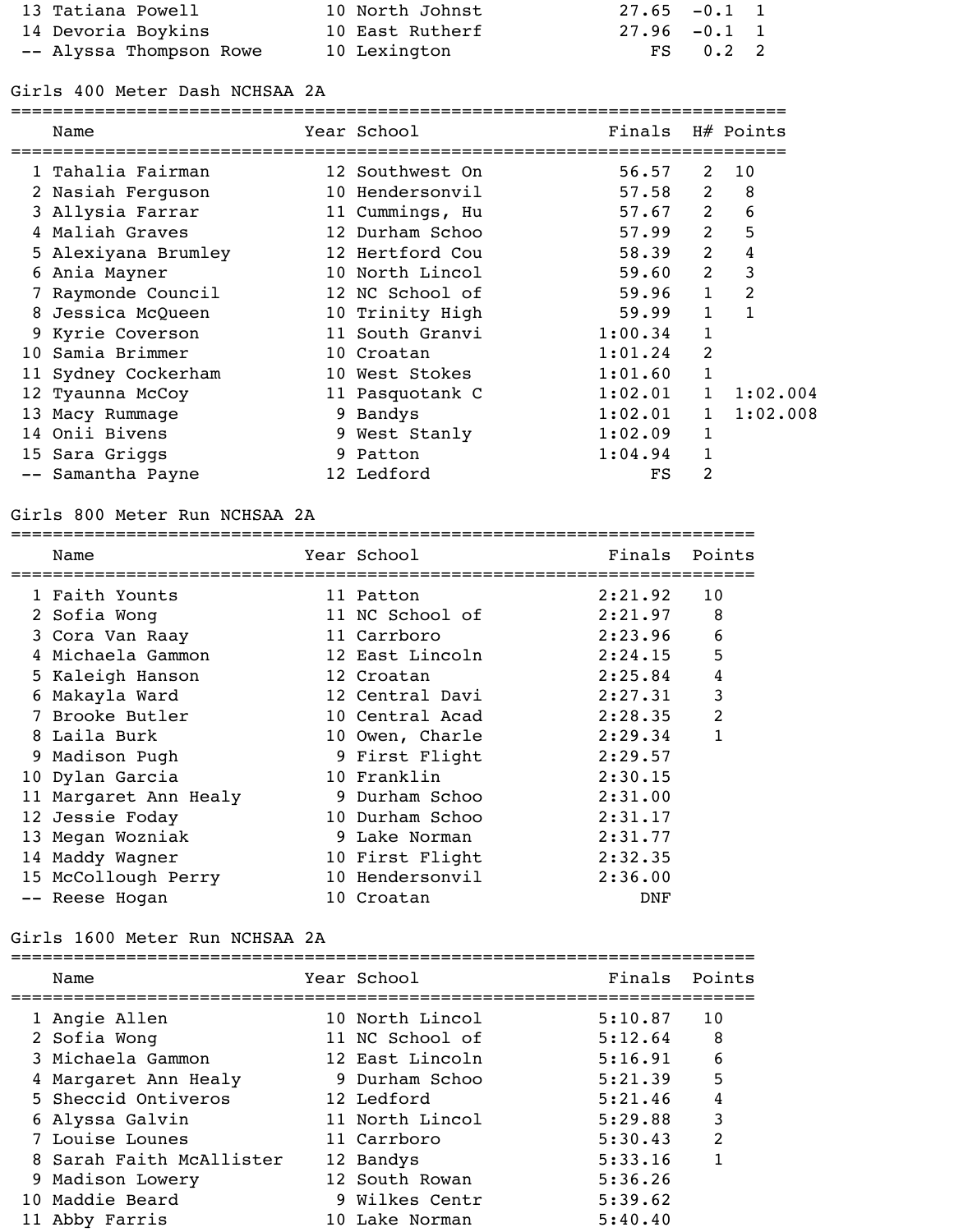| 12 Madison Pugh  | 9 First Flight  | 5:40.70 |
|------------------|-----------------|---------|
| 13 Hailee Reinke | 10 Currituck Co | 5:41.92 |
| 14 Selia Lounes  | 11 Carrboro     | 5:50.74 |
| 15 Lacey Swinson | 11 Southwest On | 6:04.11 |
| -- Reese Hogan   | 10 Croatan      | DNF     |

# Girls 3200 Meter Run NCHSAA 2A

| Name                                                      | Year School     | Finals           | Points           |                     |
|-----------------------------------------------------------|-----------------|------------------|------------------|---------------------|
| 1 Hannah Preisser                                         | 9 Carrboro      | 11:31.43         | 10               |                     |
| 2 Angie Allen                                             | 10 North Lincol | 11:52.90         | 8                |                     |
| 3 Michaela Gammon                                         | 12 East Lincoln | 11:57.63         | 6                |                     |
| 4 Sheccid Ontiveros                                       | 12 Ledford      | 11:58.73         | 5                |                     |
| 5 Alyssa Galvin                                           | 11 North Lincol | 12:06.67         | $\overline{4}$   |                     |
| 6 Karina Coulter                                          | 10 Fred T. Foar | 12:06.98         | $\mathsf{3}$     |                     |
| 7 Abby Farris                                             | 10 Lake Norman  | 12:12.18         | $\overline{2}$   |                     |
| 8 Sofia Wong                                              | 11 NC School of | 12:20.57         | 1                |                     |
| 9 Madeline Ramsden                                        | 10 Carrboro     | 12:25.13         |                  |                     |
| 10 Madison Lowery                                         | 12 South Rowan  | 12:42.58         |                  |                     |
| 11 Hailee Reinke                                          | 10 Currituck Co | 12:49.38         |                  |                     |
| 12 Courtney Drumm                                         | 12 Croatan      | 13:00.62         |                  |                     |
| 13 Lillie Siniard                                         | 12 Brevard      | 13:11.11         |                  |                     |
| 14 Avah Beikirch                                          | 9 Croatan       | 13:27.82         |                  |                     |
| 8 Advance: Top 2 Each Heat plus Next 4 Best Times<br>Name | Year School     | Prelims          | Wind $H#$        |                     |
| Preliminaries                                             |                 |                  |                  |                     |
| 1 Kendall Jordan                                          | 10 Cummings, Hu | $14.34Q - 0.5$ 2 |                  |                     |
| 2 Alyssa Thompson Rowe                                    | 10 Lexington    | $14.80Q - 1.6$ 1 |                  |                     |
| 3 Tamesia Pinnix                                          | 9 Cummings, Hu  | $14.90Q - 1.6$ 1 |                  |                     |
| 4 Jeriel Nesbitt                                          | 11 T.W. Andrews | $15.39Q - 0.5$ 2 |                  |                     |
| 5 Mia McMillen                                            | 9 Surry Centra  | $15.95q - 0.5$ 2 |                  |                     |
| 6 Trinity Gatewood                                        | 12 Forest Hills | $16.07q - 0.5$   |                  | $\overline{2}$      |
| 7 Nautika Newton                                          | 11 North Pitt   | $16.08q - 1.6$   |                  | $\mathbf 1$         |
| 8 Hannah Angel                                            | 10 Franklin     | $16.18q - 1.6$   |                  | $\mathbf 1$         |
| 9 Taylor Chapman                                          | 10 South Rowan  | 16.50            | $-0.5$           | 2                   |
| 10 Mkya Hedgepeth                                         | 12 Nash Central | 16.67            | $-1.6$           | $\mathbf 1$         |
| 11 destiny maynor                                         | 12 St. Pauls    | $17.02 -1.6$     |                  | $\mathbf 1$         |
| 12 Alexia Bryant                                          | 11 Ayden-Grifto | 17.10            | $-0.5$           | 2                   |
| 13 Mauriel Reid                                           | 9 Brevard       | $17.76 - 1.6$    |                  | $\mathbf 1$         |
| 14 Anna Tastinger                                         | 10 Franklin     | 18.18            | $-0.5$           | 2                   |
| 15 Melena Howell                                          | 11 Ashe County  |                  |                  |                     |
| 16 Candace Barclift                                       | 11 Northeastern | 20.84<br>21.25   | $-1.6$<br>$-0.5$ | $\overline{1}$<br>2 |

# Girls 100 Meter Hurdles NCHSAA 2A

| Finals Wind Points |                                                                                           |
|--------------------|-------------------------------------------------------------------------------------------|
|                    |                                                                                           |
|                    |                                                                                           |
| $14.11 - 0.8$      | -10                                                                                       |
| 14.18<br>$-0.8$    | 8                                                                                         |
| 15.19<br>$-0.8$    | 6                                                                                         |
|                    | 5                                                                                         |
|                    | $\overline{4}$                                                                            |
|                    | 3                                                                                         |
|                    | 2                                                                                         |
|                    |                                                                                           |
|                    | 15.25<br>$-0.8$<br>$15.38 - 0.8$<br>15.51<br>$-0.8$<br>15.75<br>$-0.8$<br>16.13<br>$-0.8$ |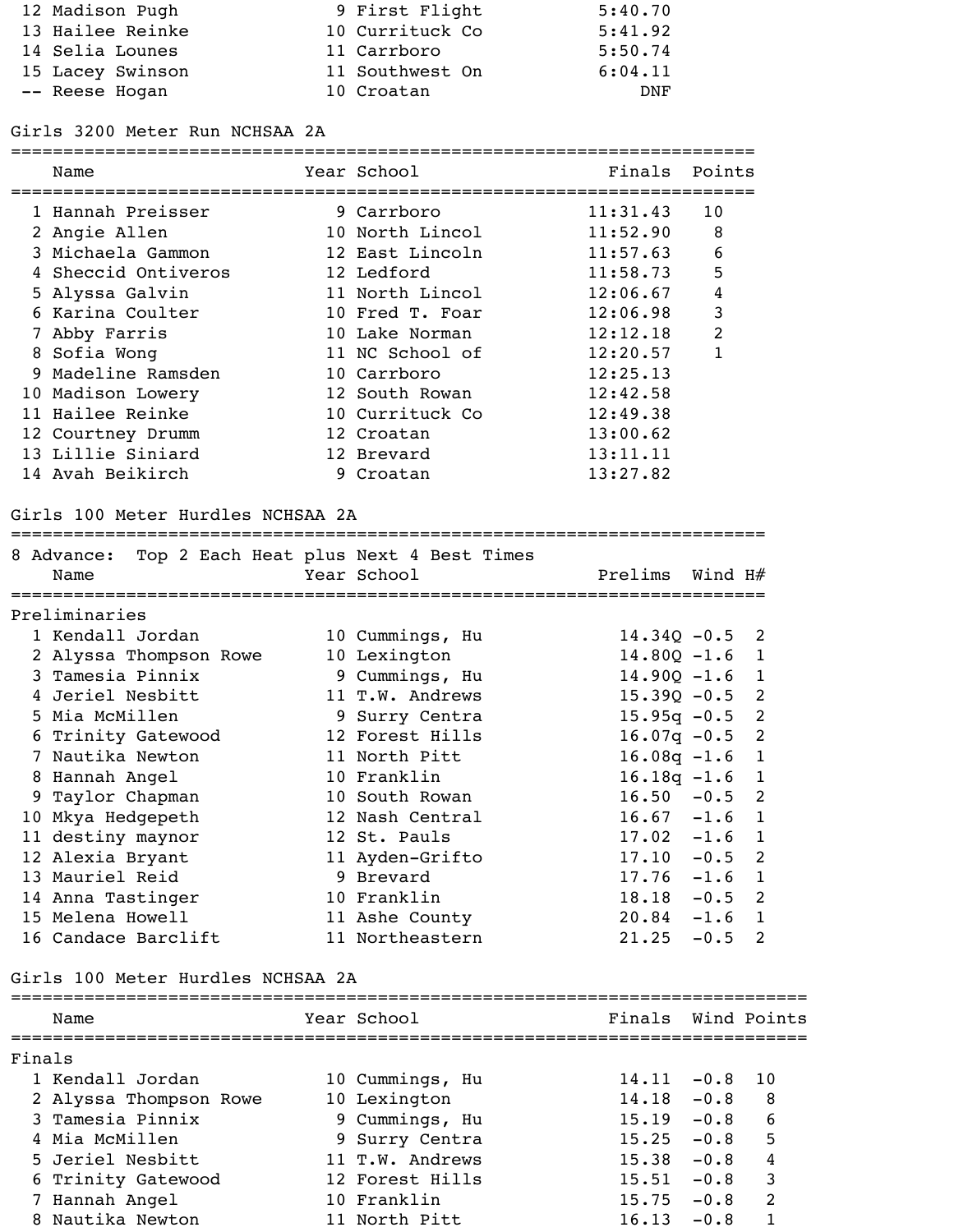### Girls 300 Meter Hurdles NCHSAA 2A

|     | Name               | Year School     | Finals |                | $H#$ Points |
|-----|--------------------|-----------------|--------|----------------|-------------|
|     | 1 Kendall Jordan   | 10 Cummings, Hu | 43.03  | 2              | 10          |
|     | Mia McMillen       | 9 Surry Centra  | 45.64  | 2              | 8           |
| 3   | Jordyn Kiser       | 12 Anson        | 47.04  | 2              | 6           |
|     | 4 Jydia Faucette   | 11 Cummings, Hu | 47.07  |                | 5           |
|     | 5 Lesley Sutton    | 11 Kinston      | 47.10  | 2              | 4           |
| 6   | Britney Aguilar    | 11 Cummings, Hu | 48.00  | 2              | 3           |
|     | Trinity Gatewood   | 12 Forest Hills | 48.07  | 1              | 2           |
| 8   | Hannah Angel       | 10 Franklin     | 48.41  | 2              |             |
| 9   | Monet Reynolds     | 11 Carver       | 48.43  | $\mathbf{1}$   |             |
| 10. | Jeriel Nesbitt     | 11 T.W. Andrews | 48.54  | 2              |             |
|     | 11 Ihjanae Cooper  | 10 Beddingfield | 48.78  | $\overline{2}$ |             |
|     | 12 Mauriel Reid    | 9 Brevard       | 49.70  |                |             |
| 13  | Emma Morton        | 10 Croatan      | 51.07  |                |             |
|     | 14 Anna Tastinger  | 10 Franklin     | 51.85  |                |             |
|     | 15 Brianna Howard  | 12 Hertford Cou | 53.37  |                |             |
|     | 16 Bailey Reynolds | 9 Bandys        | 54.18  |                |             |

#### Girls 4x100 Meter Relay NCHSAA 2A

========================================================================== School Finals H# Points ========================================================================== 1 Lexington 'A' 48.04 2 10 1) Aquariah McIntosh 9 2) Ziavia Calvin 11 3) Ny'Lasia Brown 10 4) Alyssa Thompson Rowe 10 2 Lake Norman Charter School 'A' 48.49 2 8 1) Jordyn Earl 2) Katie Eisley 3) Chioma Asiegbunam 12 4) Ryan Selden 3 Bertie 'A' 49.40 2 6 1) Aleeyah Proctor 11 2) Anaya Outlaw 11 3) Kasiah Freeman 12 4) Destiny Clark 12 4 Washington 'A' 19.78 2 5 1) Kizoria Redmond 12 2) Ashanti Booth 11 3) Kimaja Spencer 10 4) Nykaya Ebron 11 5 Northeastern 'A' 49.83 2 4 1) Passion Winslow 11 2) Kristiana Kuykendall 9 3) Tyquaisha Cousette 10 4) Kiara Williams 10 6 Ayden-Grifton 'A' 50.43 2 3 1) Zy'kierah Andrews 11 2) Tykeia Blount 9 3) Shelemiah Hardy 11 4) Jalen Hardy 12 7 Cummings, Hugh M. 'A' 50.47 2 2 1) Tamesia Pinnix 9 2) Britney Aguilar 11 3) Iysis Martinez 9 4) Jydia Faucette 11 8 Forest Hills 'A' 50.72 1 1 1) Kim Holmes 10 2) Trinity Gatewood 12 3) Trinity Legrand 10 4) Kimore' Ingram 12 9 Walkertown 'A' 50.99 2 1) Qeinyla Ross 9 2) Olivia Fleming 12 3) Kearah Martin 11 4) Leslie Hayes 12 10 Durham School of the Arts 'A' 52.07 1 1) Lola Hart 10 2) Elena Bradley 9 3) Niayla Hairston 11 4) Angel Bowden 11 11 Bunker Hill 'A' 52.22 1 1) Na'Mya Hector 10 2) Dalesha Linebarger 10 3) Jada Perkins 12 4) Naeousha Ramseur 11 12 Bandys 'A' 52.57 1 1) 2) Farah Travis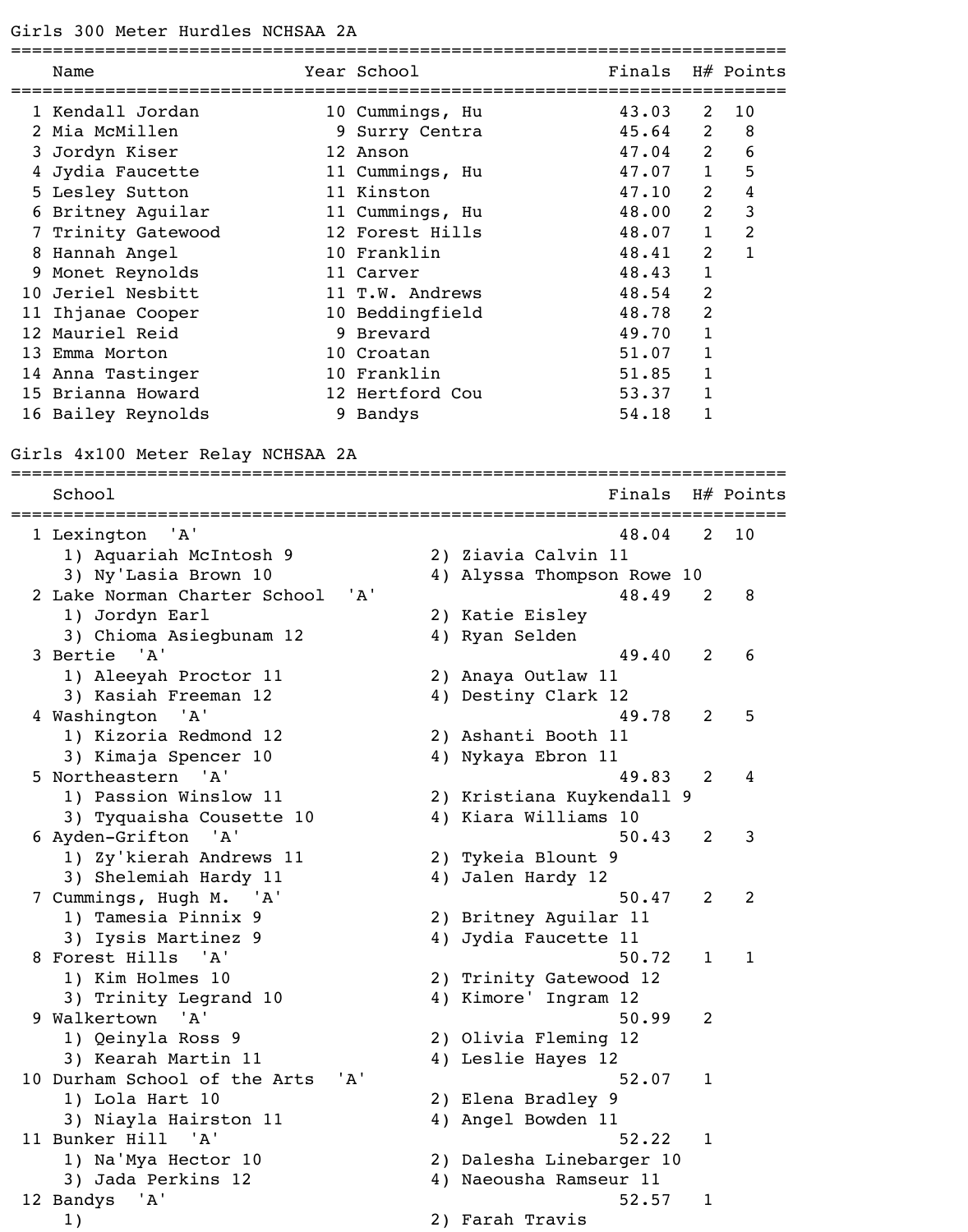13 Shelby 'A' 52.68 1 1) Zaria Murray 11 2) Taty'Anna Latham 12 3) Miriam Thurman 9 1 4) Neutika Degree 12 14 Clinton 'A' 52.79 1 15 Bartlett Yancey 'A' 53.50 1 1) Ki'Mora Johnson 9 2) Simyah Jeffers 11 3) Janiya Mccain 12 4) Anyia Muldrow 12 -- Hendersonville 'A' based and the set of the DQ 1 Impeeded 1) Kiauna Bennefield 9 2) Nasiah Ferguson 10 3) Maya Gash 12 4) Micaiah Darity 12 Girls 4x200 Meter Relay NCHSAA 2A ========================================================================== School Finals H# Points ========================================================================== 1 Lake Norman Charter School 'A' 1:43.63 2 10 1) Chioma Asiegbunam 12 2) Katie Eisley 3) Ryan Selden 1988 (4) Jordyn Earl 2 Hendersonville 'A' 1:44.40 1 8 1) Kiauna Bennefield 9 2) Nasiah Ferguson 10 3) Maya Gash 12 4) Micaiah Darity 12 3 Lexington 'A' 1:45.49 2 6 1) Ziavia Calvin 11 2) Ny'Lasia Brown 10 3) Taylor Bennett 12 4) Aquariah McIntosh 9 4 Washington 'A' 1:45.70 2 5 1) Kizoria Redmond 12 2) Ashanti Booth 11 3) Kimaja Spencer 10  $\hspace{1cm}$  4) Nykaya Ebron 11 5 Ayden-Grifton 'A' 1:45.74 2 4 1) Zy'kierah Andrews 11 2) Taizhe Darden 11 3) Aale'Yah Garris 11  $\qquad \qquad \qquad$  4) Jalen Hardy 12 6 Northeastern 'A' 1:46.71 2 3 1) Arianna Sylvester 10 2) Passion Winslow 11 3) Tyquaisha Cousette 10 4) Kiara Williams 10 7 Bertie 'A' 1:46.80 2 2 1) Aleeyah Proctor 11 2) Anaya Outlaw 11 3) Kasiah Freeman 12 4) Destiny Clark 12 8 Anson 'A' 1:48.13 1 1 1) Aalyiah Gainey 12 2) Jordyn Kiser 12 3) Neveah Lilly 10 4) Jamya Covington 9 9 Atkins 'A' 1:48.57 1 1) Sierra Frontenot 9 2) Zaria Mccarter 10 3) Marissa Todmann 11  $\hskip10mm 4$ ) Celeste Neal 10 10 NC School of Science & Math 'A' 1:49.41 2 1) Wisdom Talley 11 2) Jewell Marlowe 11 3) Kaia Spero 11 12 4) Raymonde Council 12 11 Whiteville 'A' 1:51.02 2 1) Shynik Campbell 9 2) Sekyah Chestnut 11 3) Marquasia Smith 12 4) Ziliyah Lewis 12 12 Durham School of the Arts 'A' 1:51.24 1 1) Angel Bowden 11 2) Teteateh Snoh 11 3) Niayla Hairston 11 (4) Elena Bradley 9 13 Bunker Hill 'A' 1:51.30 1 1) Na'Mya Hector 10 2) Shaylan Kennedy 9 3) Jada Perkins 12 4) Naeousha Ramseur 11 14 Newton-Conover 'A' 1:51.32 1 1) Mia Macon 12 2) Anna Loudermelt 12 3) Nalece Duncan 10 4) Brianna Carson 10 15 Bandys 'A' 1:54.07 1 1) Imoni Mayfield 2) Farah Travis 3) Leigh Thompson 4) Macy Rummage 9

3) Leigh Thompson 4) Macy Rummage 9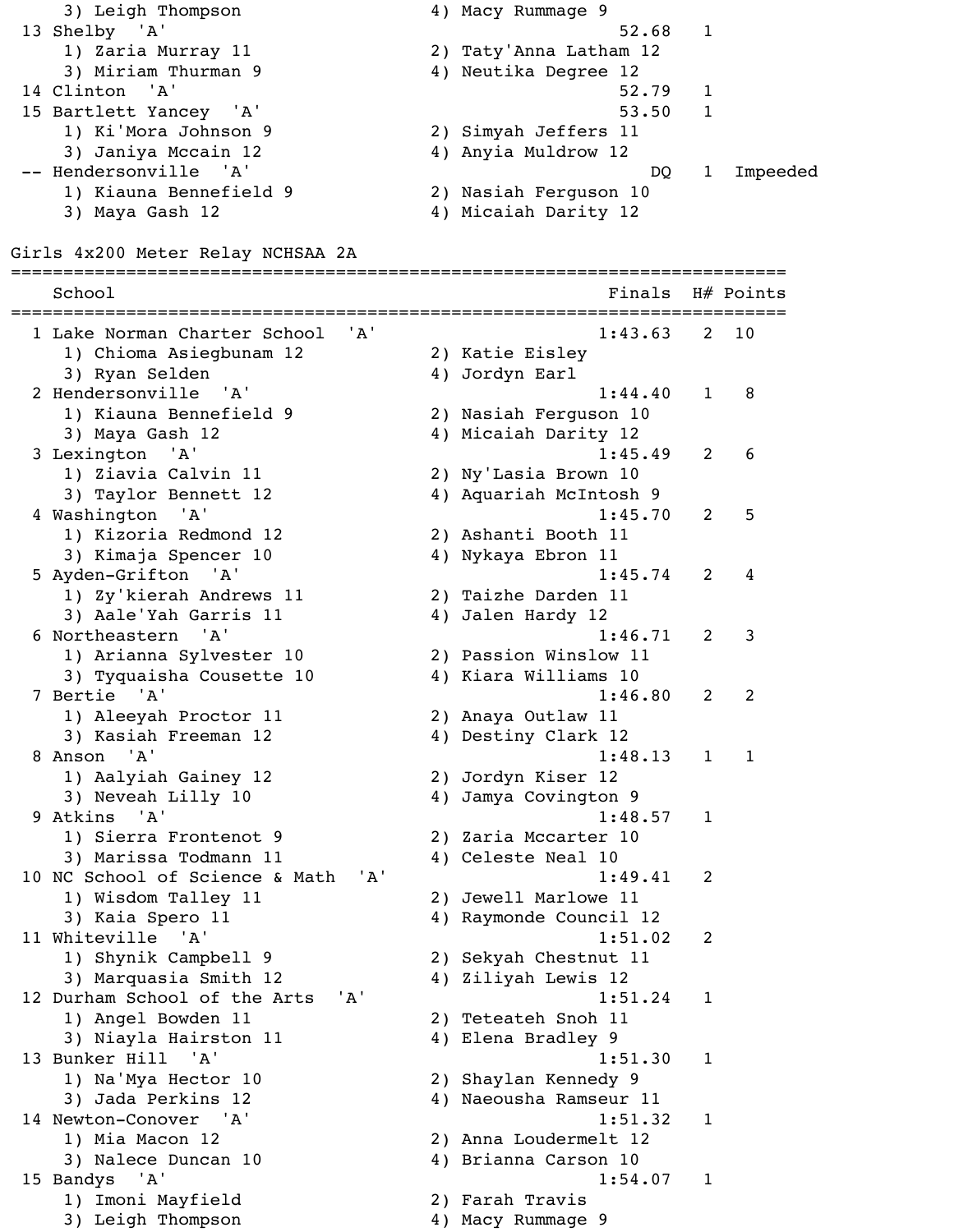16 Red Springs 'A' 1:54.50 1 1) Omaryah McMillian 11 2) Kyndal Mccadney 9

3) Navaeh Locklear 10  $\hskip1cm 4$ ) Cassidy Pevia 11

Girls 4x400 Meter Relay NCHSAA 2A ========================================================================== School Finals H# Points ========================================================================== 1 Ledford 'A' 4:00.23 2 10 1) Breanna Walls 12 2) Skylar Payne 12 3) Lyrik Thorne 12 4) Samantha Payne 12 2 Cummings, Hugh M. 'A' 4:01.19 2 8 1) Kendall Jordan 10 2) Jydia Faucette 11 3) Britney Aguilar 11 1 4) Allysia Farrar 11 3 Durham School of the Arts 'A' 4:07.21 2 6 1) Margaret Ann Healy 9 2) Niayla Hairston 11 3) Jessie Foday 10 4) Maliah Graves 12 4 Lexington 'A' 4:11.85 1 5 1) Ny'Lasia Brown 10 2) Malaysia Smith 10 3) Anhai Peoples 9 4) Ziavia Calvin 11 5 Atkins 'A' 4:13.82 2 4 1) Sierra Frontenot 9 2) Marissa Todmann 11 3) Noelle Mills-tarmey 10 4) Celeste Neal 10 6 Carrboro 'A' 4:17.43 1 3 1) Cora Van Raay 11 2) Alejdanria Castillo Cieza 3) Elise Deshusses (4) Rachel Buck 7 Lake Norman Charter School 'A' 4:17.47 2 2 1) Sophie Sczerbinski 2) Megan Wozniak 9 3) Anna Gartner 1988 and 4) Ryan Selden 8 NC School of Science & Math 'A' 4:18.94 2 1 1) Wisdom Talley 11 2) Sofia Wong 11 3) Kaia Spero 11 12 9 Franklin 'A' 4:19.99 2 1) Maria Sgro 10 2) Anna Tastinger 10 3) Hannah Angel 10 4) Dylan Garcia 10 10 Ayden-Grifton 'A' 4:21.19 1 1) Taizhe Darden 11 2) Zoey Hollamon 10 3) Angel Mayo 11 4) Miyana Frizzell 11 11 Patton 'A' 4:25.03 1 1) Sara Griggs 9 2) Bailey Tallent 3) Alexia Rose 4) Faith Younts 11 12 Smoky Mountain 'A' 4:28.17 1 1) Becky Pechman 11 2) Rebecca Fox 12 3) Lucy McRae 11 4) Eliza Macaulay 12 13 Kinston 'A' 4:28.88 1 1) Cormya Baker 12 2) Mekaylind Kilpatrick 10 3) Lesley Sutton 11 4) Doriana Hill 9 14 North Lincoln 'A' 4:31.46 1 1) Shay Rooney 2) Ava Parnell 3) Angie Allen 10 4) Ania Mayner 10 -- Currituck County 'A' and the set of the set of the DQ 1 uniform -- Croatan 'A' DQ 2 Broke B4 break line 1) Maleia Smith 12 2) Reese Hogan 10 3) Samia Brimmer 10 4) Kaleigh Hanson 12 Girls 4x800 Meter Relay NCHSAA 2A =======================================================================

School **Finals** Points **Points** ======================================================================= 1 Carrboro 'A' 9:54.12 10 1) Elise Deshusses 2) Madeline Ramsden 10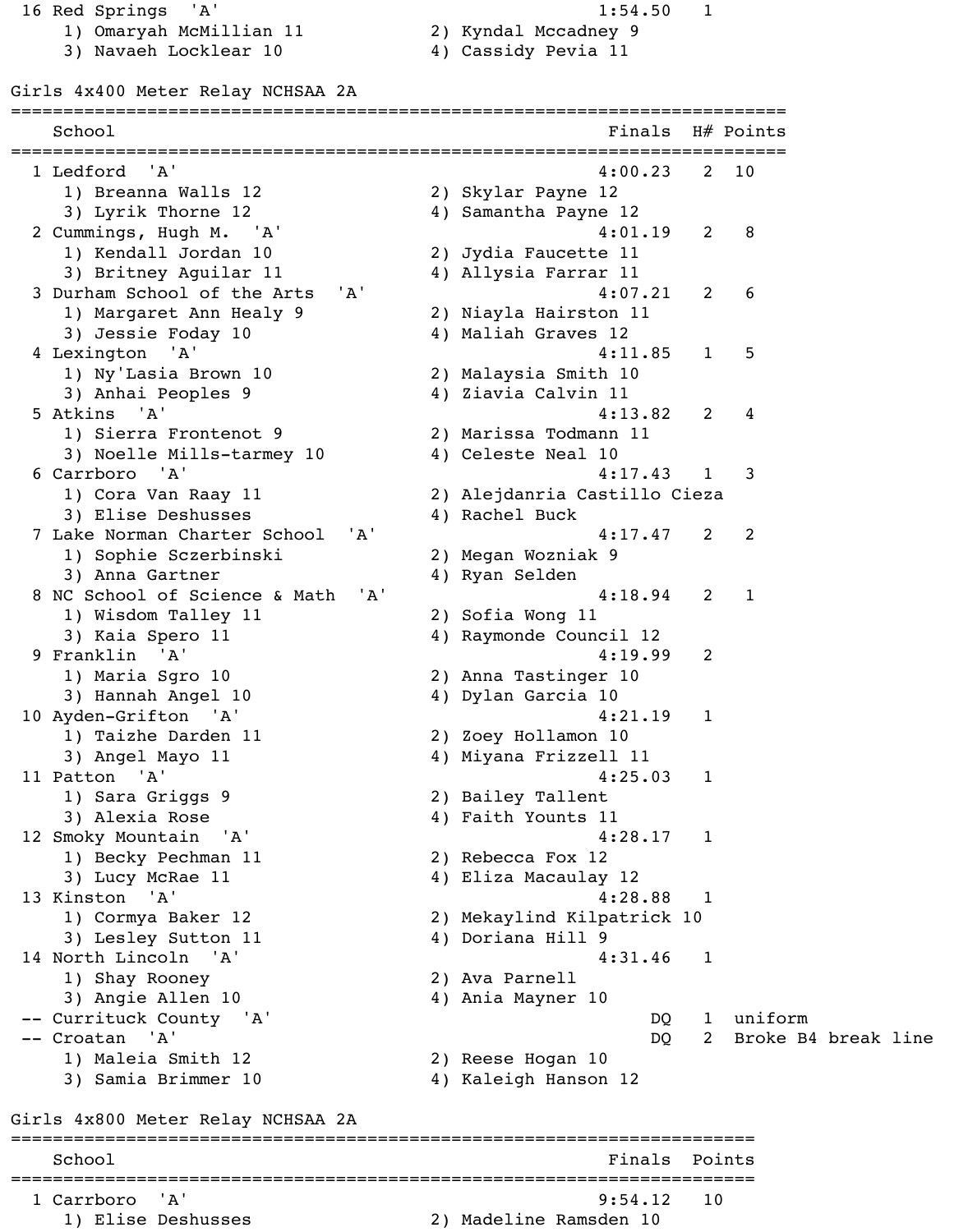3) Rachel Buck 4) Cora Van Raay 11 2 Lake Norman Charter School 'A' 10:07.67 8 1) Sophie Sczerbinski 2) Anna Gartner 3) Megan Wozniak 9 4) Monique Grandy 3 Croatan 'A' 10:12.50 6 1) Reese Hogan 10 2) Courtney Drumm 12 3) Maleia Smith 12 4) Kaleigh Hanson 12 4 East Lincoln 'A' 10:14.77 5 1) Marlene Delgado 10 2) Olivia Humphrey 12 3) Hope Hembree 11 4) Michaela Gammon 12 5 Ashe County 'A' 10:16.45 4 1) Malorie Eller 11 2) Olivia Randolph 12 3) Zoe Schell 11 4) Mahaley Cronk 11 6 Durham School of the Arts 'A' 10:18.09 3 1) Elena Bradley 9 2) Isabelle Lee 10 3) Ella Bartlett 10 (4) Jessie Foday 10 7 North Lincoln 'A' 10:22.97 2 8 Ledford 'A' 10:30.32 1 1) Sheccid Ontiveros 12 2) Layla Figueroa 12 3) Allie Davis 11 4) Skylar Payne 12 9 Smoky Mountain 'A' 10:35.58 1) Becky Pechman 11 2) Eliza Macaulay 12 3) Katherine Scifers 12 4) Rebecca Fox 12 10 South Rowan 'A' 10:43.85 1) Bailee Elliot 12 2) Bethany Rymer 9 3) Anahi Reta 10 4) Madison Lowery 12 11 Brevard 'A' 10:48.87 1) Madeline Dierauf 11 2) Emma Coye 9 3) Summer Dysinger 10 4) Anna Schrader 12 12 Currituck County 'A' 10:57.64 1) Jasmine Gorney 2) Ashley Reinke 3) Jessica Anderson (4) Hailee Reinke 10 13 South Lenoir 'A' 11:05.26 1) Alyssa Kopanski 11 2) Nathalie Ayala 12 3) Marina Castillo 11 4) Toni Foster 12 14 NC School of Science & Math 'A' 11:06.08 1) Katherine Reeves 11 2) Hope Hosford 12 3) Emma Reinhardt 12 (4) Halden Levin 11 15 Richlands 'A' 11:12.24 1) Kiyanna Lynch 2) Nyasia Williams 10 3) Alaina Struss 11 (4) Antoinette Brown 10 16 North Johnston 'A' 12:08.52 1) Angela James-Creech 11 2) Mackenzie Swartz 12

- 
- 3) Sydney Swartz 12 4) Haley Bunn

#### Girls High Jump NCHSAA 2A

| Name                 | Year School     | Finals       | Points       |
|----------------------|-----------------|--------------|--------------|
| 1 Angel Bowden       | 11 Durham Schoo | $5 - 03.00$  | 10           |
| 2 Allie Holder       | 12 Central Davi | $5 - 02.00$  | 8            |
| 3 Amya Brooks        | 10 Eastern Rand | $J5 - 02.00$ | 6            |
| 4 Jessica Jenkins    | 9 Northeastern  | $5 - 00.00$  | 5            |
| 5 Hannah Angel       | 10 Franklin     | $J5 - 00.00$ | 4            |
| 6 Lauren Taylor      | 11 East Lincoln | $J5 - 00.00$ | 3            |
| 7 Shaquan Anderson   | 12 St. Pauls    | $4 - 10.00$  | $\mathbf{1}$ |
| Emma Matz            | 10 East Lincoln | $4 - 10.00$  | 1            |
| 7 Dashear Hill       | 12 Bertie       | $4 - 10.00$  |              |
| 10 Nina Wayne        | 11 NC School of | $J4 - 10.00$ |              |
| 11 Zy'kierah Andrews | 11 Ayden-Grifto | $4 - 08.00$  |              |
| 11 Janiya Downs      | 12 South Rowan  | $4 - 08.00$  |              |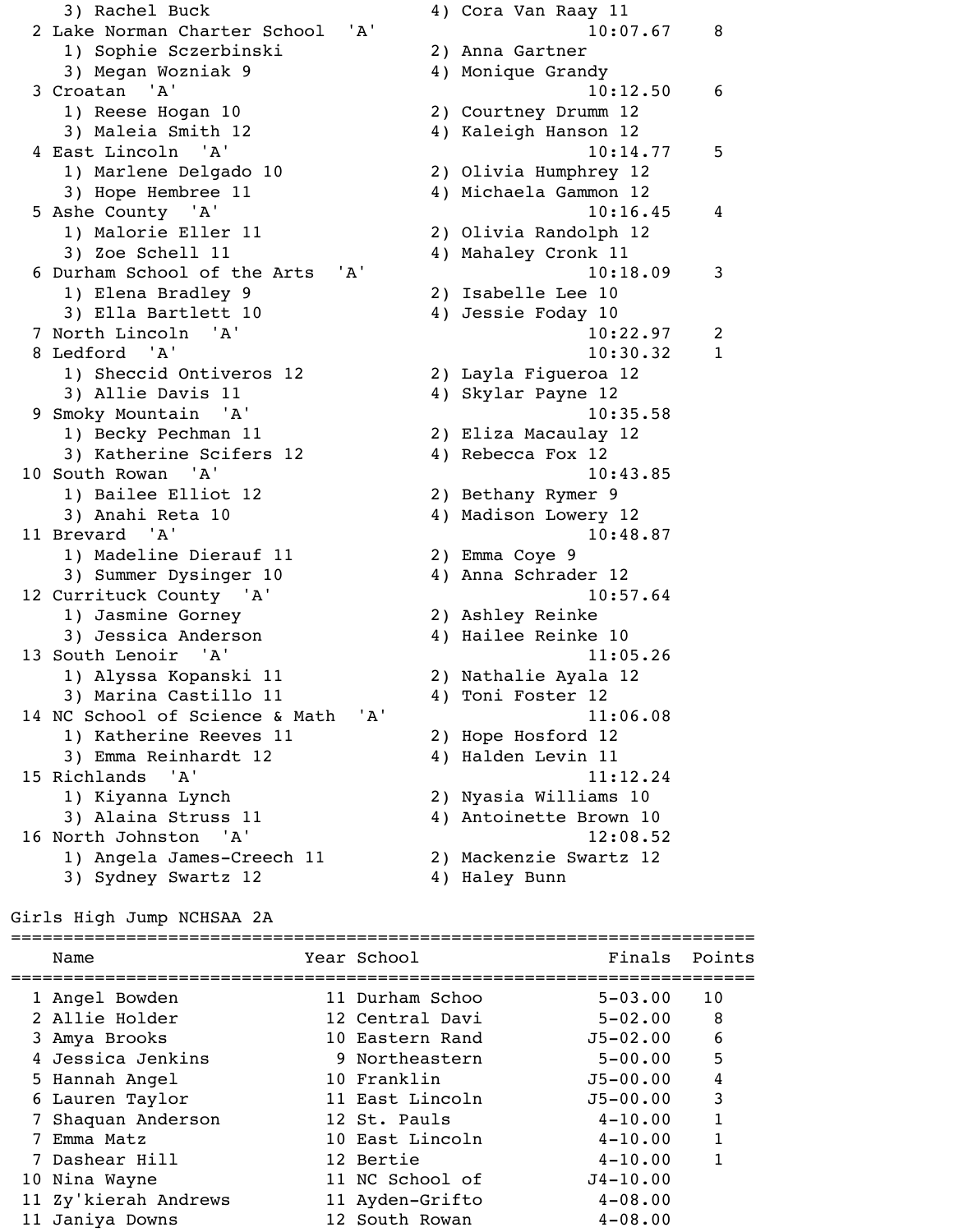| 13 Aale'Yah Garris | 11 Ayden-Grifto | $J4-08.00$   |
|--------------------|-----------------|--------------|
| 14 Laci Paul       | 10 Bandys       | J0.25        |
| 15 Dani Brown      | 12 Bandys       | $J4 - 06.00$ |

# Girls Pole Vault NCHSAA 2A

| Name               | Year School     | Finals       | Points         |
|--------------------|-----------------|--------------|----------------|
| 1 Sarah Brown      | 11 Surry Centra | $12 - 06.50$ | 10             |
| 2 Miranda Campbell | 12 Newton-Conov | $10 - 06.00$ | 7              |
| 2 Leanna Seagraves | 12 Draughn      | $10 - 06.00$ | 7              |
| 4 Claire Loucks    | 11 Croatan      | $J10-06.00$  | 5              |
| 5 Pearl Ballard    | 11 East Henders | $J10-06.00$  | 4              |
| 6 Raegan Robinson  | 11 East Burke   | $10 - 00.00$ | 3              |
| 7 Allie Holder     | 12 Central Davi | $9 - 06.00$  | $\overline{2}$ |
| 8 Sarah Hicks      | 12 Nash Central | $9 - 00.00$  |                |
| 9 Fallon Koob      | 10 Mount Pleasa | $J9 - 00.00$ |                |
| 10 Peggy Prevette  | 10 Surry Centra | $J9 - 00.00$ |                |
| Mkya Hedgepeth     | 12 Nash Central | NH           |                |
| Nina Wayne         | 11 NC School of | NH           |                |
| Emma Morton        | 10 Croatan      | NH           |                |
| -- Hayley Herndon  | 12 Midway High  | NH           |                |
|                    |                 |              |                |

# Girls Long Jump NCHSAA 2A

|   | Name                  |    | Year School     | Finals       |     | Wind Points |
|---|-----------------------|----|-----------------|--------------|-----|-------------|
|   | 1 Jydia Faucette      |    | 11 Cummings, Hu | $18 - 01.75$ | NWI | 10          |
|   | 2 Zy'kierah Andrews   |    | 11 Ayden-Grifto | $18 - 00.50$ | NWI | 8           |
|   | 3 Micaiah Darity      |    | 12 Hendersonvil | $17 - 04.50$ | NWI | 6           |
|   | 4 Madison Minga-Perry |    | 9 Carver        | $17 - 04.25$ | NWI | 5           |
|   | 5 Olivia Correa       |    | 12 North Lincol | $17 - 01.75$ | NWI | 4           |
|   | 6 Kimaja Spencer      |    | 10 Washington   | $17 - 00.00$ | NWI | 3           |
|   | Angel Bowden          |    | 11 Durham Schoo | $16 - 10.75$ | NWI | 2           |
| 8 | Amya Brooks           | 10 | Eastern Rand    | $16 - 09.50$ | NWI | 1           |
| 9 | Anna Vann             |    | 12 Roanoke Rapi | $16 - 05.00$ | NWI |             |
|   | 10 Jeriel Nesbitt     |    | 11 T.W. Andrews | $16 - 03.75$ | NWI |             |
|   | 11 Samantha Payne     |    | 12 Ledford      | $16 - 02.25$ | NWI |             |
|   | 12 Lariyah Clark      | 9  | West Iredell    | $16 - 00.50$ | NWI |             |
|   | 13 Janiah Tutt        |    | 10 East Rutherf | $15 - 11.50$ | NWI |             |
|   | 14 Kendra Holbert     |    | 9 Hendersonvil  | $15 - 03.50$ | NWI |             |
|   | -- Jaliyah Wall       | 11 | Anson           | <b>FOUL</b>  |     |             |
|   | -- Nautika Newton     |    | 11 North Pitt   | <b>FOUL</b>  |     |             |
|   |                       |    |                 |              |     |             |

# Girls Triple Jump NCHSAA 2A

| Name                   |                 | Year School     | Finals       |     | Wind Points |
|------------------------|-----------------|-----------------|--------------|-----|-------------|
| 1 Kendall Jordan       |                 | 10 Cummings, Hu | $40 - 04.75$ | NWI | 10          |
| 2 Amya Brooks          |                 | 10 Eastern Rand | $37 - 08.50$ | NWI | 8           |
| 3 Jordyn Kiser         |                 | 12 Anson        | $36 - 07.75$ | NWI | 6           |
| 4 Lariyah Clark        |                 | 9 West Iredell  | $35 - 11.25$ | NWI | 5           |
| 5 Mekaylind Kilpatrick |                 | 10 Kinston      | $35 - 08.00$ | NWI | 4           |
| 6 Olivia Correa        |                 | 12 North Lincol | $35 - 05.50$ | NWI | 3           |
| 7 Jeriel Nesbitt       |                 | 11 T.W. Andrews | $35 - 02.00$ | NWI | 2           |
| 8 Madison Minga-Perry  |                 | 9 Carver        | $34 - 08.75$ | NWI | 1           |
| 9 Kizoria Redmond      |                 | 12 Washington   | $34 - 03.50$ | NWI |             |
| 10 Whitney Stewart     | 10 <sup>°</sup> | Bandys          | $33 - 00.50$ | NWI |             |
| 11 Aaliyah Holloway    |                 | 11 Durham Schoo | $33 - 00.00$ | NWI |             |
| 12 Jaliyah Wall        | 11              | Anson           | $32 - 08.75$ | NWI |             |
| 13 Micaiah Darity      |                 | 12 Hendersonvil | $32 - 01.75$ | NWI |             |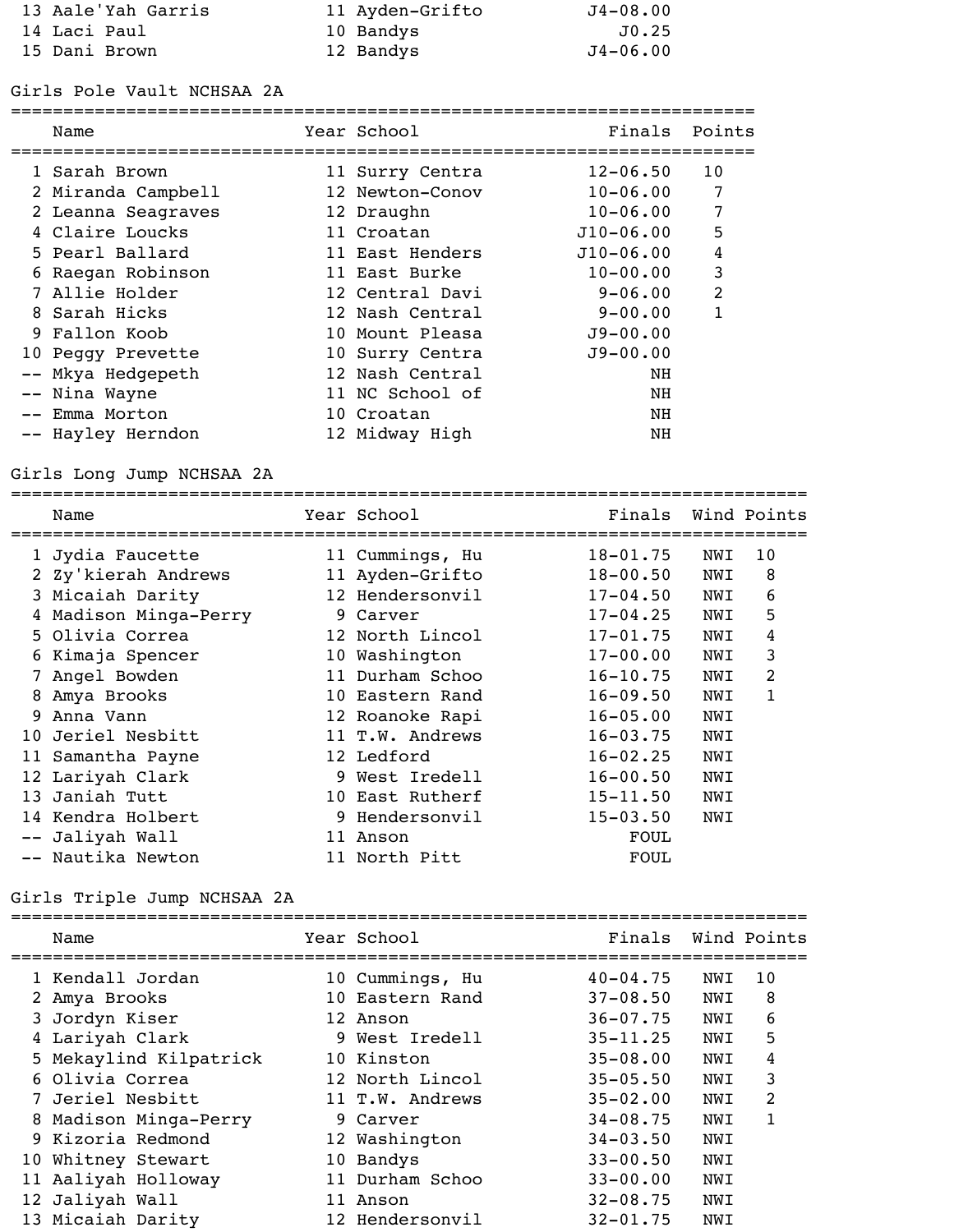| 14 Aaliyah Davis   | 11 Greene Centr | $32 - 00.75$ | NWI |
|--------------------|-----------------|--------------|-----|
| 15 Kennedy Collins | 10 West Wilkes  | 32-00.00     | NWI |
| 16 Destine Moore   | 10 Pasquotank C | 29-05.75 NWI |     |

### Girls Shot Put NCHSAA 2A

|   | Name                 | Year School     | Finals       | Points         |
|---|----------------------|-----------------|--------------|----------------|
|   | 1 Emily Shain        | 12 Lincolnton   | $43 - 11.50$ | 10             |
|   | 2 Teteateh Snoh      | 11 Durham Schoo | $42 - 06.00$ | 8              |
|   | 3 Mahkayla Hart      | 11 Thomasville  | $37 - 01.25$ | 6              |
| 4 | Ashley Lindsey       | 9 Currituck Co  | $36 - 00.50$ | 5              |
|   | 5 Chesney Gardner    | 12 Owen, Charle | $35 - 08.75$ | 4              |
|   | 6 Olivia Jackson     | 12 Smoky Mounta | $34 - 11.50$ | 3              |
|   | 7 Katrina Gamble     | 11 T.W. Andrews | $34 - 08.25$ | $\overline{2}$ |
| 8 | Sariyah Thompson     | 10 Fairmont     | $34 - 05.25$ |                |
|   | 9 Alonee Smallwood   | 10 Southwest Ed | $33 - 08.50$ |                |
|   | 10 Makala Wright     | 11 South Columb | $33 - 03.00$ |                |
|   | 11 Kyarah Littlejohn | 12 Lexington    | $32 - 11.75$ |                |
|   | 12 Paige McNair      | 10 North Davids | $32 - 11.25$ |                |
|   | 13 Makayla Everett   | 11 Beddingfield | $32 - 09.50$ |                |
|   | 14 Dasia Phillips    | 11 Northeastern | $31 - 08.00$ |                |
|   | 15 Isabell Musser    | 11 Brevard      | $31 - 00.00$ |                |
|   | 16 Avia Starnes      | 12 Forest Hills | $30 - 08.00$ |                |
|   |                      |                 |              |                |

# Girls Discus Throw NCHSAA 2A

| Name                           | Year School                            | Finals Points   |                |                            |
|--------------------------------|----------------------------------------|-----------------|----------------|----------------------------|
| 1 Teteateh Snoh                | 11 Durham Schoo                        | $143 - 10$      | 10             |                            |
| 2 Chesney Gardner              | 12 Owen, Charle                        | $140 - 00$      | 8              |                            |
| 3 Taryn Giles-Robinette        | 10 East Lincoln                        | $128 - 11$      | 6              |                            |
| 4 Emily Shain                  | 12 Lincolnton                          | $119 - 02$      | 5              |                            |
| 5 Makayla Everett              | 11 Beddingfield                        | $118 - 09$      | $\overline{4}$ |                            |
| 6 Katrina Gamble               | 11 T.W. Andrews                        | $118 - 06$      | $\mathbf{3}$   |                            |
| 7 Destiny Ferebee              | 12 Currituck Co                        | $115 - 07$      | $\overline{2}$ |                            |
| 8 Jaela Clark                  | 12 Ledford                             | $111 - 01$      | $\mathbf{1}$   |                            |
| 9 Makala Wright                | 11 South Columb                        | $106 - 02$      |                |                            |
| 10 Laila Barnes                | 12 NC School of                        | $105 - 07$      |                |                            |
| 11 Keyonna Rhodie              | 9 Atkins                               | $101 - 11$      |                |                            |
| 12 Olivia Jackson              | 12 Smoky Mounta                        | $100 - 09$      |                |                            |
| 13 Isabell Musser              | 11 Brevard                             | $97 - 09$       |                |                            |
| 14 Diana Futrell               | 10 Hertford Cou                        | $94 - 04$       |                |                            |
| 15 Kanijah Taylor              | 10 North Lenoir                        | $91 - 08$       |                |                            |
| -- Shanell Daniels             | 9 Surry Centra                         | <b>FOUL</b>     |                |                            |
| Girls 100 Meter Dash NCHSAA 3A |                                        |                 |                |                            |
| 8 Advance:                     | Top 2 Each Heat plus Next 4 Best Times |                 |                |                            |
| Name                           | Year School                            | Prelims Wind H# |                |                            |
| Preliminaries                  |                                        |                 |                |                            |
| 1 Alexis Patterson             | 12 Parkland                            | 11.89Q          | $0.5$ 2        |                            |
| 2 Del'Nique Penn               | 12 Parkland                            | 12.010          | $0.9$ 1        |                            |
| 3 Alyson Davis                 | 12 Northern Gui                        | 12.09Q          | $0.9$ 1        |                            |
| 4 Madison Lofton               | 11 Topsail                             | 12.37Q          | $0.5$ 2        |                            |
| 5 Zariyah Black                | 10 Eastern Guil                        | 12.11q          | 0.9 1          |                            |
| 6 Tracey Manigault             | 12 Cox Mill                            | 12.18q          | 0.9            | $\mathbf{1}$               |
| 7 Jordan Sales                 | 11 Rose, J.H.                          | 12.45q          | 0.5            | $\overline{\phantom{0}}$ 2 |
| 8 Mahala Evans                 | 9 Southern Ala                         | 12.46q          | 0.5            | $\overline{2}$             |

9 Stella Okafor 9 Williams, Wa 12.58 0.5 2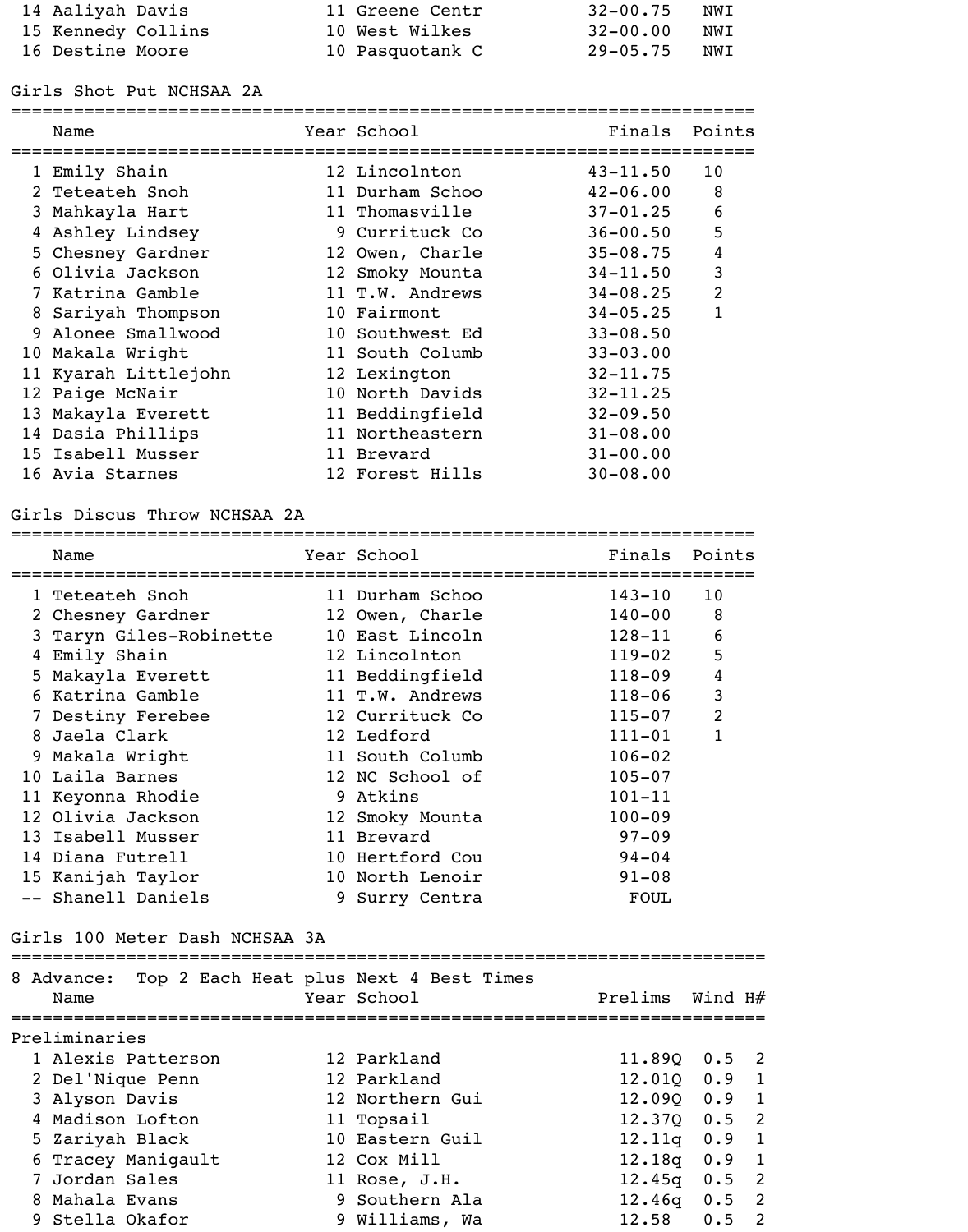| 10 Julia McKissick | 11 Cleveland Hi | 12.68 | $0.9 \quad 1$ |  |
|--------------------|-----------------|-------|---------------|--|
| 11 Destany Fuller  | 9 Eastern Wayn  | 12.76 | $0.5 \quad 2$ |  |
| 12 Anyha Goode     | 10 Cuthbertson  | 12.77 | $0.9 \quad 1$ |  |
| 13 Malaysia Barber | 9 Asheville     | 12.78 | $0.9 \quad 1$ |  |
| 14 Sincere Perkins | 11 Westover     | 12.79 | $0.9 \quad 1$ |  |
| 15 Shylee Stocks   | 12 West Henders | 12.84 | $0.5 \quad 2$ |  |
| 16 Trista Taylor   | 12 Cuthbertson  | 12.88 | $0.5 \quad 2$ |  |

### Girls 100 Meter Dash NCHSAA 3A

============================================================================ Name Year School Finals Wind Points ============================================================================ Finals 1 Alexis Patterson 12 Parkland 11.95 -2.2 10 2 Tracey Manigault 12 Cox Mill 12.09 -2.2 8 3 Alyson Davis 12 Northern Gui 12.16 -2.2 6 4 Zariyah Black 10 Eastern Guil 12.17 -2.2 5 12.161 5 Del'Nique Penn 12 Parkland 12.17 -2.2 4 12.163 6 Madison Lofton 11 Topsail 12.28 -2.2 3 7 Jordan Sales 11 Rose, J.H. 12.54 -2.2 2 8 Mahala Evans 9 Southern Ala 12.61 -2.2 1

### Girls 200 Meter Dash NCHSAA 3A

|    | Name                  | Year School     | Finals     |     |             | Wind $H#$ Points |
|----|-----------------------|-----------------|------------|-----|-------------|------------------|
|    | 1 Alysia Johnson      | 11 Hillside     | 23.73      | 1.9 | 2           | 10               |
|    | 2 Alexis Patterson    | 12 Parkland     | 23.73      | 1.9 | 2           | 8                |
|    | 3 Del'Nique Penn      | 12 Parkland     | 24.49      | 1.9 | 2           | 6                |
|    | Madison Lofton        | 11 Topsail      | 24.93      | 1.9 | 2           | 5                |
|    | 5 Zariyah Black       | 10 Eastern Guil | 25.00      | 1.9 | 2           | 4                |
| 6  | Alyson Davis          | 12 Northern Gui | 25.11      | 1.2 | $\mathbf 1$ | 3                |
|    | Jordan Sales          | 11 Rose, J.H.   | 25.31      | 1.2 | $\mathbf 1$ | 2                |
| 8  | Shaliyah Wilkerson    | 10 Hillside     | 25.37      | 1.2 |             |                  |
| 9. | Tracey Manigault      | 12 Cox Mill     | 25.45      | 1.9 | 2           |                  |
| 10 | Emmaya Waters         | 12 Hillside     | 25.48      | 1.9 | 2           |                  |
| 11 | Naelee Stone          | 12 Cleveland Hi | 25.60      | 1.9 | 2           |                  |
|    | 12 Lauren Fleming     | 9 Marvin Ridge  | 25.83      | 1.2 |             |                  |
|    | 13 Teanna Bell        | 11 Cleveland Hi | 25.92      | 1.2 |             |                  |
|    | 14 Anyha Goode        | 10 Cuthbertson  | 25.99      | 1.2 |             |                  |
|    | -- Addison Benz       | 10 Cuthbertson  | <b>DNF</b> | 1.2 |             |                  |
|    | -- Mackenzie Townsend | 11 Cuthbertson  | <b>DNF</b> | 1.2 |             |                  |

### Girls 400 Meter Dash NCHSAA 3A

| Name                 | Year School     | Finals  |                | H# Points |
|----------------------|-----------------|---------|----------------|-----------|
| 1 Alysia Johnson     | 11 Hillside     | 53.50   | 2              | 10        |
| 2 Alyssa Hernandez   | 10 Northern Gui | 55.32   | 2              | 8         |
| 3 Ariana Daley       | 10 Clayton      | 55.86   | 2              | 6         |
| 4 Shaliyah Wilkerson | 10 Hillside     | 57.46   | 2              | 5         |
| 5 Mackenzie Townsend | 11 Cuthbertson  | 58.24   | $\overline{2}$ | 4         |
| 6 Jordan Sales       | 11 Rose, J.H.   | 58.29   | 2              | 3         |
| 7 Tiarra Smith       | 10 Southeast Gu | 59.05   | 2              | 2         |
| 8 Sydni McMillan     | 11 Southeast Gu | 59.81   | 1              |           |
| 9 Laniyah Oliver     | 12 Western Guil | 1:00.06 |                |           |
| 10 Shylee Stocks     | 12 West Henders | 1:00.17 | $\mathbf{1}$   |           |
| 11 Dahlia Cutler     | 12 Cuthbertson  | 1:00.58 |                |           |
| 12 Amaya Barnette    | 10 Jay M Robins | 1:00.75 |                |           |
| 13 Presley Worf      | 9 Cuthbertson   | 1:01.05 |                |           |
| 14 Kylar Wiggins     | 11 Northern Nas | 1:01.11 |                |           |
|                      |                 |         |                |           |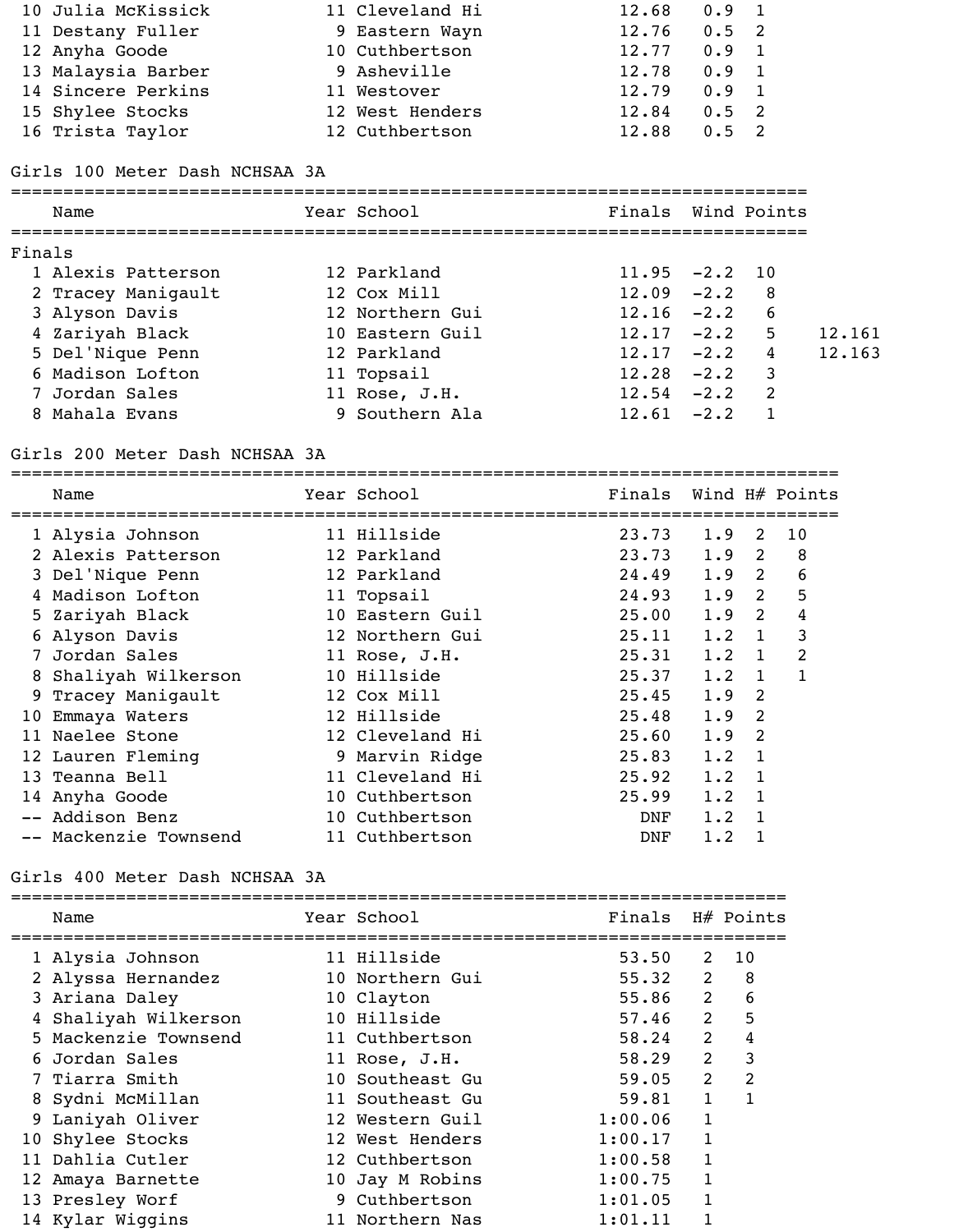| 15 Jazmyne Bryant | 12 Northside (3) | $1:01.15$ 1 |  |
|-------------------|------------------|-------------|--|
| 16 Tieka Thompson | 12 Mount Tabor   | $1:02.01$ 2 |  |

### Girls 800 Meter Run NCHSAA 3A

=======================================================================

|     | Name                 |                 | Year School     | Finals  | Points         |
|-----|----------------------|-----------------|-----------------|---------|----------------|
|     | 1 Megan Marvin       |                 | 11 Chapel Hill  | 2:13.26 | 10             |
|     | Emily Bowbliss       |                 | 10 Union Pines  | 2:18.69 | 8              |
|     | 3 Sarah Overby       |                 | 12 Marvin Ridge | 2:18.81 | 6              |
|     | 4 Catherine Kiplagat | 9               | Northern Dur    | 2:20.38 | 5              |
|     | 5 Katie Verrill      |                 | 12 Piedmont     | 2:21.41 | 4              |
|     | 6 Gabriella Castro   |                 | 11 Cuthbertson  | 2:22.34 | 3              |
|     | Elizabeth Starkie    |                 | 10 Weddington H | 2:22.63 | $\overline{2}$ |
|     | 8 Sarah Bechtel      |                 | 12 Weddington H | 2:23.66 | $\mathbf{1}$   |
|     | 9 Virginia Pridgen   |                 | 10 Chapel Hill  | 2:23.86 |                |
| 1 ດ | Hannah Dover         | 9               | <b>Burns</b>    | 2:24.44 |                |
| 11  | Katie Howell         | 10              | Northern Gui    | 2:25.21 |                |
|     | 12 Sabrina Herritt   | 12              | White Oak       | 2:25.59 |                |
|     | 13 Zahnetta Wilkins  | 10 <sup>°</sup> | Rocky Mount     | 2:26.14 |                |
|     | 14 Leah Helms        |                 | 10 Cuthbertson  | 2:27.17 |                |
|     | 15 Jenna Reiter      | 11              | West Cartere    | 2:29.06 |                |
|     | 16 Lauren Esselborn  |                 | 12 Franklinton  | 2:29.85 |                |

### Girls 1600 Meter Run NCHSAA 3A

|   | Name                |   | Year School     | Finals  | Points         |
|---|---------------------|---|-----------------|---------|----------------|
|   | 1 Hayley Whoolery   |   | 11 West Johnsto | 5:02.12 | 10             |
|   | 2 Jonna Strange     |   | 11 North Iredel | 5:03.67 | 8              |
|   | 3 Gabriella Castro  |   | 11 Cuthbertson  | 5:05.32 | 6              |
|   | 4 Sophia Ritter     |   | 11 Watauga      | 5:11.10 | 5              |
|   | 5 Leah Helms        |   | 10 Cuthbertson  | 5:13.01 | 4              |
|   | 6 Amelia Maughan    |   | 9 Chapel Hill   | 5:15.39 | 3              |
|   | 7 Frances Whitworth |   | 11 Mount Tabor  | 5:16.34 | $\overline{2}$ |
| 8 | Jenna Reiter        |   | 11 West Cartere | 5:18.83 |                |
|   | 9 Abby Weber        |   | 9 Chapel Hill   | 5:21.68 |                |
|   | 10 Sarah Bechtel    |   | 12 Weddington H | 5:21.70 |                |
|   | 11 Laila Anderson   |   | 9 Eastern Alam  | 5:27.75 |                |
|   | 12 Caroline Hamrick |   | 9 West Johnsto  | 5:29.81 |                |
|   | 13 Sydney Burke     |   | 12 Weddington H | 5:30.09 |                |
|   | 14 Anna Ritter      |   | 10 Weddington H | 5:32.76 |                |
|   | 15 Savannah Godfrey | 9 | Harnett Cent    | 5:35.10 |                |
|   | 16 Jenna Mallory    |   | 12 Jacksonville | 5:41.81 |                |

## Girls 3200 Meter Run NCHSAA 3A

|    | Name                | Year School     | Finals   | Points         |
|----|---------------------|-----------------|----------|----------------|
|    | 1 Jonna Strange     | 11 North Iredel | 10:53.20 | 10             |
|    | 2 Hayley Whoolery   | 11 West Johnsto | 11:04.05 | 8              |
|    | 3 Madeline Hill     | 10 Cuthbertson  | 11:15.70 | 6              |
|    | 4 Maggie Springer   | 12 Chapel Hill  | 11:21.25 | 5              |
|    | 5 Sophia Ritter     | 11 Watauga      | 11:24.98 | 4              |
| 6. | Emma Fredericks     | 11 Northern Gui | 11:26.76 | 3              |
|    | 7 Frances Whitworth | 11 Mount Tabor  | 11:28.74 | $\overline{2}$ |
|    | 8 Caroline Blanton  | 9 Marvin Ridge  | 11:32.91 | 1              |
|    | 9 Sara Pace         | 11 Mount Tabor  | 11:34.72 |                |
|    | 10 Caroline Murrell | 9 Northwood     | 11:38.97 |                |
|    | 11 Laila Aljanabi   | 12 White Oak    | 11:54.28 |                |
|    | 12 Emma Jones       | 9 Weddington H  | 11:57.14 |                |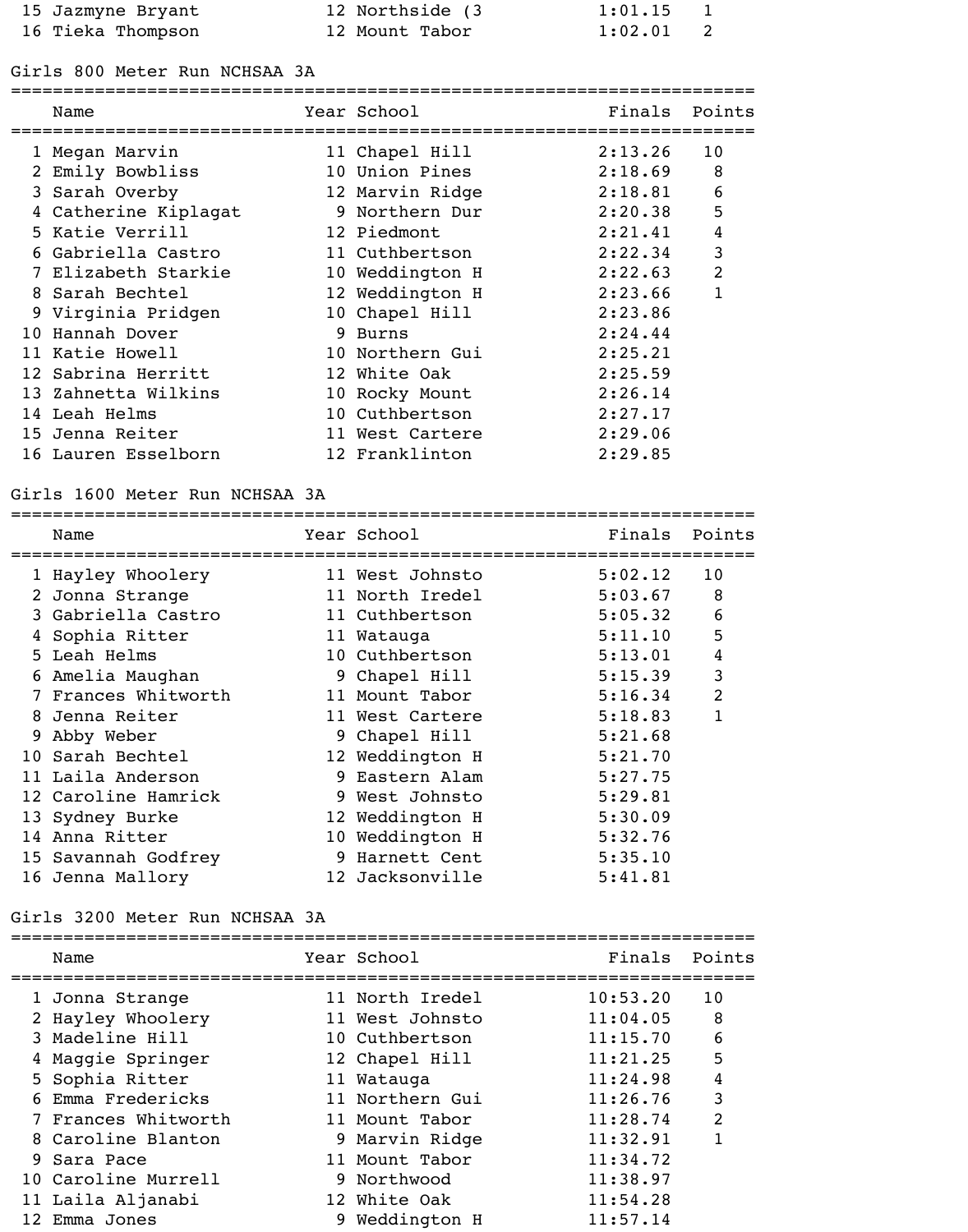| 13 Lilly Crook      | 12 Chapel Hill  | 12:13.02 |
|---------------------|-----------------|----------|
| 14 Laila Anderson   | 9 Eastern Alam  | 12:21.02 |
| 15 Courtney Christ  | 10 West Johnsto | 12:56.25 |
| 16 Makayla Obremski | 10 Topsail      | 13:03.38 |

### Girls 100 Meter Hurdles NCHSAA 3A

#### ========================================================================

| 8 Advance: Top 2 Each Heat plus Next 4 Best Times<br>Name | Year School     | Prelims Wind $H#$         |                |
|-----------------------------------------------------------|-----------------|---------------------------|----------------|
| Preliminaries                                             |                 |                           |                |
| 1 Alexis Patterson                                        | 12 Parkland     | $14.13Q - 0.6$ 2          |                |
| 2 Zariyah Black                                           | 10 Eastern Guil | $14.37Q - 0.8$            | 1              |
| 3 Keyana Yeoman                                           | 12 North Brunsw | $14.53Q - 0.6$ 2          |                |
| 4 Karisma Marte                                           | 12 Eastern Alam | $14.65Q - 0.8$ 1          |                |
| 5 Riley Newkirk                                           | 9 Western Guil  | $14.82q - 0.6$ 2          |                |
| 6 Netanya Linares                                         | 12 Cuthbertson  | $15.10q - 0.8$ 1          |                |
| 7 Jada Green                                              | 12 Hillside     | $15.16q - 0.8$ 1          |                |
| 8 Mykayla Wall                                            | 12 Dudley       | $15.21q - 0.8$ 1          |                |
| 9 Allison Payton                                          | 10 Stuart W. Cr | $15.22 -0.6$ 2            |                |
| 10 Amaya English                                          | 11 Northern Gui | $15.37 -0.6$ 2            |                |
| 11 Danielle Everett                                       | 10 Douglas Byrd | $15.44 - 0.6$ 2           |                |
| 12 Jayda Hunter                                           | 11 Jacksonville | $15.86 - 0.8$ 1           |                |
| 13 Emma Brown                                             | 11 Watauga      | $16.09 - 0.8 1$           |                |
| 14 Julia McKissick                                        | 11 Cleveland Hi | $16.10 - 0.8$             | $\overline{1}$ |
| 15 Ashley Miller                                          | 9 Clayton       | 17.10<br>$-0.6$ 2         |                |
| -- Guyah Love                                             | 11 Ashbrook     | $-0.6$ 2<br>$\mathbf{FS}$ |                |
|                                                           |                 |                           |                |

# Girls 100 Meter Hurdles NCHSAA 3A

| Name               | Year School     | Finals Wind Points |        |               |
|--------------------|-----------------|--------------------|--------|---------------|
| Finals             |                 |                    |        |               |
| 1 Alexis Patterson | 12 Parkland     | $13.91 - 1.5$ 10   |        |               |
| 2 Zariyah Black    | 10 Eastern Guil | $14.30 - 1.5$      |        | -8            |
| 3 Riley Newkirk    | 9 Western Guil  | $14.47 - 1.5$      |        | 6             |
| 4 Keyana Yeoman    | 12 North Brunsw | $14.58 - 1.5$      |        | 5             |
| 5 Karisma Marte    | 12 Eastern Alam | $14.93 - 1.5$      |        | 4             |
| 6 Mykayla Wall     | 12 Dudley       | $15.06 - 1.5$      |        | 3             |
| 7 Netanya Linares  | 12 Cuthbertson  | $15.14 - 1.5$      |        | $\mathcal{P}$ |
| 8 Jada Green       | 12 Hillside     | 15.34              | $-1.5$ |               |
|                    |                 |                    |        |               |

# Girls 300 Meter Hurdles NCHSAA 3A

| Name                  | Year School     | Finals H# Points |              |                |
|-----------------------|-----------------|------------------|--------------|----------------|
| 1 Karisma Marte       | 12 Eastern Alam | 43.26            | 2            | 10             |
| 2 Keyana Yeoman       | 12 North Brunsw | 43.91            | 2            | 8              |
| Emmaya Waters         | 12 Hillside     | 44.79            | 2            | 6              |
| 4 Mandi Hamouda       | 12 Southwest Gu | 45.11            | $\mathbf{1}$ | 5              |
| 5 Allison Payton      | 10 Stuart W. Cr | 45.68            | 2            | 4              |
| 6 Tracey Manigault    | 12 Cox Mill     | 45.97            | 2            | 3              |
| 7 Annika Tracy        | 10 Northwood    | 46.03            | 2            | $\overline{2}$ |
| 8 Mykayla Wall        | 12 Dudley       | 46.48            | 2            |                |
| 9 Jessica Davis       | 10 East Chapel  | 46.58            | $\mathbf{1}$ |                |
| 10 Janequa Wilson     | 12 Rose, J.H.   | 47.36            | 1            |                |
| 11 Guyah Love         | 11 Ashbrook     | 47.69            |              |                |
| 12 Morgan Fijalkowski | 10 Charlotte Ca | 47.76            | 1            |                |
| 13 Mikala Kearney     | 11 Franklinton  | 48.45            | 1            |                |
| 14 Tristian Foster    | 11 Southern Nas | 48.84            |              |                |
| Emma Brown            | 11 Watauga      | DNF              |              |                |
|                       |                 |                  |              |                |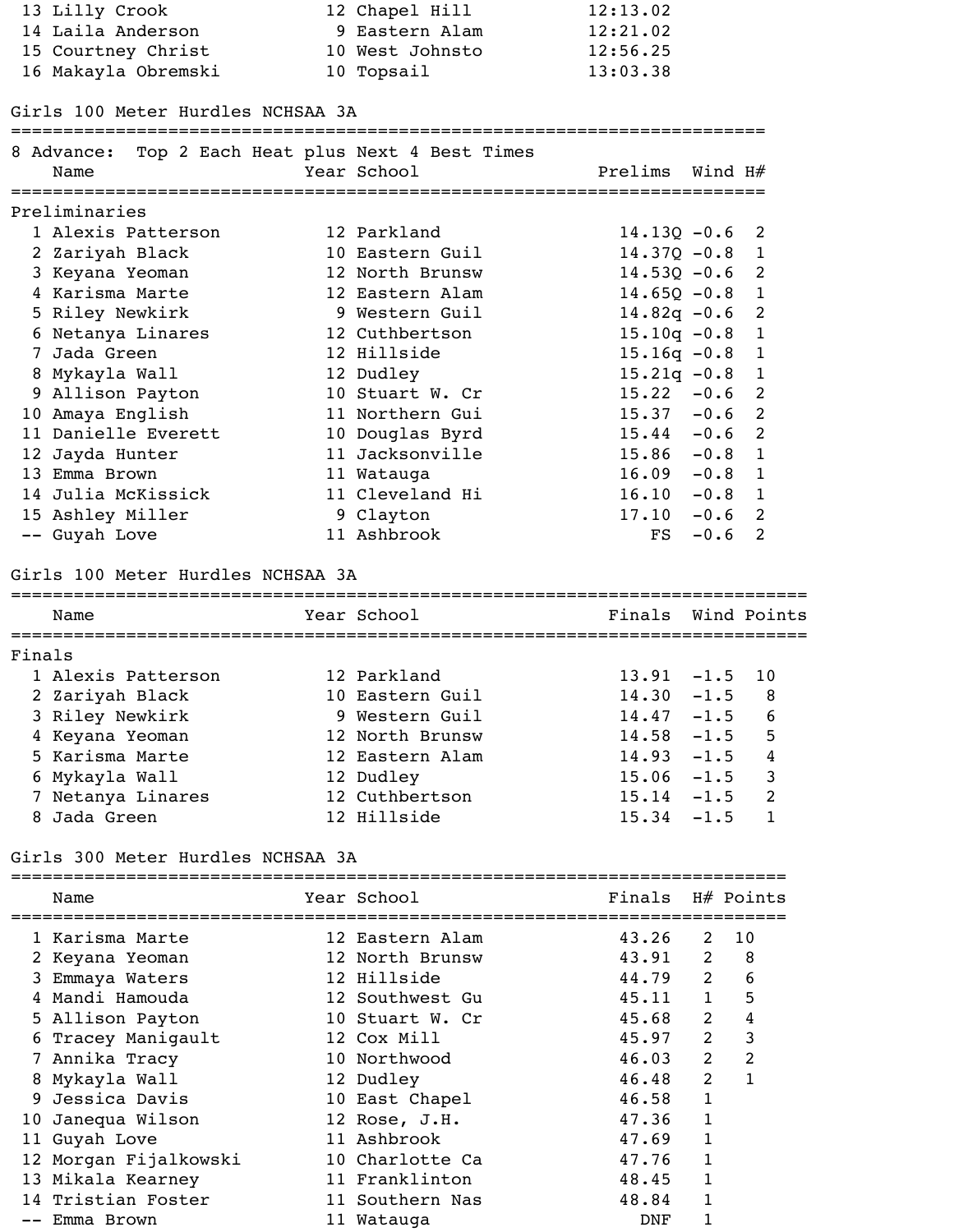| School                                        | Finals                 |                | H# Points      |
|-----------------------------------------------|------------------------|----------------|----------------|
| =============<br>'A'<br>1 Parkland            | 47.10                  | $\mathbf{2}$   | 10             |
| 1) Jadai Stevenson-Damon 10                   | 2) Diamond Lyerly 12   |                |                |
| 3) Del'Nique Penn 12                          | 4) Ija Mumford 9       |                |                |
| 2 Cleveland High School<br>' A '              | 48.02                  | $\overline{2}$ | 8              |
| 1) Julia McKissick 11                         | 2) Chrysta Nichols 10  |                |                |
| 3) Nicole Quinones 12                         | 4) Naelee Stone 12     |                |                |
| 3 Cox Mill 'A'                                | 48.35                  | 2              | 6              |
| 1) Jasmine Greene 9                           | 2) Zoe Saunders 10     |                |                |
| 3) T'Kye Presley 10                           | 4) Tracey Manigault 12 |                |                |
| ' A'<br>4 Cuthbertson High School             | 48.67                  | 1              | 5              |
| 1) Anyha Goode 10                             | 2) Addison Benz 10     |                |                |
| 3) Kailyn Hayes 12                            | 4) Trista Taylor 12    |                |                |
| 5 Williams, Walter M 'A'                      | 48.92                  | 2              | 4              |
| 1) Briame Sellars 11                          | 2) Anita Turner 10     |                |                |
| 3) Makayla Crawley 11                         | 4) Stella Okafor 9     |                |                |
| 6 North Brunswick 'A'                         | 48.94                  | 2              | 3              |
| 1) Courtney Lines 12                          | 2) Angel Johnson       |                |                |
| 3) Brianna Sanders                            | 4) Keyana Yeoman 12    |                |                |
| 7 Western Harnett 'A'                         | 49.41                  | $\mathbf{1}$   | 2              |
| 1) Gionni Thomas                              | 2) Namillia Lee-Leach  |                |                |
| 3) Lanessa Bryson                             | 4) Romain Perkins      |                |                |
| 8 Western Guilford 'A'                        | 49.56                  | 2              | $\mathbf{1}$   |
| 1) Tikita Urey 12                             | 2) Riley Newkirk 9     |                |                |
| 3) Katie Gilliland 10                         | 4) Makayla Watkins 11  |                |                |
| 9 Eastern Alamance<br>'A'                     | 49.60                  | 1              |                |
| 1) Jade Richmond 12                           | 2) Danielle Davis 10   |                |                |
| 3) Madisyn Burnette 10                        | 4) Karisma Marte 12    |                |                |
|                                               | 49.87                  | $\mathbf{1}$   |                |
| 10 Northside (3a) 'A'                         |                        |                |                |
| 1) Anorye Jones 10<br>3) Dominique Johnson 11 | 2) Alejandra Urraca 11 |                |                |
| 11 Havelock 'A'                               | 4) Kaylah Britt 12     |                |                |
|                                               | 50.30                  | 1              |                |
| 1) Alivia Hunter                              | 2) Michelle Prichard   |                |                |
| 3) Marcella McCullough                        | 4) Alera Jackson       |                |                |
| 12 Crest 'A'                                  | 50.78                  | $\mathbf{1}$   |                |
| 1) Keilah Surratt                             | 2) Tarsha Fewell       |                |                |
| 3) Keondria Williamson                        | 4) Phoenix Norris      |                |                |
| 13 North Henderson 'A'                        | 51.02                  | $\mathbf{1}$   |                |
| 1) Bailey Malloy                              | 2) Anna Badwin         |                |                |
| 3) Emily Bowles                               | 4) Odyessey Gaines     |                |                |
| 14 Marvin Ridge 'A'                           | 51.10                  | $\mathbf{1}$   |                |
| 1) Lauren Fleming 9                           | 2) Cori Kelson 10      |                |                |
| 3) Landry Mazzarell 10                        | 4) Molly Scopinich 11  |                |                |
| 15 Hillside 'A'                               | 54.35                  | 2              |                |
| 1) Alexis Sumpter 9                           | 2) Sinyia McCall 10    |                |                |
| 3) McKenzie Williams 12                       | 4) Atiya Ector 10      |                |                |
| -- Northern Guilford 'A'                      | DQ                     | 2              | Failed Exc 3-4 |
| 1) Jordayne Daye 10                           | 2) Alyson Davis 12     |                |                |
|                                               | 4) Miracle Scott 12    |                |                |

========================================================================== School Finals H# Points ========================================================================== 1 Parkland 'A' 1:38.29 2 10 1) Ija Mumford 9 2) Alexis Patterson 12 3) Del'Nique Penn 12 4) Diamond Lyerly 12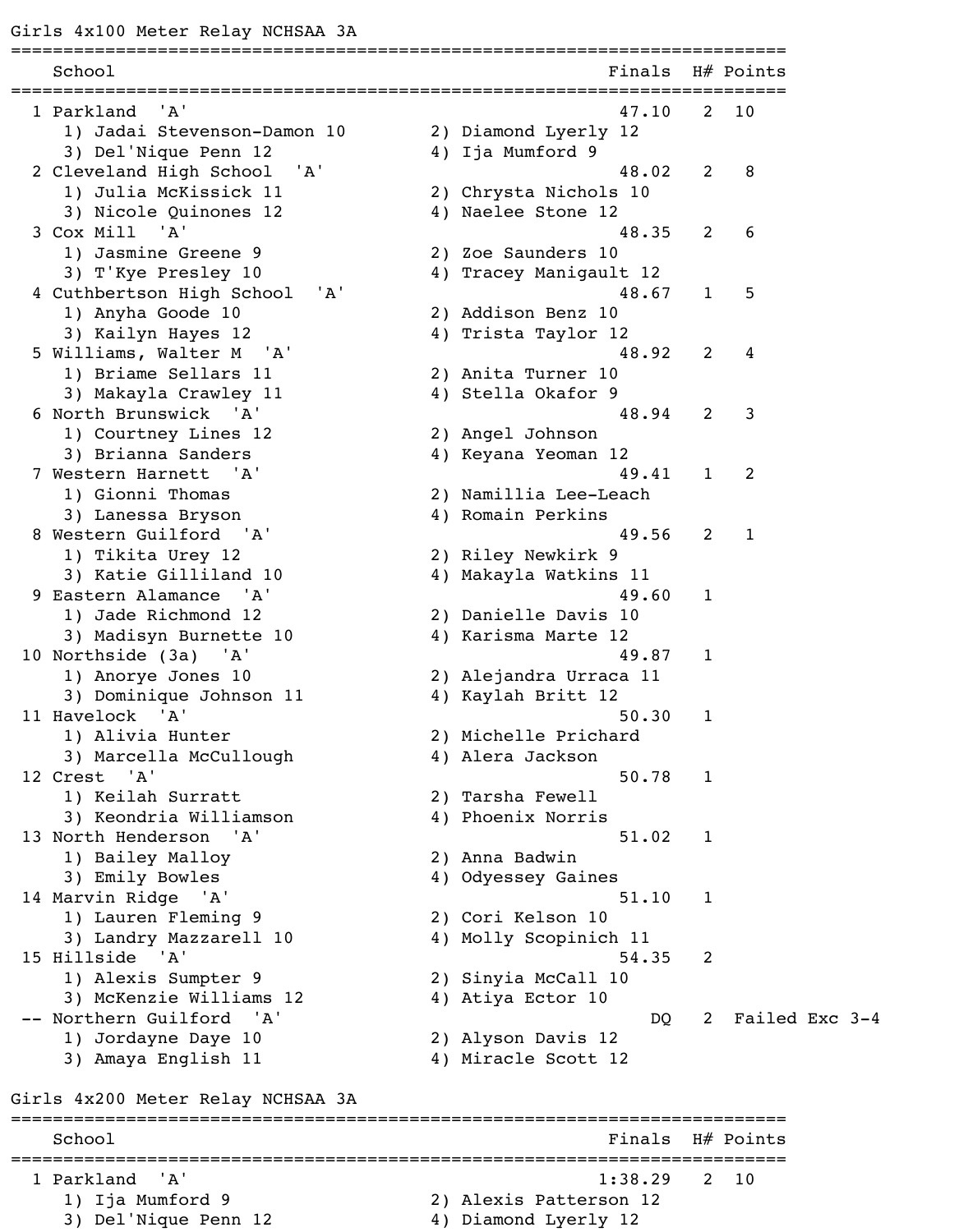2 Hillside 'A' 1:39.71 2 8 1) Shaliyah Wilkerson 10 2) Emmaya Waters 12 3) Alexis Sumpter 9 4) Alysia Johnson 11 3 Cleveland High School 'A' 1:41.07 2 6 1) Julia McKissick 11 2) Teanna Bell 11 3) Nicole Quinones 12 4) Naelee Stone 12 4 Cuthbertson High School 'A' 1:42.58 1 5 1) Addison Benz 10 2) Mackenzie Townsend 11 3) Trista Taylor 12 (4) Dahlia Cutler 12 5 North Brunswick 'A' 1:43.74 2 4 1) Malayka Shaw 2) Courtney Lines 12 3) Angel Johnson 4) Keyana Yeoman 12 6 Eastern Alamance 'A' 1:43.97 1 3 1) Samia Miller 10 2) Jessika Alston 11 3) Madisyn Burnette 10 4) Karisma Marte 12 7 Dudley 'A' 1:44.28 1 2 1) Imani Tatum 2) Kyndall Barrow 3) Iyanna Martin 9  $\begin{array}{ccc} 4) & S \end{array}$  Sadiyah McGregor 8 Clayton 'A' 1:45.18 2 1 1) Ariana Daley 10 2) Takhandra Russell 3) Vinesha Briggs 4) Ashley Miller 9 9 Northside (3a) 'A' 1:46.12 2 1) Dominique Johnson 11 2) Anorye Jones 10 3) Alejandra Urraca 11 (4) Grace Clark-Williams 12 10 Northwest Cabarrus 'A' 1:46.35 1 1) Bree Leonard-lott 11 2) Brooklyn Cooke 11 3) Naiobi White 10 4) Chaunesse Barringer 9 11 Jay M Robinson 'A' 1:46.36 1 1) Trinity Bethea 2) Amaya Barnette 10 3) Richie Putnam 4) Joselyn Council 12 Williams, Walter M 'A' 1:48.15 2 1) Carmon Wallace 10 2) Anita Turner 10 3) Makayla Crawley 11 (4) Stella Okafor 9 13 West Henderson 'A' 1:48.18 1 1) Tia Howard 2) Carlen Davis 3) Raine Wong Chong 19 (2008) 4) Shylee Stocks 12 14 Marvin Ridge 'A' 1:49.18 1 1) Lauren Fleming 9 2) Laynie Herrera 10 3) Landry Mazzarell 10 4) Molly Scopinich 11 -- Southeast Guilford 'A' DQ 2 Before zone 3-4 1) Sydni McMillan 11 2) Mya Ervin 11 3) Janiyah Ross 9 4) Tiarra Smith 10 -- Crest 'A' DQ 1 Outside Zone 1) Keondria Williamson 2) Paris Turner 3) Tarsha Fewell 4) Phoenix Norris Girls 4x400 Meter Relay NCHSAA 3A ========================================================================== School Finals H# Points ========================================================================== 1 Hillside 'A' 3:51.26 2 10 1) Imari Deloatch 9 2) Shaliyah Wilkerson 10 3) Emmaya Waters 12 4) Alysia Johnson 11 2 Northern Guilford 'A' 3:52.90 2 8 1) Alyson Davis 12 2) Jordayne Daye 10 3) Miracle Scott 12 (4) Alyssa Hernandez 10 3 Cuthbertson High School 'A' 4:00.51 2 6 1) Mackenzie Townsend 11 2) Addison Benz 10 3) Presley Worf 9 4) Dahlia Cutler 12 4 Dudley 'A' 4:05.19 2 5

1) Laparis Smith 11 2) Imani Tatum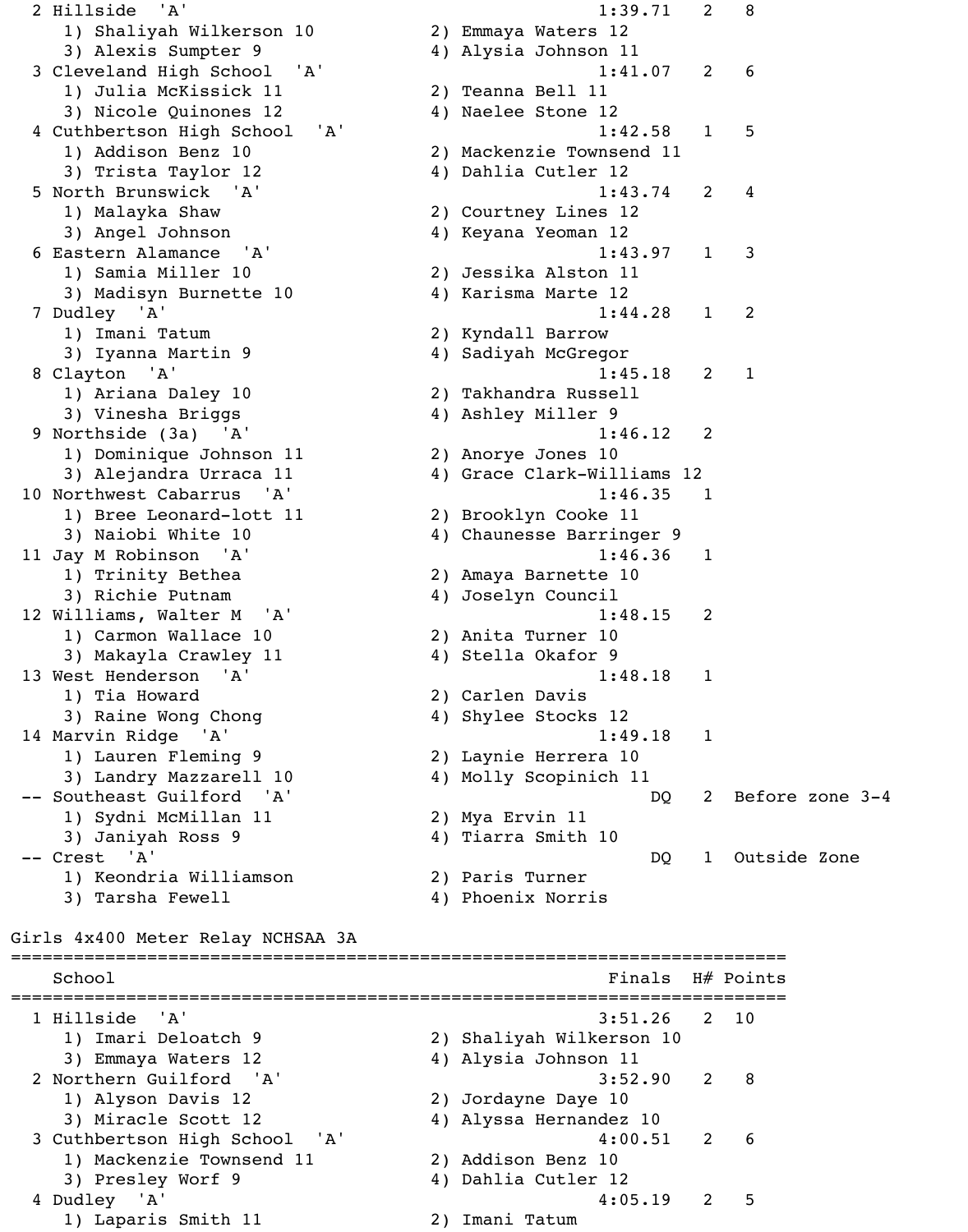3) Mykayla Wall 12 4) Iyanna Martin 9 5 Northern Durham 'A' 4:07.33 2 4 1) Elyssia Fisher 9 2) Lamishia Bullock 9 3) Malon Weaver 9 1 1 2 4) Catherine Kiplagat 9 6 Weddington High School 'A' 4:07.87 1 3 1) Elizabeth Starkie 10 2) Sydney Burke 12 3) Sarah Bechtel 12 4) Erika Newman 12 7 Marvin Ridge 'A' 4:08.76 1 2 1) Lily Savage 11 2) Anna Ropers 11 3) Leann Keller 10 4) Sarah Overby 12 8 Chapel Hill 'A' 4:10.77 2 1 1) Claire Peng 9 2) Grace Dodge 12 3) Virginia Pridgen 10 4) Megan Marvin 11 9 Cleveland High School 'A' 4:12.05 2 1) Teanna Bell 11 2) Priya Murray 9 3) Leilauni Joyner 12 1988 (4) Nikki Parrish 10 10 Northside (3a) 'A' 4:12.42 1 1) Dominique Johnson 11 2) J'Sia Gift 11 3) Grace Clark-Williams 12 4) Jazmyne Bryant 12 11 A.C. Reynolds 'A' 4:14.49 1 1) Essence Copeland 9 2) Kalyanne Neel 11 3) Cassidy Greene 9 4) Sara Tilley 9 12 Watauga 'A' 4:14.91 1 1) Emma Brown 11 2) Kendall Reece 3) Brooke Byrd 4) Kate Tuberty 13 Parkland 'A' 4:16.71 1 1) Jai'laiya Pollard 12 2) Amari Simington 12 3) Sierra Franco 11 (4) Jadai Stevenson-Damon 10 14 White Oak 'A' 318.43 1 1) Kiki Jones 2) Kerryn Terry 9 3) Makayla Heard 10 4) Laila Aljanabi 12 15 South Brunswick 'A' 4:18.85 1 1) Mary Payton Moffitt 10 2) Hannah Greer 10 3) Anna Shelton 12 4) Caroline Moore 12 Girls 4x800 Meter Relay NCHSAA 3A ======================================================================= School and School Finals Points Points Points Points Points Points Points Points Points Points Points Points Points Points Points Points Points Points Points Points Points Points Points Points Points Points Points Points P ======================================================================= 1 Chapel Hill 'A' 9:23.62 10 1) Maggie Springer 12 2) Mara Pirone 9 3) Virginia Pridgen 10 4) Megan Marvin 11 2 Weddington High School 'A' 3:24.88 8 1) Elizabeth Starkie 10 2) Anna Ritter 10 3) Sydney Burke 12 4) Sarah Bechtel 12 3 Cuthbertson High School 'A' 9:26.37 6 1) Gabriella Castro 11 2) Kaitlyn St. Hilaire 10 3) Madeline Hill 10 4) Leah Helms 10 4 Northern Guilford 'A' 9:37.50 5 1) Emma Fredericks 11 2) Abbie Boone 12 3) Katie Howell 10 4) Alyssa Hernandez 10 5 Marvin Ridge 'A' 9:43.57 4 1) Caroline Blanton 9 2) Paige Rhule 9 3) Riley Basinger 9 4) Sarah Overby 12 6 West Carteret 'A' 9:46.82 3 1) Lindsey Cobb 2) Morgan Mason 3) Bowen Ellis (4) Jenna Reiter 11 7 T.C. Roberson 'A' 10:00.51 2 1) Ellie Phillips 12 2) Jordan Dalton 11 3) Chloe Widmann 11 4) Ashlyn Blakely 12 8 Watauga 'A' 10:01.99 1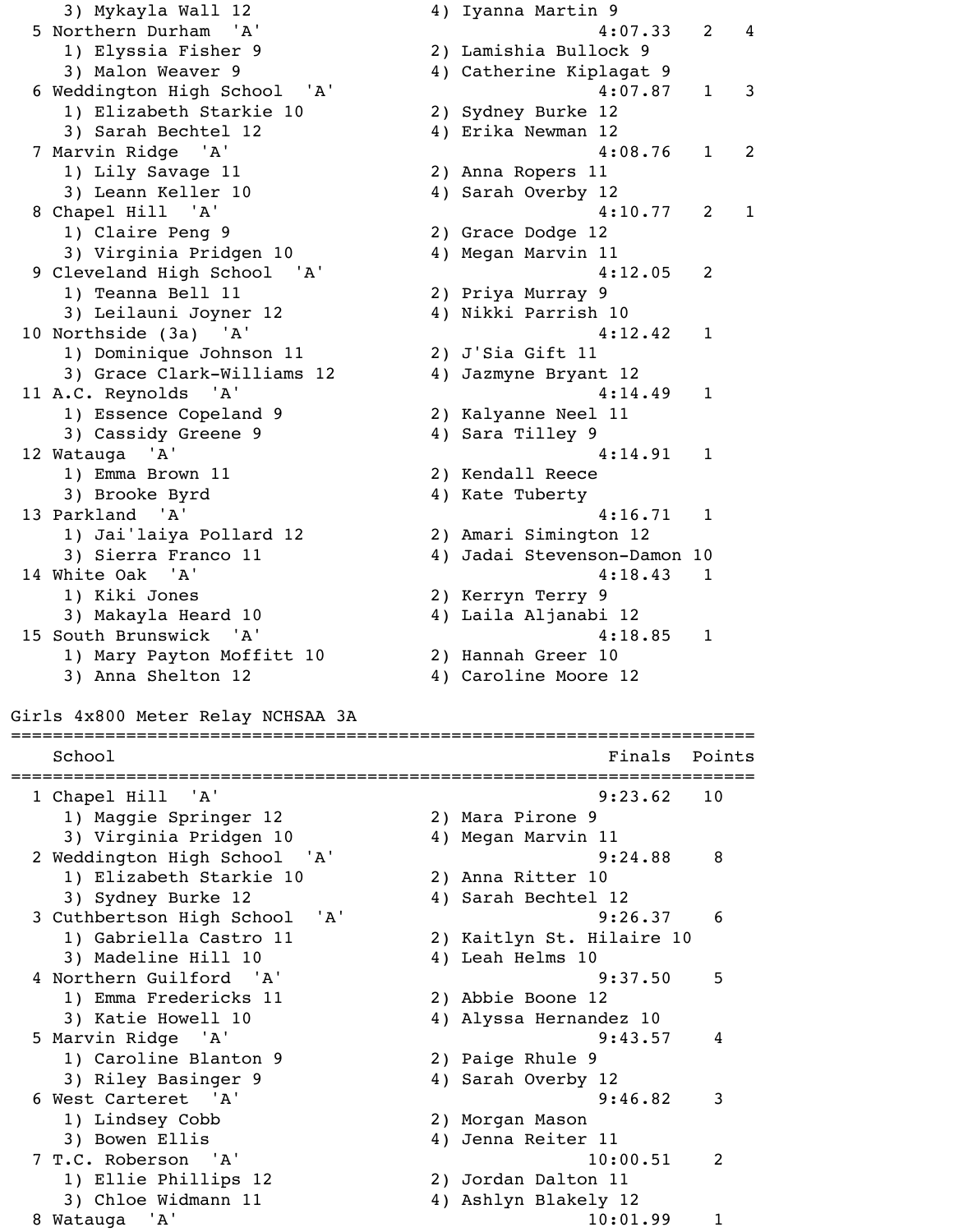| 1) Emma Tzotschew            | 2) Caroline Edwards   |
|------------------------------|-----------------------|
| 3) Sidra Miller              | 4) Emma Bench         |
| 9 White Oak 'A'              | 10:10.01              |
| 1) Laila Aljanabi 12         | 2) Madelyn Hayes 11   |
| 3) Brighton Winslow 9        | 4) Sabrina Herritt 12 |
| 10 Cedar Ridge 'A'           | 10:10.70              |
| 1) Sarah Tucker 9            | 2) Zoe Wade 9         |
| 3) Jill Myler 10             | 4) Allison Musty 11   |
| 11 Terry Sanford 'A'         | 10:10.72              |
| 1) Yvonne Harbin             | 2) Maggie Hodge       |
| 3) Rainger Pratt             | 4) Morissa Morris     |
| 12 Northwood 'A'             | 10:26.57              |
| 1) Caroline Yell 9           | 2) Liv Riggsbee 10    |
| 3) Tessa Yell 10             | 4) Caroline Murrell 9 |
| 13 Cleveland High School 'A' | 10:28.39              |
| 1) Sarah Prosser 9           | 2) Emma Presti 9      |
| 3) Nikki Parrish 10          | 4) Leilauni Joyner 12 |
| 14 Topsail 'A'               | 10:32.63              |
| 1) Makayla Obremski 10       | 2) Sadie Boyle 11     |
| 3) Bailey Wells 11           | 4) Skylar Libretto 10 |
| 15 Mount Tabor 'A'           | 10:40.61              |
| 1) Nora Haulsee 10           | 2) Addison Causey 10  |
| 3) Sara Pace 11              | 4) Hailey Jones 11    |
| 16 Piedmont 'A'              | 10:51.85              |
| 1) Kaitlyn Szymanski 11      | 2) Kayla Hinson 9     |
| 3) Sarah Kusnitz 9           | 4) Katie Verrill 12   |

Girls High Jump NCHSAA 3A

| ====================== |                  |              |                |
|------------------------|------------------|--------------|----------------|
| Name                   | Year School      | Finals       | Points         |
| 1 Rebekah Smith        | 11 Franklinton   | $5 - 04.00$  | 10             |
| 2 Sherray Parker       | 12 Concord       | $J5 - 04.00$ | 8              |
| 3 Alejandra Urraca     | 11 Northside (3) | $J5 - 04.00$ | 6              |
| 4 Mackenzie Kuelz      | 10 Weddington H  | $J5 - 04.00$ | 5              |
| 5 Sophie Draughon      | 11 West Cartere  | $J5 - 04.00$ | $\overline{4}$ |
| 6 Ashanty Lee          | 10 Enka          | $5 - 02.00$  | 2.50           |
| 6 Jazmine Williamson   | 9 Hunter Huss    | $5 - 02.00$  | 2.50           |
| 8 Caroline Smith       | 10 Cuthbertson   | $J5 - 02.00$ | $\mathbf{1}$   |
| 9 Nahsheeda Facey      | 11 Southwest Gu  | $J5 - 02.00$ |                |
| 10 Maya Whitaker       | 12 Southwest Gu  | $J5 - 02.00$ |                |
| 11 Ciara Robinson      | 12 Cleveland Hi  | $5 - 00.00$  |                |
| 12 Isabella Hendershot | 11 Tuscola       | $J5 - 00.00$ |                |
| 13 Rinke Dingemans     | 10 Chapel Hill   | $4 - 10.00$  |                |
| 14 K'Lynn Ware         | 12 Eastern Guil  | $J4 - 10.00$ |                |
| 15 Asanti Neal-platt   | 11 Eastern Guil  | $J4 - 10.00$ |                |
| 16 Timbre Kelly        | 9 Union Pines    | $J4 - 10.00$ |                |
|                        |                  |              |                |

# Girls Pole Vault NCHSAA 3A

| Name               | Year School     | Finals        | Points |
|--------------------|-----------------|---------------|--------|
| 1 Ava Studney      | 9 Cuthbertson   | $11 - 06.00$  | 10     |
| 2 Isabel Crandall  | 11 Marvin Ridge | $J11 - 06.00$ | 8      |
| 3 Sophia Smith     | 12 Northwood    | $11 - 00.00$  | 5.50   |
| 3 Emma Stone       | 10 Marvin Ridge | $11 - 00.00$  | 5.50   |
| 5 Netanya Linares  | 12 Cuthbertson  | $J11 - 00.00$ | 4      |
| 6 Sami Eberhard    | 12 Weddington H | $10 - 06.00$  | 3      |
| 7 Elizabeth Wood   | 12 Mount Tabor  | $10 - 00.00$  | 2      |
| 8 Bailey Noble     | 10 East Chapel  | $J10-00.00$   |        |
| 9 Caroline Fowlkes | 9 Cedar Ridge   | $J10-00.00$   |        |
|                    |                 |               |        |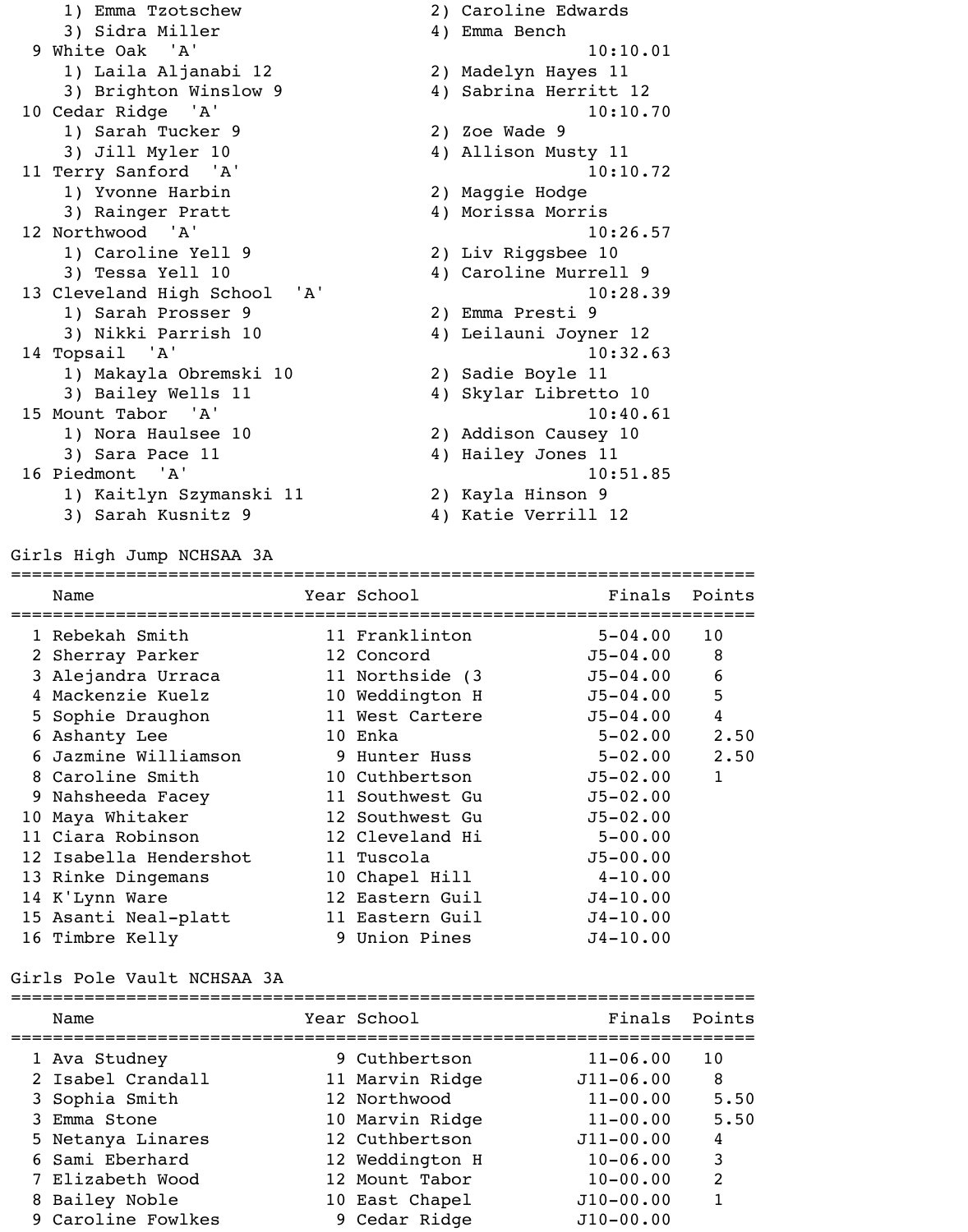| 10 Jacquelyn Rossi  | 9 Weddington H  | $9 - 06.00$ |
|---------------------|-----------------|-------------|
| 11 Alyssa Cooley    | 9 West Cartere  | $8 - 06.00$ |
| 12 Brianna Dearman  | 11 Cleveland Hi | $8 - 00.00$ |
| 12 Adrienne Ellison | 12 Weddington H | $8 - 00.00$ |
| 12 Susan Smith      | 9 Cedar Ridge   | $8 - 00.00$ |
| -- Olivia Bondurant | 10 Cleveland Hi | NH          |

### Girls Long Jump NCHSAA 3A

============================================================================ Name Year School Finals Wind Points ============================================================================ 1 Ija Mumford 9 Parkland 18-03.75 0.3 10 2 Indya Hill 12 Jacksonville 17-07.25 0.2 8 3 Katriel Williams 9 Marvin Ridge 17-03.25 -0.7 6 4 Maeghan Wallace 9 Southern Ala 17-00.00 2.4 5 5 Amari Simington 12 Parkland 16-11.75 0.8 4 6 Netanya Linares 12 Cuthbertson 16-11.00 0.8 3 7 Danae Ferguson 10 Asheboro 16-10.25 1.6 2 8 Derica Currie 11 Williams, Wa 16-03.75 1.1 1 9 Jade McLain 11 Cuthbertson 16-02.50 -0.6 10 Zariyah Black 10 Eastern Guil 16-02.25 0.1 11 Jazmine Williamson 9 Hunter Huss 16-02.00 -0.3 12 Chaunesse Barringer 9 Northwest Ca 16-01.50 NWI 13 Erykah Baldwin 12 Southern Way 15-10.75 0.1 14 Tiarra Smith 10 Southeast Gu 15-10.00 -1.1 15 Jada Hamilton 9 Eastern Wayn 15-08.75 -0.3 16 Courtney Lines 12 North Brunsw 15-06.50 0.4

### Girls Triple Jump NCHSAA 3A

|   | Name |                                                                                                                                                                                                                                                                                                        |              | Finals                                                                                                                                                                                                                                                                     |     | Wind Points |
|---|------|--------------------------------------------------------------------------------------------------------------------------------------------------------------------------------------------------------------------------------------------------------------------------------------------------------|--------------|----------------------------------------------------------------------------------------------------------------------------------------------------------------------------------------------------------------------------------------------------------------------------|-----|-------------|
|   |      |                                                                                                                                                                                                                                                                                                        |              | $39 - 03.50$                                                                                                                                                                                                                                                               | NWI | 10          |
|   |      |                                                                                                                                                                                                                                                                                                        |              | $38 - 00.50$                                                                                                                                                                                                                                                               | NWI | 8           |
|   |      |                                                                                                                                                                                                                                                                                                        |              | $37 - 07.00$                                                                                                                                                                                                                                                               | NWI | 6           |
|   |      |                                                                                                                                                                                                                                                                                                        |              | $36 - 11.00$                                                                                                                                                                                                                                                               | NWI | 5           |
|   |      |                                                                                                                                                                                                                                                                                                        |              | $36 - 07.00$                                                                                                                                                                                                                                                               | NWI | 4           |
| 6 |      |                                                                                                                                                                                                                                                                                                        |              | $36 - 03.75$                                                                                                                                                                                                                                                               | NWI | 3           |
|   |      |                                                                                                                                                                                                                                                                                                        |              | $36 - 00.50$                                                                                                                                                                                                                                                               | NWI | 2           |
|   |      |                                                                                                                                                                                                                                                                                                        |              | $35 - 11.25$                                                                                                                                                                                                                                                               | NWI | $\mathbf 1$ |
|   |      |                                                                                                                                                                                                                                                                                                        |              | $35 - 08.00$                                                                                                                                                                                                                                                               | NWI |             |
|   |      |                                                                                                                                                                                                                                                                                                        |              | $34 - 08.75$                                                                                                                                                                                                                                                               | NWI |             |
|   |      |                                                                                                                                                                                                                                                                                                        |              | $34 - 07.50$                                                                                                                                                                                                                                                               | NWI |             |
|   |      |                                                                                                                                                                                                                                                                                                        | Southern Ala | $33 - 06.75$                                                                                                                                                                                                                                                               | NWI |             |
|   |      |                                                                                                                                                                                                                                                                                                        |              | $33 - 06.50$                                                                                                                                                                                                                                                               | NWI |             |
|   |      | 12                                                                                                                                                                                                                                                                                                     | Western Harn | $33 - 05.75$                                                                                                                                                                                                                                                               | NWI |             |
|   |      |                                                                                                                                                                                                                                                                                                        |              | $31 - 09.00$                                                                                                                                                                                                                                                               | NWI |             |
|   |      |                                                                                                                                                                                                                                                                                                        |              | FOUL                                                                                                                                                                                                                                                                       |     |             |
|   |      | 1 Kaylah Britt<br>2 Jayda Hunter<br>3 Ija Mumford<br>4 Jade McLain<br>5 Danae Ferguson<br>Indya Hill<br>Raven Rudisell<br>8 Lora Dillon<br>9 Derica Currie<br>10 Jynaisia Harris<br>11 Layla Hooks<br>12 Maeghan Wallace<br>13 Marissa Schalk<br>14 Taija Pruitt<br>15 Maiya Hayes<br>-- Amaya English |              | Year School<br>12 Northside (3)<br>11 Jacksonville<br>9 Parkland<br>11 Cuthbertson<br>10 Asheboro<br>12 Jacksonville<br>11 Hunter Huss<br>9 Cleveland Hi<br>11 Williams, Wa<br>11 Cape Fear<br>9 Northern Gui<br>9<br>12 St. Stephens<br>11 Cuthbertson<br>11 Northern Gui |     |             |

### Girls Shot Put NCHSAA 3A

|   | Name                  | Year School     | Finals Points |    |
|---|-----------------------|-----------------|---------------|----|
|   | 1 Samantha Ennis      | 12 Northwood    | $42 - 04.00$  | 10 |
|   | 2 Makayla Watkins     | 11 Western Guil | $39 - 00.00$  | 8  |
|   | 3 Jada Green          | 12 Hillside     | $38 - 07.25$  | 6  |
|   | 4 Alexus Elliott      | 12 Southern Way | $38 - 03.50$  | 5  |
|   | 5 Jala Laws           | 11 Hillside     | $37 - 02.75$  |    |
|   | 6 Christian VanNorden | 9 Clayton       | $37 - 00.00$  | 3  |
|   | 7 Mckynzie Mauney     | 9 Hunter Huss   | $36 - 05.00$  | 2  |
| 8 | MaKayla Moore         | 11 Freedom      | $35 - 08.75$  |    |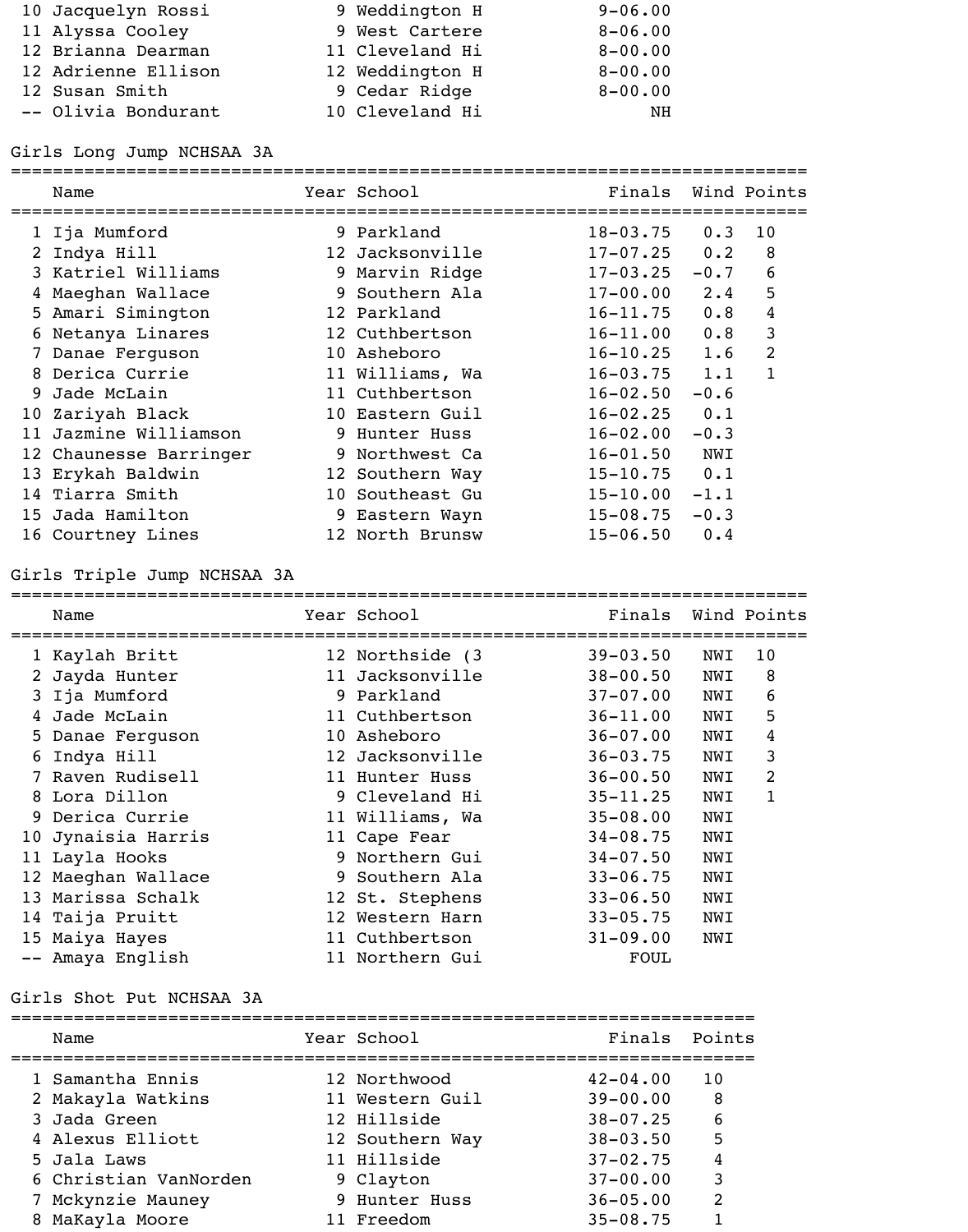| 9 Ta'Honny Exum    | 9 Eastern Wayn  | $35 - 04.50$ |
|--------------------|-----------------|--------------|
| 10 Shekinah Cooke  | 12 Southeast Gu | $34 - 02.00$ |
| 11 Aniyah Marble   | 9 Burns         | $33 - 02.50$ |
| 12 Payton Little   | 12 Topsail      | $33 - 02.00$ |
| 13 Ono Abhulimen   | 11 Mount Tabor  | $32 - 08.75$ |
| 14 Tamya Davidson  | 9 Southwest Gu  | $31 - 11.00$ |
| 15 Iyonna Parker   | 9 Jesse Carson  | $31 - 06.25$ |
| 16 Gabrielle Borum | 9 Asheville     | $29 - 06.50$ |

Girls Discus Throw NCHSAA 3A

|        | Name                                                                               | Year School     | Finals Points    |                |                |
|--------|------------------------------------------------------------------------------------|-----------------|------------------|----------------|----------------|
|        | 1 Shekinah Cooke                                                                   | 12 Southeast Gu | $140 - 08$       | 10             |                |
|        | 2 Samantha Ennis                                                                   | 12 Northwood    | $131 - 06$       | 8              |                |
|        | 3 Alexandria Davis                                                                 | 10 West Johnsto | $124 - 05$       | 6              |                |
|        | 4 Ono Abhulimen                                                                    | 11 Mount Tabor  | $122 - 05$       | 5              |                |
|        | 5 Mckynzie Mauney                                                                  | 9 Hunter Huss   | $121 - 04$       | 4              |                |
|        | 6 A'Riana Crumpler 10 D.H. Conley                                                  |                 | $121 - 02$       | $\mathfrak{Z}$ |                |
|        | 7 Jala Laws                                                                        | 11 Hillside     | $120 - 04$       | $\overline{2}$ |                |
|        | 8 Kaleigh Million                                                                  | 12 Cuthbertson  | $113 - 10$       | $\mathbf{1}$   |                |
|        | 9 Cierra Williams                                                                  | 9 North Buncom  | $107 - 05$       |                |                |
|        | 10 Nyah Edwards                                                                    | 10 Central Caba | $106 - 03$       |                |                |
|        | 11 Makayla Anderson                                                                | 10 Northwest Ca | $105 - 04$       |                |                |
|        | 12 Nija Bryant                                                                     | 10 South Brunsw | $105 - 02$       |                |                |
|        | 13 Dasani Robinson                                                                 | 10 Hillside     | $101 - 08$       |                |                |
|        | 14 Alisia Dickens                                                                  | 9 Rocky Mount   | $94 - 02$        |                |                |
|        | 15 Linnea Harris                                                                   | 10 North Hender | $90 - 09$        |                |                |
|        | -- Makayla Watkins                                                                 | 11 Western Guil | FOUL             |                |                |
|        | Boys 100 Meter Dash NCHSAA 2A<br>8 Advance: Top 2 Each Heat plus Next 4 Best Times |                 |                  |                |                |
|        | Name                                                                               | Year School     | Prelims          | Wind H#        |                |
|        | Preliminaries                                                                      |                 |                  |                |                |
|        | 1 Raheem Carson                                                                    | 12 Bunker Hill  | $11.06Q - 2.2$ 2 |                |                |
|        | 2 Jakeem Blackburn                                                                 | 12 Carver       | $11.08Q - 1.6$ 1 |                |                |
|        | 3 Brandon Johnson                                                                  | 10 Newton-Conov | $11.13Q - 1.6$ 1 |                |                |
|        | 4 Nijuan Mayorquin                                                                 | 12 Lexington    | $11.230 - 2.2$   |                | $\overline{2}$ |
|        | 5 Dominic Deloatch                                                                 | 11 South Granvi | $11.14q - 1.6$   |                | $\mathbf 1$    |
|        | 6 Aaron Harris                                                                     | 12 Northeastern | $11.21q - 1.6$   |                | $\mathbf{1}$   |
|        | 7 Josh Hardin                                                                      | 11 Ashe County  | $11.25q -2.2$    |                | 2              |
|        | 8 Samuel Bingham                                                                   | 12 Pasquotank C | $11.30q -2.2$ 2  |                |                |
|        | 9 Cameron Attucks                                                                  | 11 Atkins       | $11.32 -2.2$ 2   |                |                |
|        | 10 Calvin Jones                                                                    | 11 East Rutherf | $11.35 -1.6$ 1   |                |                |
|        | 11 Jordan Poole                                                                    | 10 West Stanly  | $11.35 -2.2$     |                | 2              |
|        | 12 Clayton Gentry                                                                  | 12 Randleman    | $11.37 - 1.6$    |                | $\mathbf{1}$   |
|        | 13 BJ Jordan                                                                       | 12 Southwest On | $11.39 -2.2$ 2   |                |                |
|        | 14 Jonathan Ward                                                                   | 11 West Craven  | $11.39 - 1.6$ 1  |                |                |
|        | 15 Tyre Boykin                                                                     | 11 West Bladen  | $11.44 - 1.6$ 1  |                |                |
|        | 16 jakeem moore                                                                    | 8 Fairmont      | $11.58 - 2.2$ 2  |                |                |
|        | Boys 100 Meter Dash NCHSAA 2A                                                      |                 |                  |                |                |
|        | Name                                                                               | Year School     | Finals           |                | Wind Points    |
| Finals |                                                                                    |                 |                  |                |                |
|        | 1 Raheem Carson                                                                    | 12 Bunker Hill  | $11.01 -2.6$     |                | 10             |
|        | 2 Jakeem Blackburn                                                                 | 12 Carver       | $11.11 - 2.6$    |                | 8              |

3 Aaron Harris 12 Northeastern 11.14 -2.6 6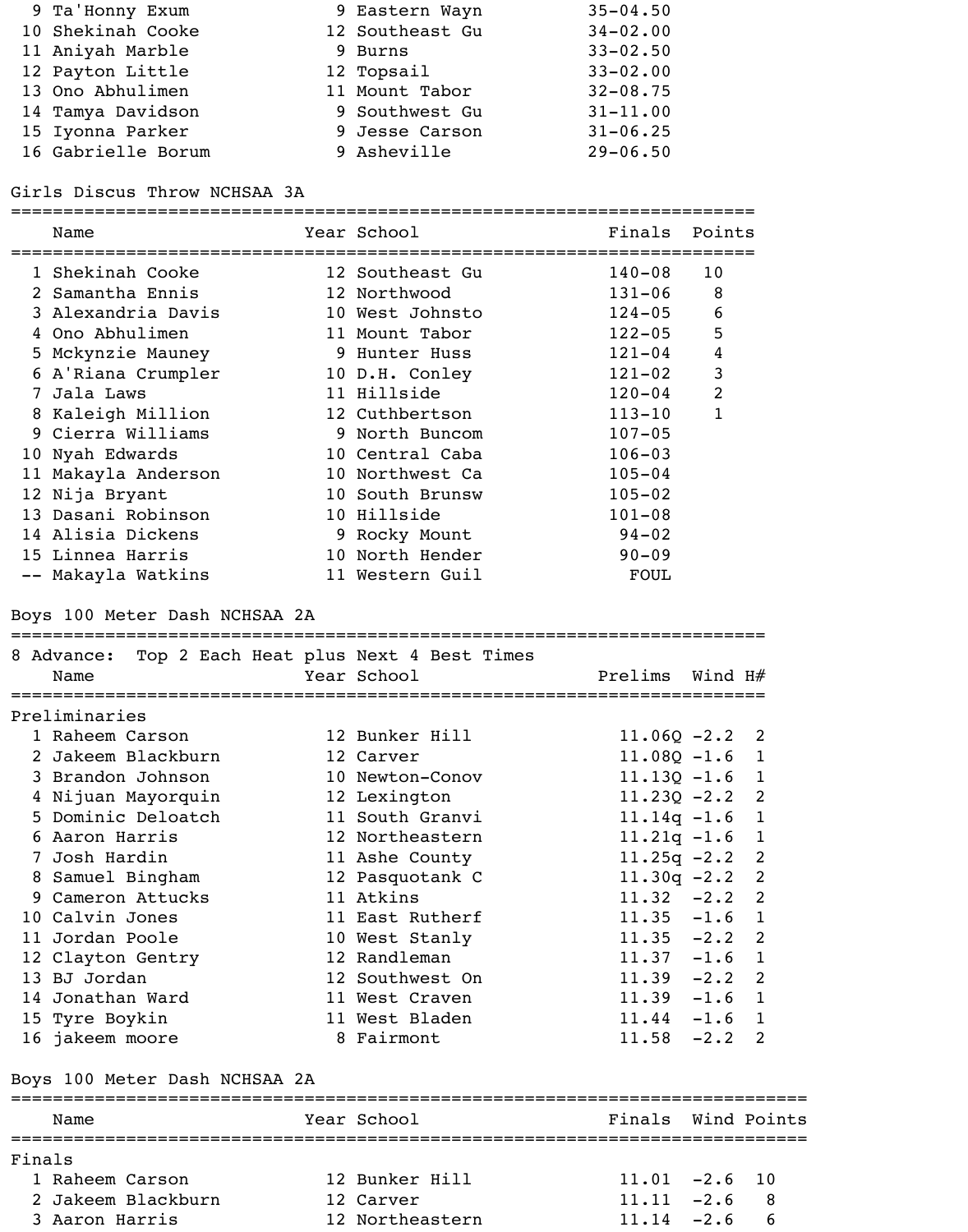| 4 Dominic Deloatch | 11 South Granvi | $11.15 -2.6$ 5                  |
|--------------------|-----------------|---------------------------------|
| 5 Josh Hardin      | 11 Ashe County  | $11.16 -2.6 4$                  |
| 6 Samuel Bingham   | 12 Pasquotank C | $11.17 -2.6$ 3                  |
| 7 Brandon Johnson  | 10 Newton-Conov | $11.28 - 2.6$<br>$\overline{2}$ |
| 8 Nijuan Mayorquin | 12 Lexington    | $19.66 - 2.6$ 1                 |

## Boys 200 Meter Dash NCHSAA 2A

| Name              | Year School     | Finals Wind H# Points |          |              |                |
|-------------------|-----------------|-----------------------|----------|--------------|----------------|
| 1 Jenovah Mckiver | 11 T.W. Andrews | 21.97                 | $-0.5$ 2 |              | 10             |
| 2 Josh Hardin     | 11 Ashe County  | 22.13                 | $-0.5$ 2 |              | 8              |
| 3 Avery Scott     | 11 Lake Norman  | 22.50                 | $-0.5$ 2 |              | 6              |
| 4 Clayton Gentry  | 12 Randleman    | 22.51                 | $-0.5$ 2 |              | 5              |
| 5 Nelson Lomick   | 12 South Point  | $22.73 - 2.1$ 1       |          |              | 4              |
| 6 Tamarius Ramsey | 11 Dixon        | 22.77                 | $-0.5$ 2 |              | 3              |
| 7 Chandon Smith   | 12 West Iredell | 22.88                 | $-0.5$ 2 |              | $\overline{2}$ |
| 8 Brandon Johnson | 10 Newton-Conov | 22.90                 | $-2.1$ 1 |              |                |
| 9 jakeem moore    | 8 Fairmont      | 23.04                 | $-2.1$ 1 |              |                |
| 10 Shavoy Harding | 10 Owen, Charle | 23.05                 | $-2.1$   | $\mathbf{1}$ |                |
| Jakeem Blackburn  | 12 Carver       | 23.14                 | $-0.5$   | -2           |                |
| 12 BJ Jordan      | 12 Southwest On | 23.18                 | $-2.1$   |              |                |
| 13 J'Vonte Davis  | 11 Whiteville   | 23.26                 | $-2.1$   | $\mathbf{1}$ |                |
| 14 Jalen Ward     | 12 North Lincol | 23.27                 | $-2.1$   | 1            |                |
| 15 Isaya Brooks   | 10 South Lenoir | $23.56 - 2.1$         |          | $\mathbf{1}$ |                |
| -- Leonard Smith  | 11 Dixon        | DNF                   | $-0.5$   | 2            |                |
|                   |                 |                       |          |              |                |

## Boys 400 Meter Dash NCHSAA 2A

| Name                 | Year School     | Finals |              | $H#$ Points      |
|----------------------|-----------------|--------|--------------|------------------|
| 1 Jenovah Mckiver    | 11 T.W. Andrews | 48.59  | 2            | 10               |
| 2 Jaden Goodman      | 11 Lake Norman  | 49.60  |              | 8                |
| 3 Quavies Andrews    | 11 Whiteville   | 50.44  | 2            | 6                |
| 4 Jalen Ward         | 12 North Lincol | 50.61  |              | 4.50             |
| 4 Emanuel Fisher     | 12 Kinston      | 50.61  | 2            | 4.50             |
| 6 Jackson Hase       | 11 Central Acad | 50.75  | $\mathbf{1}$ | 3                |
| 7 Marques Dewberry   | 12 Durham Schoo | 50.89  | $\mathbf{1}$ | 2                |
| 8 Xander Pendergrass | 11 West Lincoln | 50.96  |              | $\mathbf{1}$     |
| 9 Henry Stecher      | 10 First Flight | 51.39  | 2            |                  |
| 10 Donovan Walker    | 12 Central Acad | 51.72  | 1            |                  |
| 11 Noah Bibus        | 12 Croatan      | 51.96  | 2            |                  |
| 12 Larry Jones       | 10 Southwest Ed | 52.87  | 2            |                  |
| 13 Hunter Wayne      | 10 West Wilkes  | 53.72  |              |                  |
| -- Josh Hardin       | 11 Ashe County  | DNF    | 2            |                  |
| -- Dalton Zimmerman  | 10 Ledford      | DQ     | 2            | ran on lane line |
| -- jakeem moore      | 8 Fairmont      | DQ     |              | ran on lane line |

## Boys 800 Meter Run NCHSAA 2A

| Name            | Year School     | Finals Points |    |
|-----------------|-----------------|---------------|----|
| 1 Zach Hughes   | 11 First Flight | 1:55.89       | 10 |
| 2 Thomas McCabe | 10 Croatan      | 1:58.11       | 8  |
| 3 Riley Leprell | 12 Lake Norman  | 1:58.30       | 6  |
| 4 Johnny Grant  | 12 North Lincol | 1:59.25       | 5  |
| 5 Jason Thomson | 11 North Lincol | 1:59.93       | 4  |
| 6 Jason Risse   | 12 North Lincol | 2:00.76       | 3  |
| 7 Liam Graham   | 12 Franklin     | 2:01.90       | 2  |
| 8 MacKay Burke  | 12 Mount Pleasa | 2:02.46       |    |
| 9 Leo Martinez  | 12 West Stanly  | 2:03.41       |    |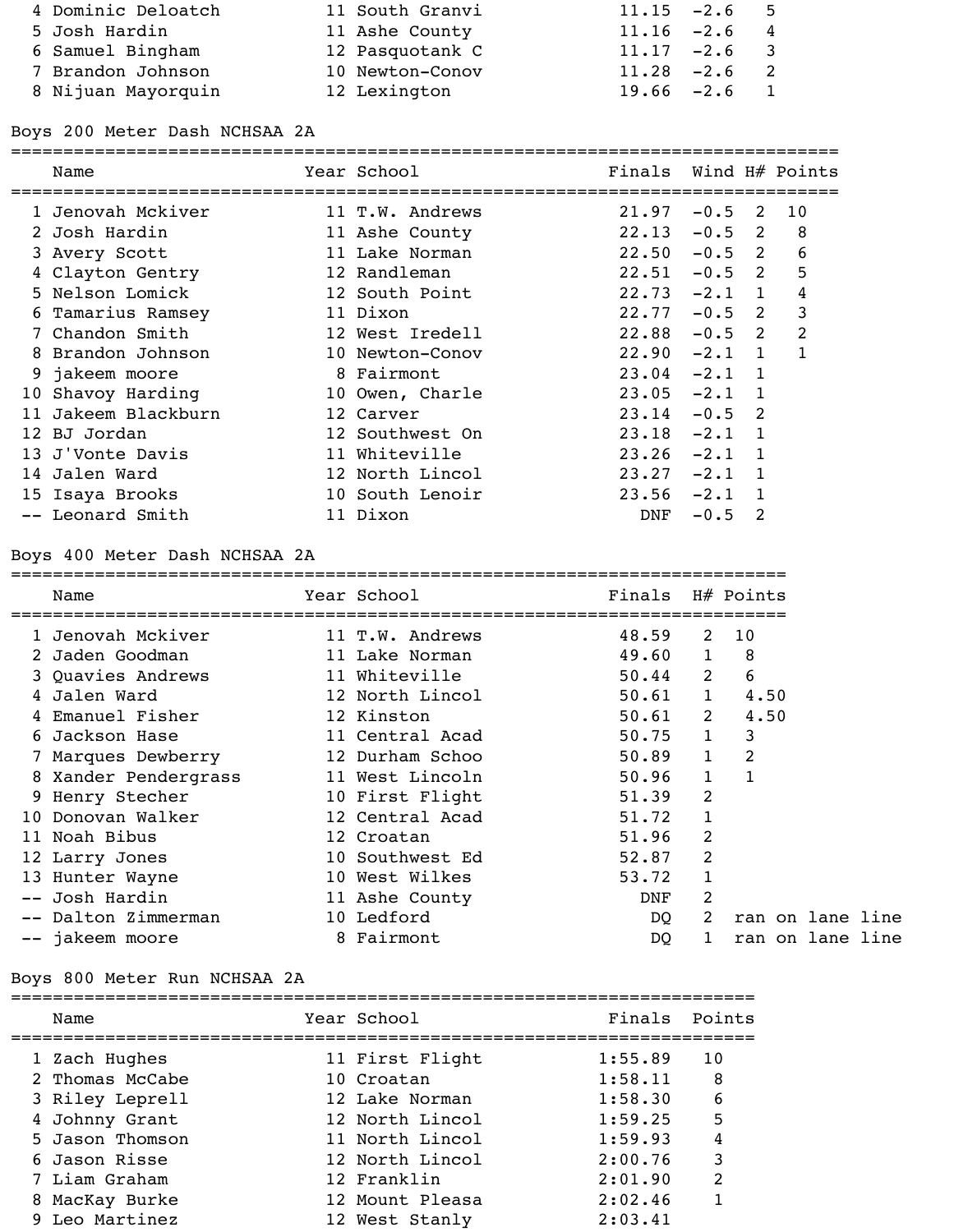| 10 Jalen Davis       | 11 Richlands    | 2:04.21 |
|----------------------|-----------------|---------|
| 11 Will Fan          | 11 NC School of | 2:04.77 |
| 12 Ethan Garris      | 11 South Lenoir | 2:05.88 |
| 13 Oliver Weaver     | 10 Durham Schoo | 2:06.61 |
| 14 Carter Macklin    | 12 Carrboro     | 2:06.63 |
| 15 Cristian Esquival | 11 Jordan-Matth | 2:08.99 |

# Boys 1600 Meter Run NCHSAA 2A

=======================================================================

| Name                   | Year School     | Finals  | Points         |
|------------------------|-----------------|---------|----------------|
| 1 Jason Thomson        | 11 North Lincol | 4:22.07 | 10             |
| 2 Tafton Baker         | 12 Ashe County  | 4:22.90 | 8              |
| 3 Johnny Grant         | 12 North Lincol | 4:26.76 | 6              |
| 4 Ethan Frey           | 12 NC School of | 4:29.31 | 5              |
| 5 Elliott Kleckner     | 9 Croatan       | 4:33.19 | $\overline{4}$ |
| 6 Oliver Weaver        | 10 Durham Schoo | 4:35.15 | $\overline{3}$ |
| 7 Khari Johnson        | 11 North Lincol | 4:35.38 | $\overline{2}$ |
| 8 Tyler Sylvia         | 10 First Flight | 4:36.00 | 1              |
| 9 Quinn Baker          | 9 Carrboro      | 4:36.19 |                |
| 10 Noah Julian         | 10 South Rowan  | 4:37.15 |                |
| 11 Triston Lupo        | 11 St. Pauls    | 4:37.57 |                |
| 12 Ryan Creel          | 12 Lake Norman  | 4:40.43 |                |
| 13 Kyle Smith          | 12 Lake Norman  | 4:53.76 |                |
| 14 Joseph Davidson     | 11 First Flight | 5:00.72 |                |
| -- Zach Hughes         | 11 First Flight | DNF     |                |
| -- Erick Ramirez-Ramos | 12 Surry Centra | DNF     |                |

# Boys 3200 Meter Run NCHSAA 2A

|   | Name                    | Year School     | Finals   | Points         |
|---|-------------------------|-----------------|----------|----------------|
|   | 1 Brian Risse           | 12 North Lincol | 9:30.59  | 10             |
|   | 2 Erick Ramirez-Ramos   | 12 Surry Centra | 9:32.25  | 8              |
|   | 3 Daniel Hopkins        | 11 Lincolnton   | 9:44.38  | 6              |
| 4 | Ben Armentrout          | 11 Atkins       | 9:48.87  | 5              |
|   | 5 Walter Sellers        | 10 Atkins       | 9:53.33  | 4              |
|   | 6 Miles Phillips        | 10 North Lincol | 10:03.42 | 3              |
|   | 7 Ethan Frey            | 12 NC School of | 10:07.27 | $\overline{2}$ |
|   | 8 Elek Wyble            | 10 Surry Centra | 10:14.23 | $\mathbf{1}$   |
|   | 9 Ryker Mattioli        | 10 Durham Schoo | 10:16.22 |                |
|   | 10 Quinn Baker          | 9 Carrboro      | 10:21.16 |                |
|   | 11 Elliott Kleckner     | 9 Croatan       | 10:30.85 |                |
|   | 12 Warner Campbell      | 9 First Flight  | 10:34.83 |                |
|   | 13 Christopher Knotek   | 11 Carrboro     | 10:40.64 |                |
|   | 14 Colten Rodriguez     | 9 Croatan       | 10:45.75 |                |
|   | 15 Luis Hernandez Perez | 11 Heide Trask  | 11:23.23 |                |
|   | -- Christopher Upton    | 10 R-S Central  | DNF      |                |
|   |                         |                 |          |                |

# Boys 110 Meter Hurdles NCHSAA 2A

| 8 Advance:<br>Name |  |  | Top 2 Each Heat plus Next 4 Best Times<br>Year School | Prelims Wind H#  |  |
|--------------------|--|--|-------------------------------------------------------|------------------|--|
| Preliminaries      |  |  |                                                       |                  |  |
| 1 Byron Hawkins    |  |  | 12 Nash Central                                       | $14.780 - 0.4$ 2 |  |
| 2 Michael Reid     |  |  | 11 Washington                                         | 14.930  0.1  1   |  |
| 3 Terrence Pinnix  |  |  | 12 Cummings, Hu                                       | $14.940 - 0.4$ 2 |  |
| 4 Brendon Hodge    |  |  | 12 Croatan                                            | $14.940$ 0.1     |  |
| 5 Michael Walker   |  |  | 12 Heide Trask                                        | $15.00q - 0.4$ 2 |  |
| 6 Adam Winebarger  |  |  | 11 North Wilkes                                       | 15.31q 0.1       |  |
|                    |  |  |                                                       |                  |  |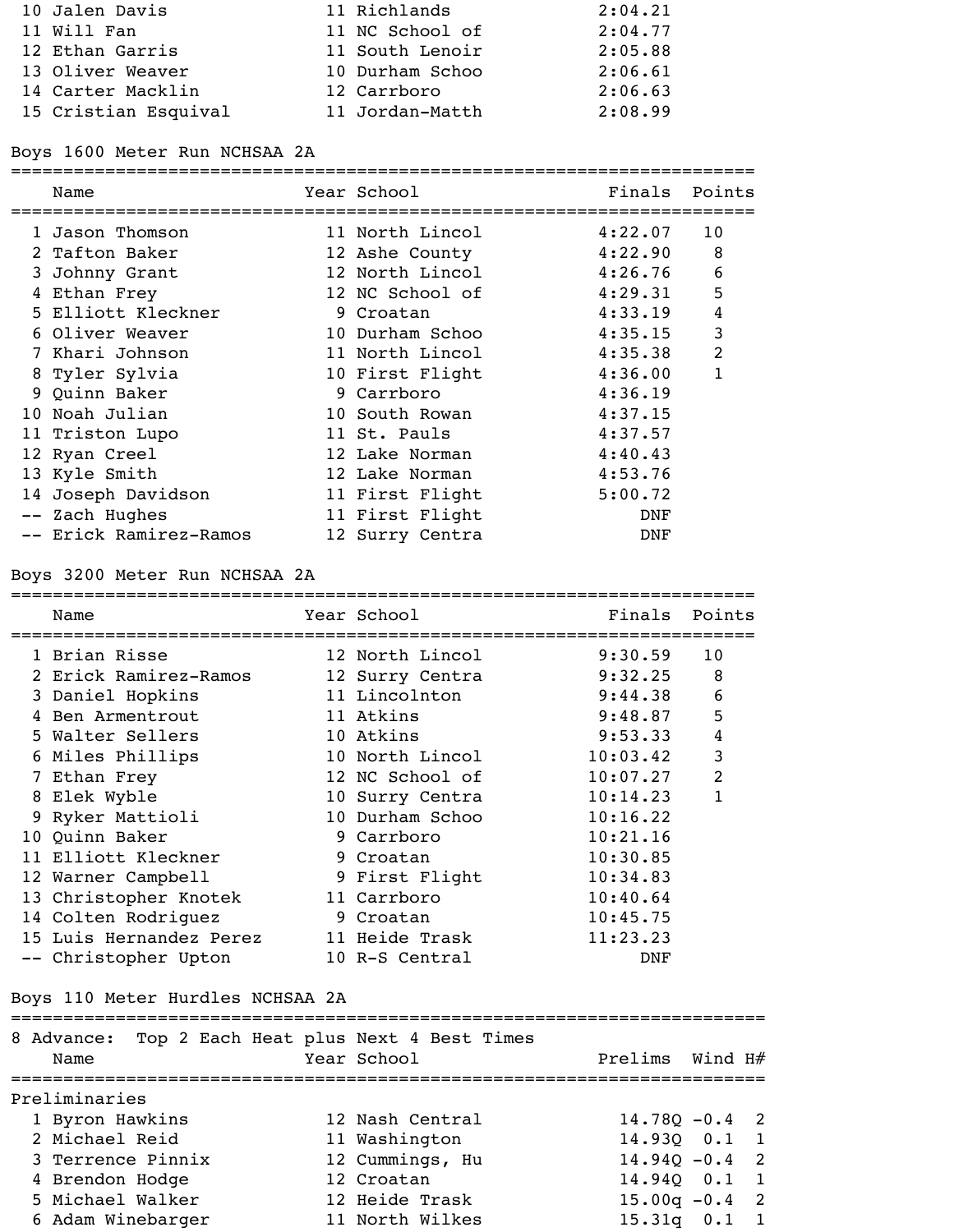|                                                                                                                                                                                                              | 16.16                                                                                                                                                                         | $-0.4$ 2 |                                                                                                                               |
|--------------------------------------------------------------------------------------------------------------------------------------------------------------------------------------------------------------|-------------------------------------------------------------------------------------------------------------------------------------------------------------------------------|----------|-------------------------------------------------------------------------------------------------------------------------------|
|                                                                                                                                                                                                              |                                                                                                                                                                               |          |                                                                                                                               |
|                                                                                                                                                                                                              | 16.81                                                                                                                                                                         | $-0.4$ 2 |                                                                                                                               |
|                                                                                                                                                                                                              |                                                                                                                                                                               |          |                                                                                                                               |
|                                                                                                                                                                                                              | 18.20                                                                                                                                                                         | $-0.4$ 2 |                                                                                                                               |
| 7 Triston McDowell<br>8 Trey Franks<br>9 Joshua Warstler<br>10 Davian Willis-Howard<br>11 Kevin Cervantes<br>12 Jacquavis Booker<br>13 Chancelor Mayfield<br>14 Zack Smith<br>15 David Pope<br>16 Sam Hinson | 12 R-S Central<br>11 Durham Schoo<br>11 West Davidso<br>11 West Bladen<br>10 Fred T. Foar<br>12 Anson<br>12 South Point<br>12 Lincolnton<br>11 Durham Schoo<br>12 West Stanly |          | $15.69q$ 0.1 1<br>$15.81q - 0.4$ 2<br>$15.96 - 0.4$ 2<br>$15.97$ $0.1$ 1<br>$16.08$ $0.1$ 1<br>$16.25$ $0.1$ 1<br>$18.06$ 0.1 |

## Boys 110 Meter Hurdles NCHSAA 2A

|        | Name               | Year School     | Finals Wind Points |        |    |
|--------|--------------------|-----------------|--------------------|--------|----|
| Finals |                    |                 |                    |        |    |
|        | 1 Brendon Hodge    | 12 Croatan      | $14.69 - 0.7$      |        | 10 |
|        | 2 Michael Reid     | 11 Washington   | $14.74 - 0.7$      |        | 8  |
|        | 3 Michael Walker   | 12 Heide Trask  | $14.78 - 0.7$      |        | 6  |
|        | 4 Byron Hawkins    | 12 Nash Central | 14.88              | $-0.7$ | 5  |
|        | 5 Terrence Pinnix  | 12 Cummings, Hu | 15.24              | $-0.7$ | 4  |
|        | 6 Triston McDowell | 12 R-S Central  | 15.69              | $-0.7$ | 3  |
|        | 7 Trey Franks      | 11 Durham Schoo | 15.80              | $-0.7$ | 2  |
|        | 8 Adam Winebarger  | 11 North Wilkes | 15.97              | $-0.7$ |    |

## Boys 300 Meter Hurdles NCHSAA 2A

========================================================================== Name Year School Finals H# Points

| 1 Brendon Hodge     | 12 Croatan      | 40.02 | $\overline{2}$ | 9 | 40.011 |
|---------------------|-----------------|-------|----------------|---|--------|
| 1 Michael Walker    | 12 Heide Trask  | 40.02 | $\mathbf{1}$   | 9 | 40.011 |
| 3 Chandon Smith     | 12 West Iredell | 40.54 | 2              | 6 |        |
| 4 Trey Franks       | 11 Durham Schoo | 40.87 | $\overline{2}$ | 5 |        |
| 5 Terrence Pinnix   | 12 Cummings, Hu | 41.05 | $\overline{2}$ | 4 |        |
| 6 Jason Durr        | 12 Ashe County  | 41.10 | $\mathbf{1}$   | 3 |        |
| 7 Elijah Jones      | 12 Carrboro     | 42.28 | $\mathbf{1}$   | 2 |        |
| 8 Landon Beard      | 11 North Lincol | 42.42 | 2              |   |        |
| 9 Blake Reynolds    | 11 Bandys       | 42.54 | 1              |   |        |
| 10 Michael Reid     | 11 Washington   | 42.75 | 2              |   |        |
| 11 Ivan Antunez     | 12 Surry Centra | 42.76 |                |   |        |
| 12 Quinton Pratt    | 11 Newton-Conov | 43.27 |                |   |        |
| 13 Jake Hinson      | 12 West Stanly  | 43.53 | 1              |   |        |
| 14 Demaria Williams | 10 St. Pauls    | 46.86 | 2              |   |        |
| 15 Sam Hinson       | 12 West Stanly  | 48.05 |                |   |        |
| -- Niejel Wilkins   | 12 Kinston      | FS    | 2              |   |        |

## Boys 4x100 Meter Relay NCHSAA 2A

| 42.98                  |                        |         |                                                        |
|------------------------|------------------------|---------|--------------------------------------------------------|
| 2) Tyrek Hardison 11   |                        |         |                                                        |
|                        |                        |         |                                                        |
|                        |                        | - 8     |                                                        |
| 2) Kentron King 11     |                        |         |                                                        |
| 4) Aaron Harris 12     |                        |         |                                                        |
|                        |                        |         | 43.027                                                 |
| 2) Jonathan Ward 11    |                        |         |                                                        |
| 4) Carice Ravnor       |                        |         |                                                        |
| 43.03                  | 2                      | -5      | 43.030                                                 |
| 2) Nickolus Bellamy 10 |                        |         |                                                        |
|                        | 4) Jacquavis Booker 12 | 43.02 2 | Finals H# Points<br>1 10<br>43.03 2<br>$6\overline{6}$ |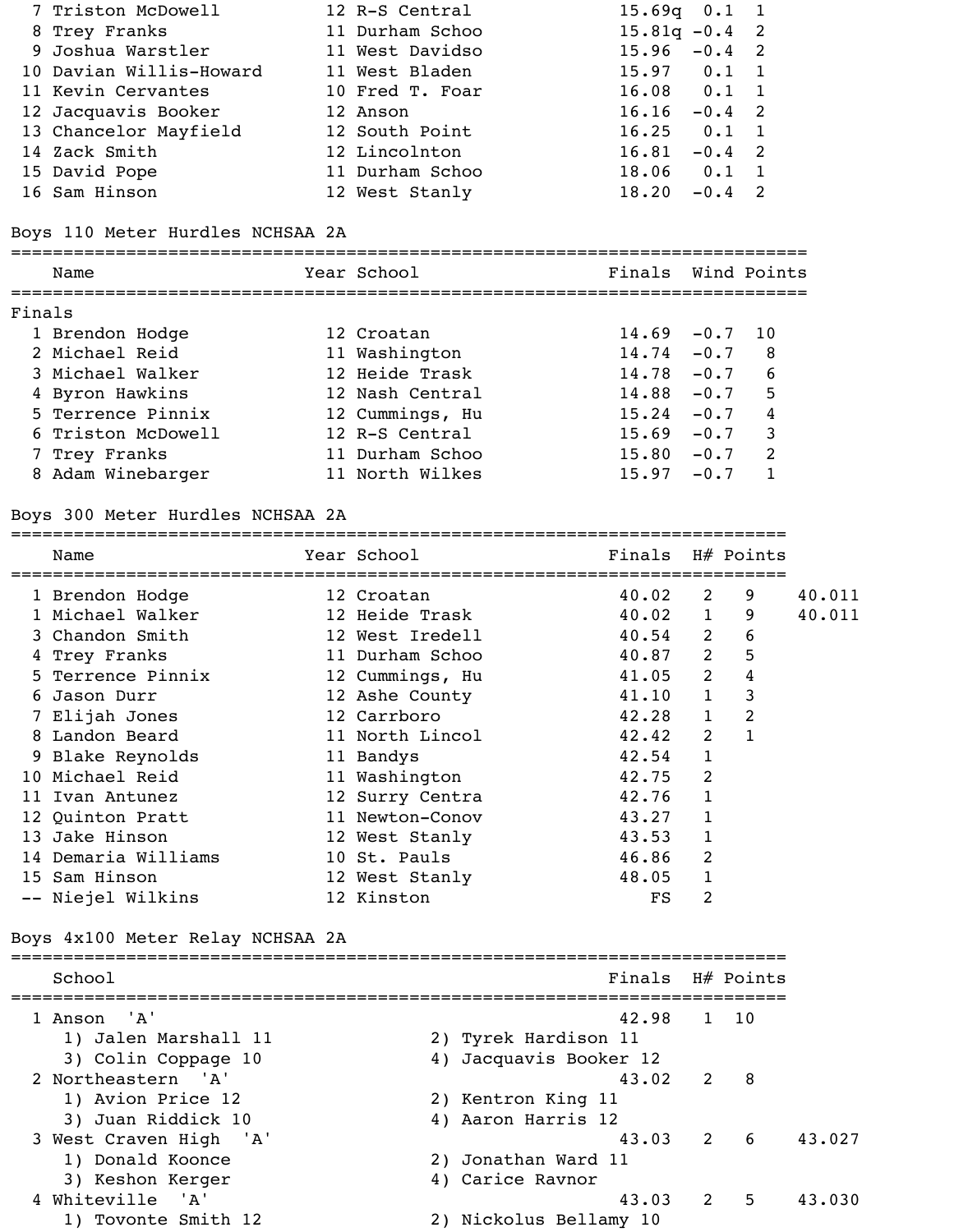3) Elijah Currie 11 4) J'Vonte Davis 11 5 Goldsboro 'A' 43.05 2 4 1) Jamin Jacobs 10 2) Hakeem Coley 10 3) Dorian Rodgers 11 4) Xavier Odom 11 6 South Point 'A' 43.09 2 3 1) Nelson Lomick 12 2) Keaton Hale 12 3) Addison Lomick 10 4) Ray Grier 11 7 Southwest Edgecombe 'A' 43.39 2 2 1) Demari Mabry 10 2) Jelan Smith 12 3) Tayshaun Pittman 10 4) Jamari Staton 12 8 St. Pauls 'A' 13.85 2 1 1) Quamadre Canady 10 2) Kalvin Carpenter 12 3) marquis coleman 11 4) waltay jackson 10 9 Walkertown 'A' 43.90 1 1) Elijah Bethune 10 2) Ronaldo Mitchell 12 3) Jalen Wilds (4) Jaeden Palmer 11 10 Bandys 'A' 44.12 1 1) Chase Clanton 2) Isaiah Talbert 12 3) Quenten Maddox 4) Jordan Davis 11 T.W. Andrews 'A' 44.35 1 12 South Granville 'A' 44.53 2 1) Benjamin Hunt 10 2) Rashad Daniel 10 3) Austin Williams 4) Dominic Deloatch 11 13 Brevard 'A' 44.67 1 1) Lucas Brooks 12 2) Breylan Owens 12 3) Luke Ellenberger 12 (4) Anjel Whitesides 11 14 North Lincoln 'A' 44.91 1 1) Landon Beard 11 2) Jake Soorus 11 3) Evan Drake 1988 (4) Sam Brady 15 East Rutherford 'A' 15 28 1 1) Demetrius Mauney 12 (2) Calvin Jones 11 3) Rodney Lattimore Jr 11 4) Jordan Harris -- Forest Hills 'A' DNF 1 1) Demetrius Barnes 9 2) Keeshawn Tyson 12 3) Derrick Bright 10 4) Marion Holmes 12

Boys 4x200 Meter Relay NCHSAA 2A

| School                                 |    | Finals                 |                | H# Points      |
|----------------------------------------|----|------------------------|----------------|----------------|
| 1 Northeastern 'A'                     |    | 1:29.37                | $\overline{2}$ | 10             |
| 1) Avion Price 12                      |    | 2) Kentron King 11     |                |                |
| 3) Jordan Jones 9                      |    | 4) Juan Riddick 10     |                |                |
| 2 T.W. Andrews 'A'                     |    | 1:29.56                | 2              | 8              |
| 1) Deandre McManus                     |    | 2) Jevon McKiver       |                |                |
| 3) Phillip Person                      |    | 4) Isaiah Davis        |                |                |
| 3 Goldsboro 'A'                        |    | 1:30.41                | 2              | 6              |
| 1) Justin Taylor 9                     |    | 2) Jo'Sean Artis 11    |                |                |
| 3) Dorian Rodgers 11                   |    | 4) Xavier Odom 11      |                |                |
| 4 Whiteville 'A'                       |    | 1:30.63                | 2              | 5              |
| 1) Tovonte Smith 12                    |    | 2) J'Vonte Davis 11    |                |                |
| 3) Nickolus Bellamy 10                 |    | 4) Quavies Andrews 11  |                |                |
| 5 Ayden-Grifton 'A'                    |    | 1:30.76                | 2              | 4              |
| 1) Keshawn Best 11                     |    | 2) Wesley Patterson 12 |                |                |
| 3) Jeffrey Gunter 12                   |    | 4) Michael Webb 11     |                |                |
| 6 West Stokes 'A'                      |    | 1:31.11                | $\overline{2}$ | 3              |
| 1) Chris Brown                         |    | 2) Elijah Flippen      |                |                |
| 3) Dustin Blevins 12                   |    | 4) Will Hicks          |                |                |
| 'A'<br>7 Central Academy of Technology |    | 1:32.09                |                | $\overline{2}$ |
| 1) Joel Simpson 12                     |    | 2) Evan Schmitt 11     |                |                |
| Jackson Hase 11<br>3)                  | 4) | Donovan Walker 12      |                |                |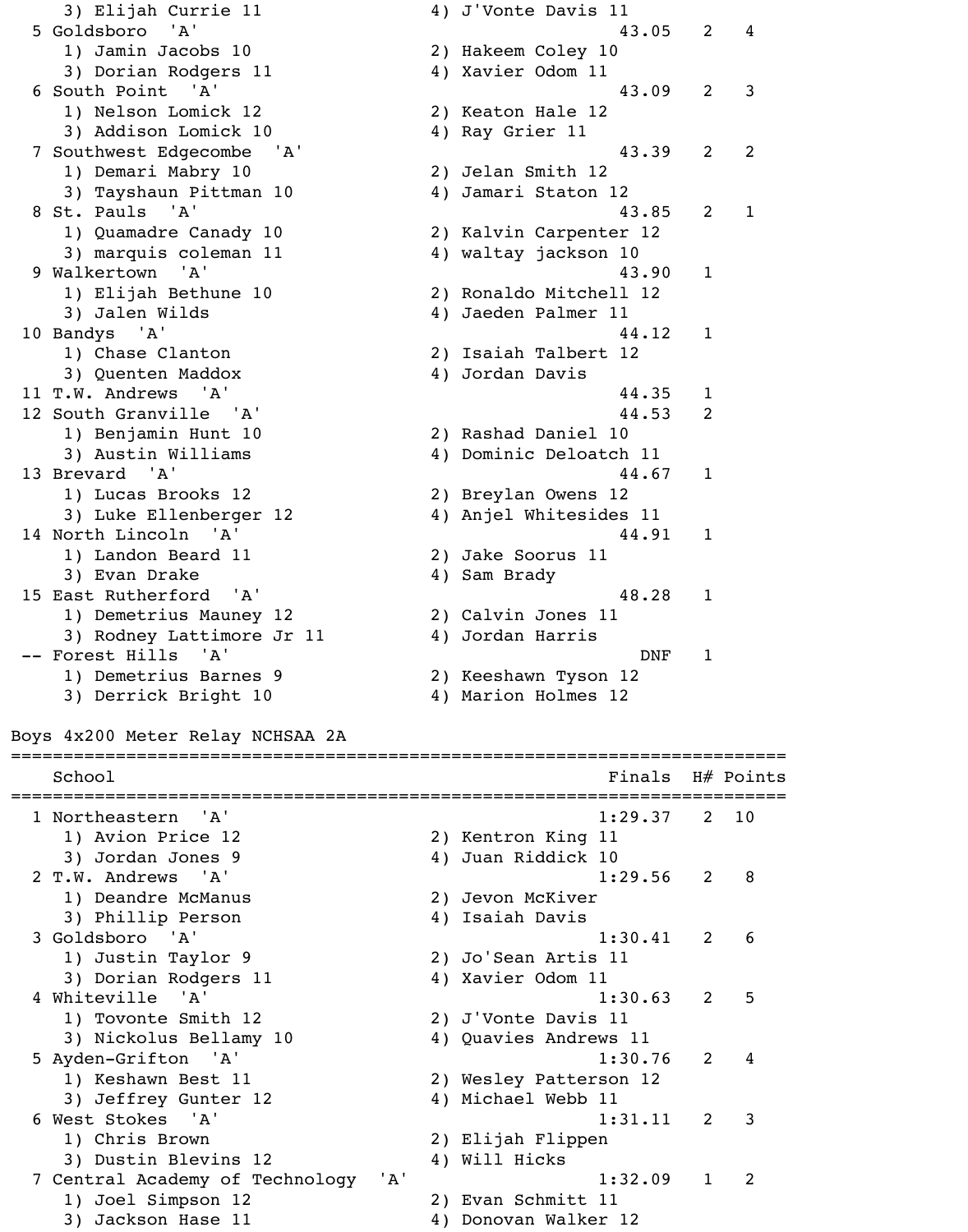8 Forest Hills 'A' 1:32.55 1 1 1) Kylique Woodham 11 2) Keeshawn Tyson 12 3) Derrick Bright 10  $\hskip1cm \hskip1cm 4$ ) Marion Holmes 12 9 Carrboro 'A' 1:32.82 1 1) Elijah Franklin-Adams 2) Jowan Murdaugh\_Wright 3) Elijah Jones 12 4) Tim Rogers-Neals 10 Hibriten 'A' 1:33.59 1 1) Cedric Shuford 10 2) Marcus Jones 12 3) G Witherspoon 12 4) Josu'e Dickerson 12 11 Pisgah 'A' 1:34.17 1 1) Levi Cagle 10 2) Devan Dodgin 10 3) Korey Griffith 10 4) Cain Early 10 12 St. Pauls 'A' 1:34.46 2 1) Quamadre Canady 10 2) Kalvin Carpenter 12 3) marquis coleman 11 4) waltay jackson 10 13 Bunker Hill 'A' 1:36.08 1 1) Christian Ramseur 12 2) Kaliq Ramseur 10 3) Chadz Stevenson 9 4) Raheem Carson 12 14 Owen, Charles D. 'A' 1:37.05 1 1) Trace Allen 2) Austin Gregg 3) Caleb Wells 4) Shavoy Harding 10 -- Anson 'A' DQ 1 Outside Zone 1-2 1) Colin Coppage 10 2) Tyrek Hardison 11 3) Jalen Marshall 11 4) Jacquavis Booker 12 -- Southwest Edgecombe 'A' based on the DQ 2 Outside Zone 2-3 1) Jamari Staton 12 2) Jarquez Dickens 11 3) Tayshaun Pittman 10 4) Cortezz Jones 11 Boys 4x400 Meter Relay NCHSAA 2A ========================================================================== School **Finals** H# Points ========================================================================== 1 Croatan 'A' 3:22.29 2 10 1) Thomas McCabe 10 2) David Wallis 12 3) Brendon Hodge 12 4) Noah Bibus 12 2 First Flight 'A' 3:26.36 2 8 1) Henry Stecher 10 2) Tyler Sylvia 10 3) Cole Tomlin 10 4) Zach Hughes 11 3 T.W. Andrews 'A' 3:26.62 2 6 1) Dorian Thomas 2) Phillip Person 3) Jenovah Mckiver 11 (4) Deandre McManus 4 Central Academy of Technology 'A' 3:27.60 2 5 1) Jackson Hase 11 2) Joel Simpson 12 3) John D'Amico 11 4) Donovan Walker 12 5 North Lincoln 'A' 3:28.83 1 4 1) Jason Risse 12 2) Johnny Grant 12 3) Jason Thomson 11 4) Jalen Ward 12 6 Shelby 'A' 3:29.53 1 3 1) Kamarde Huskey 10 2) Sincere Medley 12 3) Will Berkowitz 11 4) Andre Washington 12 7 Durham School of the Arts 'A' 3:30.42 2 2 1) Michael Johnson 11 2) Trey Franks 11 3) Oliver Weaver 10 4) Marques Dewberry 12 8 Lake Norman Charter School 'A' 3:31.48 1 1 1) Jaden Goodman 11 2) Jamari Chavis 3) Melvin Harris 4) Riley Leprell 12 9 North Davidson 'A' 3:31.97 1 1) Rj Yokeley 12 2) Cameron Mercer 12 3) Evan VanMeter 12 4) Jacob Grubb 12 10 North Wilkes 'A' 3:32.95 1 1) Zack Carlton 2) Keshaun Tillman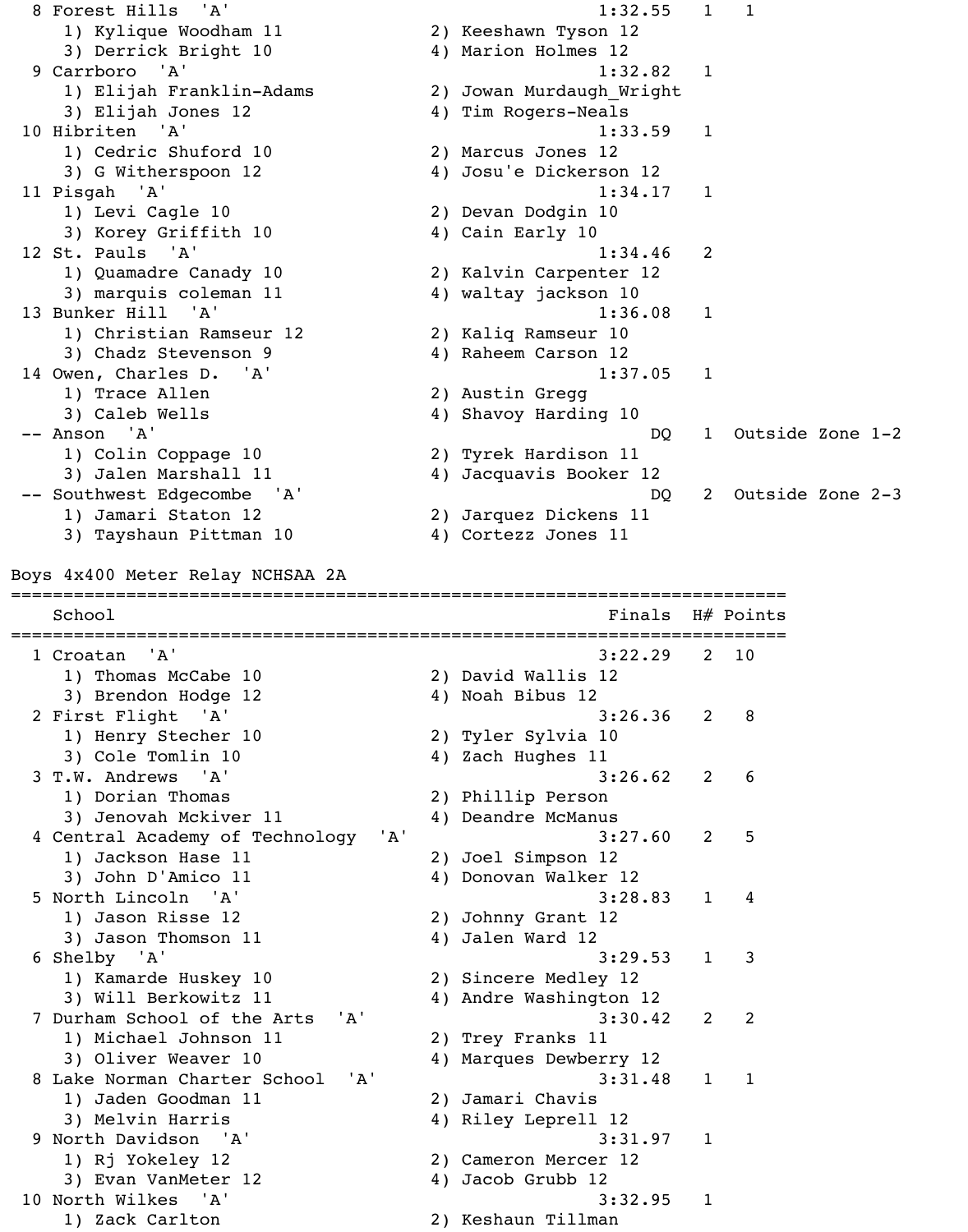3) Evan Sathre 11 4) Jacob Smithey 11 Bandys 'A' 3:34.35 1 1) Brendan Harrill 2) Seaver Hubbard 3) Garrett Rhodes (4) Blake Reynolds 11 12 Atkins 'A' 3:34.56 2 1) Iyanu Galtide 2) Cameron Attucks 11 3) Judan Hempall 4) Arrington Jones 13 Ayden-Grifton 'A' 3:34.74 2 1) Keshawn Best 11 2) Antonio Jones 12 3) Jeffrey Gunter 12 4) Michael Webb 11 14 Carrboro 'A' 3:35.76 1 1) Elijah Franklin-Adams 2) Carter Macklin 12 3) Elijah Jones 12 4) Tim Rogers-Neals 15 Southwest Edgecombe 'A' 3:36.33 2 1) Larry Jones 10 2) Rayshun Wooten 10 3) Demari Mabry 10 4) Cortezz Jones 11 16 Whiteville 'A' 3:38.95 1 1) Dimecio Lee 11 2) Wendell Smith 10 3) D'Vante Davis 11 (4) Quavies Andrews 11 Boys 4x800 Meter Relay NCHSAA 2A ======================================================================= School **Finals** Points Points Points Points Points Points Points Points Points Points Points Points Points Points Points Points Points Points Points Points Points Points Points Points Points Points Points Points Points Poi ======================================================================= 1 First Flight 'A' 8:12.80 10 1) Tyler Sylvia 10 2) Joseph Davidson 11 3) Warner Campbell 9 4) Zach Hughes 11 2 Richlands 'A' 8:15.76 8 1) Jalen Davis 11 2) Nick Stoughton 11 3) Matthew Aguilar 12 4) Nickolis Anderson 11 3 Atkins 'A' 8:22.05 6 1) Nathan Jacobs 11 2) Walter Sellers 10 3) Camryn Agee 10 4) Ben Armentrout 11 4 Bandys 'A' 8:24.97 5 1) Tom Dollyhite 2) Seaver Hubbard 3) Jordan Beard 4) Ethan Queen 5 West Stanly 'A' 8:26.30 4 1) Antuio Zazelya 2) Korbin McNeil 3) Noah Almond 4) Leo Martinez 12 6 Lake Norman Charter School 'A' 8:33.75 3 1) Alvin Mutongi 2) Aidan Mutongi 3) Colby Teixeira 4) Riley Leprell 12 7 North Lincoln 'A' 8:36.10 2 1) Joey Quilla 2) Corbin Brussp 3) Jacob Scott 4) Alex Walfhurst 8 West Wilkes 'A' 3:40.03 1 1) Austin Triplette 10 2) Nathan Hall 10 3) Zack Nuzzolilo 11 4) Hunter Wayne 10 9 Carrboro 'A' 8:42.33 1) Heri Ongechi 2) Sebastian Spadaveccho 3) Sam Barnhartt 4) Kieran DeWalt 10 South Lenoir 'A' 8:42.40 1) Ethan Garris 11 2) Gavin Sexton 12 3) Bryan Zeagler 12 (4) Ian Ireland 11 11 Brevard 'A' 8:46.50 1) Noah Schoenacher 12 2) Knox Witherspoon 3) Abdi Green 9 4) William Coye 12 12 T.W. Andrews 'A' 8:49.70 1) Dorian Thomas 2) Tyreek Keel 3) Simon Wissett 4) Jevon McKiver 13 North Davidson 'A' 8:50.85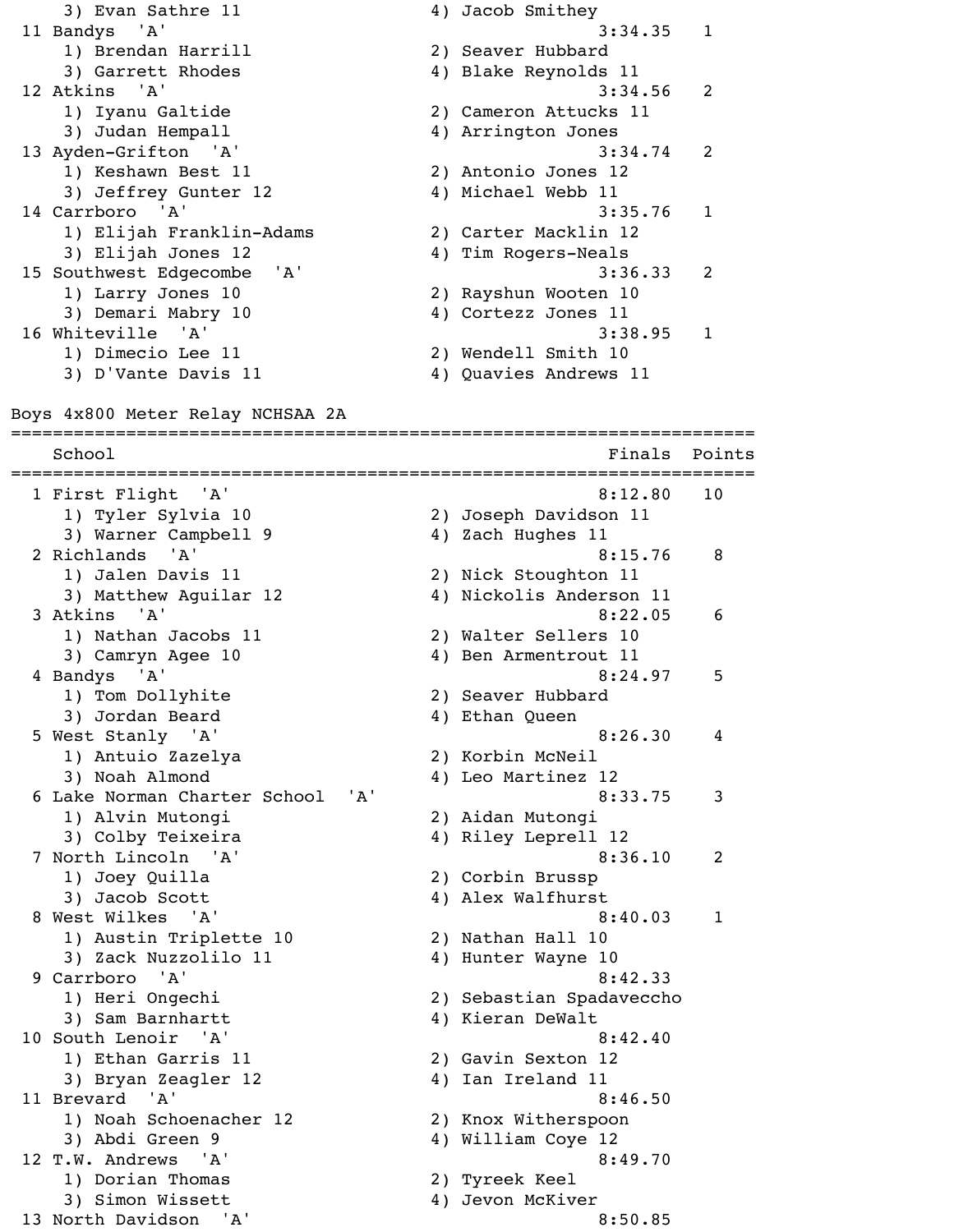| 1) Cameron Mercer 12               | 2) Adrian Solano 11    |
|------------------------------------|------------------------|
| 3) Evan Johnson 11                 | 4) Jacob Grubb 12      |
| 14 Whiteville 'A'                  | 9:03.30                |
| 1) Jalen McMillian 11              | 2) Kaeden Bunch 9      |
| 3) Brandon Nguyen 10               | 4) Dimecio Lee 11      |
| 15 Croatan 'A'                     | 9:05.95                |
| 1) Travis Garner-McGraw 10         | 2) Zachary Pruett 9    |
| 3) Demetrios Kearns                | 4) Cooper Kleckner 9   |
| -- NC School of Science & Math 'A' | FS                     |
| 1) Nicolas Muecke 12               | 2) Garrison Bullard 12 |
| 3) Michael Steed 12                | Will Fan 11<br>4)      |

Boys High Jump NCHSAA 2A

|  | Name                | Year School     | Finals       | Points          |
|--|---------------------|-----------------|--------------|-----------------|
|  | 1 Alex Reavis       | 12 Bandys       | $6 - 08.00$  | 10 <sub>o</sub> |
|  | 2 Levi Higgins      | 11 Mountain Her | $6 - 06.00$  | 8               |
|  | 3 Jordan Jones      | 9 Northeastern  | $6 - 02.00$  | 5.50            |
|  | 3 William Ford      | 10 St. Pauls    | $6 - 02.00$  | 5.50            |
|  | 5 Jaden Jenkins     | 10 Richlands    | $J6 - 02.00$ | 3.50            |
|  | 5 Michael Johnson   | 11 Durham Schoo | $J6 - 02.00$ | 3.50            |
|  | 7 Wonderful Banks   | 9 Northeastern  | $J6 - 02.00$ | $\overline{2}$  |
|  | 8 Jordan Moore      | 12 Hertford Cou | $6 - 00.00$  | 0.50            |
|  | 8 Christian Ramseur | 12 Bunker Hill  | $6 - 00.00$  | 0.50            |
|  | 10 Adam Winebarger  | 11 North Wilkes | $J6 - 00.00$ |                 |
|  | 11 Brenden Finger   | 11 South Rowan  | $J6 - 00.00$ |                 |
|  | 12 Quentin Smith    | 12 East Lincoln | $5 - 10.00$  |                 |
|  | 13 Brandon Lewis    | 12 West Davidso | $5 - 06.00$  |                 |
|  | 14 Chris Gwynn      | 12 Bartlett Yan | $J5 - 06.00$ |                 |
|  | -- Cisco King       | 12 Red Springs  | NH           |                 |
|  |                     |                 |              |                 |

Boys Pole Vault NCHSAA 2A

| Name                     | Year School     | Finals        | Points         |
|--------------------------|-----------------|---------------|----------------|
| 1 Zane Andrews           | 12 South Point  | $14 - 00.00$  | 10             |
| 2 Brendon Hodge          | 12 Croatan      | $J14 - 00.00$ | 8              |
| 3 Thomas Ward            | 11 East Henders | $13 - 00.00$  | 6              |
| 4 Walker Malachowski     | 11 Mount Pleasa | $12 - 06.00$  | 5              |
| 5 Cameron Holley         | 12 East Rutherf | $12 - 00.00$  | 4              |
| 6 Jahkee Williams        | 12 Nash Central | $J12 - 00.00$ | 3              |
| 7 Kyle Carlton           | 12 Mount Pleasa | $11 - 00.00$  | $\overline{2}$ |
| 8 Korbin Proctor         | 11 Fred T. Foar | $10 - 06.00$  | 1              |
| 9 Zack Rivera            | 11 North Davids | $1 - 06.00$   |                |
| 10 Kevin Henry           | 12 T.W. Andrews | No Data       |                |
| -- Christopher Stickland | 11 Carrboro     | NH            |                |
| -- Collin Johnson        | 10 Nash Central | NH            |                |
| -- Luke Reardon          | 9 Croatan       | NH            |                |
| -- Ryan Pedde            | 9 Durham Schoo  | NH            |                |

Boys Long Jump NCHSAA 2A

| Name             | Year School     | Finals Wind Points |        |    |
|------------------|-----------------|--------------------|--------|----|
| 1 Dustin Blevins | 12 West Stokes  | $23 - 09.00$       | 2.7 10 |    |
| 2 Clayton Gentry | 12 Randleman    | $22 - 11.00$       | $-0.2$ | -8 |
| 3 Tyrone Johnson | 12 Salisbury    | $21 - 09.00$       | 3.4    | 6  |
| 4 Jensen Leonard | 12 Central Davi | $21 - 07.50$       | 2.3    | 5  |
| 5 Niejel Wilkins | 12 Kinston      | $21 - 07.00$       | 2.0    | 4  |
| 6 Sayquan Conner | 11 Greene Centr | $21 - 05.00$       | $-0.2$ |    |
|                  |                 |                    |        |    |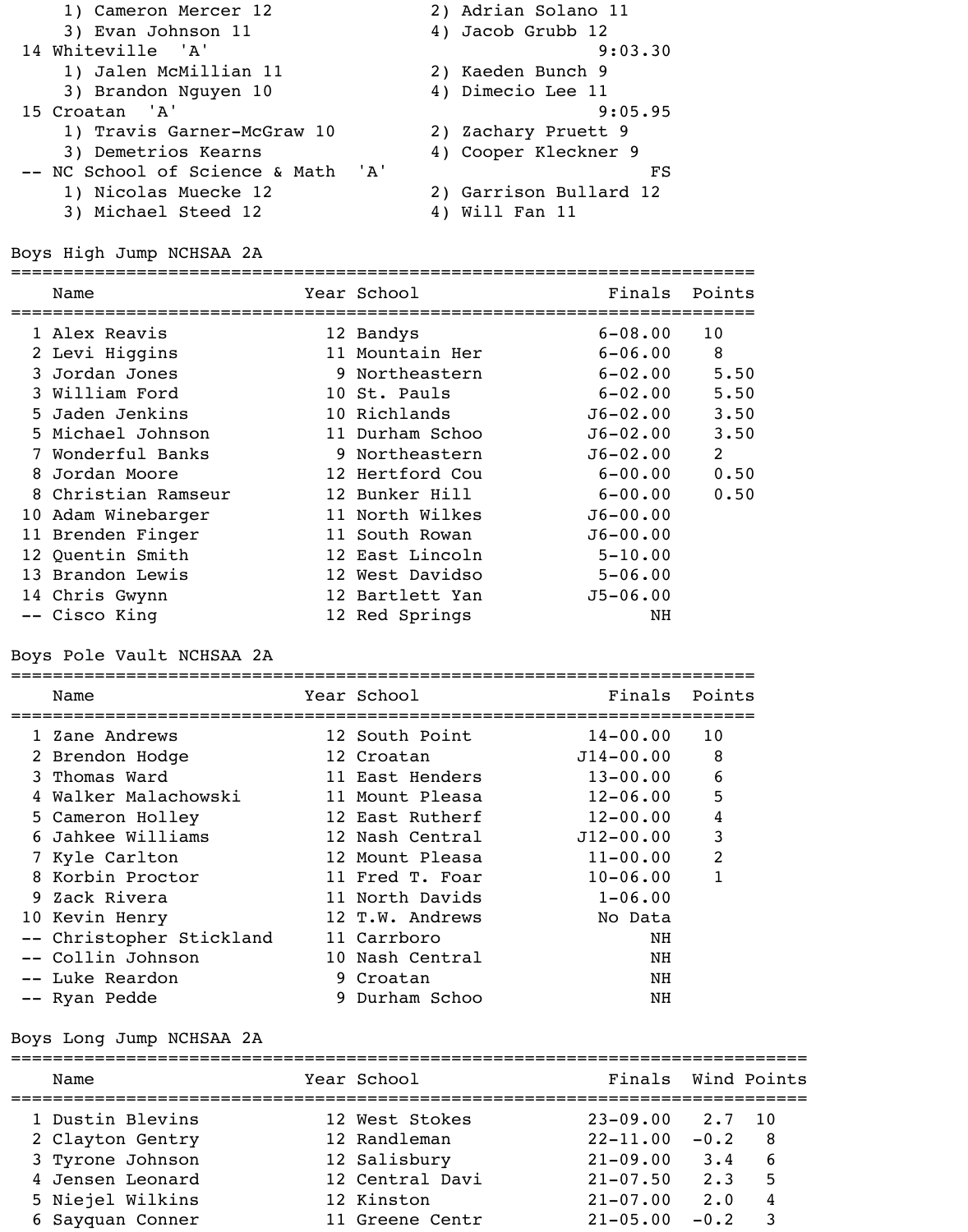| 7 Jake Soorus       | 11 North Lincol | $21 - 04.50$ 1.2 |             |  |
|---------------------|-----------------|------------------|-------------|--|
| 8 Calvin Jones      | 11 East Rutherf | $20 - 11.50$     | $-0.5$      |  |
| 9 Xavier Foust      | 11 Providence G | $20 - 11.00$     | 1.9         |  |
| 10 Hakeem Coley     | 10 Goldsboro    | $20 - 09.00$     | 1.9         |  |
| 11 Preet Patel      | 12 Fred T. Foar | $20 - 02.75$     | $2 \cdot 1$ |  |
| 12 Joseph Wright    | 10 West Craven  | $19 - 09.00$     | 2.4         |  |
| 13 Andrew AJ Brown  | 11 West Bladen  | $19 - 08.50$     | 2.6         |  |
| 14 Evan Sathre      | 11 North Wilkes | $19 - 02.50$     | 2.9         |  |
| -- Javonte shoffner | 11 Webb, J. F.  | FOUL             |             |  |

Boys Triple Jump NCHSAA 2A

|   | Name                    | Year School     | Finals           |             | Wind Points    |
|---|-------------------------|-----------------|------------------|-------------|----------------|
|   | 1 Niejel Wilkins        | 12 Kinston      | $48 - 09.25$     | 2.9         | 10             |
|   | 2 Wonderful Banks       | 9 Northeastern  | $46 - 09.25$     | $3 \cdot 1$ | 8              |
|   | 3 Jordan Moore          | 12 Hertford Cou | $46 - 02.25$ 2.3 |             | 6              |
|   | Kobe Thomas             | 12 East Lincoln | $45 - 11.75$ 1.3 |             | 5              |
|   | 5 Tylon Whitehurst      | 12 North Pitt   | $45 - 10.75$ 1.4 |             | $\overline{4}$ |
| 6 | Avery Scott             | 11 Lake Norman  | $45 - 03.50$     | $2 \cdot 0$ | 3              |
|   | 7 Michael Johnson       | 11 Durham Schoo | $44 - 05.25$     | $2 \cdot 1$ | 2              |
|   | 8 Isaiah Talbert        | 12 Bandys       | $43 - 09.00$     | 1.0         | $\mathbf{1}$   |
|   | 9 Dashaun Christopher   | 11 Shelby       | $43 - 08.75$     | 0.9         |                |
|   | 10 Rashod Lynch         | 10 R-S Central  | $42 - 08.75$     | 1.0         |                |
|   | 11 Ryan Tenor           | 12 West Iredell | $42 - 05.00$     | $-0.6$      |                |
|   | 12 Jarrett Evans        | 11 Franklin     | $41 - 09.00$     | 1.6         |                |
|   | 13 Treyill MACK         | 11 St. Pauls    | $41 - 01.00$     | 0.8         |                |
|   | 14 Xavier Foust         | 11 Providence G | $40 - 05.25$     | 1.7         |                |
|   | 15 Kevin Henry          | 12 T.W. Andrews | $38 - 07.75$     | 0.2         |                |
|   | Boys Shot Put NCHSAA 2A |                 |                  |             |                |

|  | Name                | Year School     | Finals       | Points         |
|--|---------------------|-----------------|--------------|----------------|
|  | 1 Jake Soorus       | 11 North Lincol | $56 - 06.50$ | 10             |
|  | 2 Keziah Everett    | 12 Farmville Ce | $52 - 11.50$ | 8              |
|  | 3 Alex Trexler      | 12 Wheatmore Hi | $51 - 09.25$ | 6              |
|  | 4 Nathan Waltrip    | 12 Croatan      | $50 - 08.50$ | 5              |
|  | 5 Carter Wilson     | 12 Ashe County  | $49 - 05.75$ | 4              |
|  | 6 Tanner Kilby      | 12 Ashe County  | $47 - 08.00$ | 3              |
|  | 7 Nash Shook        | 12 Bandys       | $46 - 10.75$ | $\overline{2}$ |
|  | 8 Gregory Daniels   | 11 Greene Centr | $46 - 06.75$ |                |
|  | 9 Tykel Stanfield   | 12 Cummings, Hu | $45 - 10.25$ |                |
|  | 10 Mason Grubbs     | 11 Oak Grove Hi | $44 - 01.50$ |                |
|  | 11 Ethan Evans      | 12 North Surry  | $43 - 01.50$ |                |
|  | 12 Aaron Jones      | 12 T.W. Andrews | $42 - 11.00$ |                |
|  | 13 Isaiah Shiver    | 11 Ledford      | $42 - 04.75$ |                |
|  | 14 Malachi Williams | 10 Durham Schoo | $39 - 00.00$ |                |
|  |                     |                 |              |                |

# Boys Discus Throw NCHSAA 2A

| Name |                                                                                                                                                      | Finals                                                                                                                                                | Points |
|------|------------------------------------------------------------------------------------------------------------------------------------------------------|-------------------------------------------------------------------------------------------------------------------------------------------------------|--------|
|      |                                                                                                                                                      | $175 - 11$                                                                                                                                            | 10     |
|      |                                                                                                                                                      | $157 - 03$                                                                                                                                            | 8      |
|      |                                                                                                                                                      | $152 - 04$                                                                                                                                            | 6      |
|      |                                                                                                                                                      | $151 - 11$                                                                                                                                            | 5      |
|      |                                                                                                                                                      | $150 - 02$                                                                                                                                            | 4      |
|      |                                                                                                                                                      | $144 - 09$                                                                                                                                            | 3      |
|      |                                                                                                                                                      | $144 - 08$                                                                                                                                            | 2      |
|      |                                                                                                                                                      | $144 - 07$                                                                                                                                            |        |
|      | 1 Jake Soorus<br>2 Carter Wilson<br>3 Blake Stephens<br>4 Jordan Terrell<br>5 Patrick Riddick<br>6 Nathan Waltrip<br>7 Kendall Holt<br>8 Armon Davis | Year School<br>11 North Lincol<br>12 Ashe County<br>12 North Davids<br>12 Eastern Rand<br>12 Pasquotank C<br>12 Croatan<br>12 Farmville Ce<br>12 Bunn |        |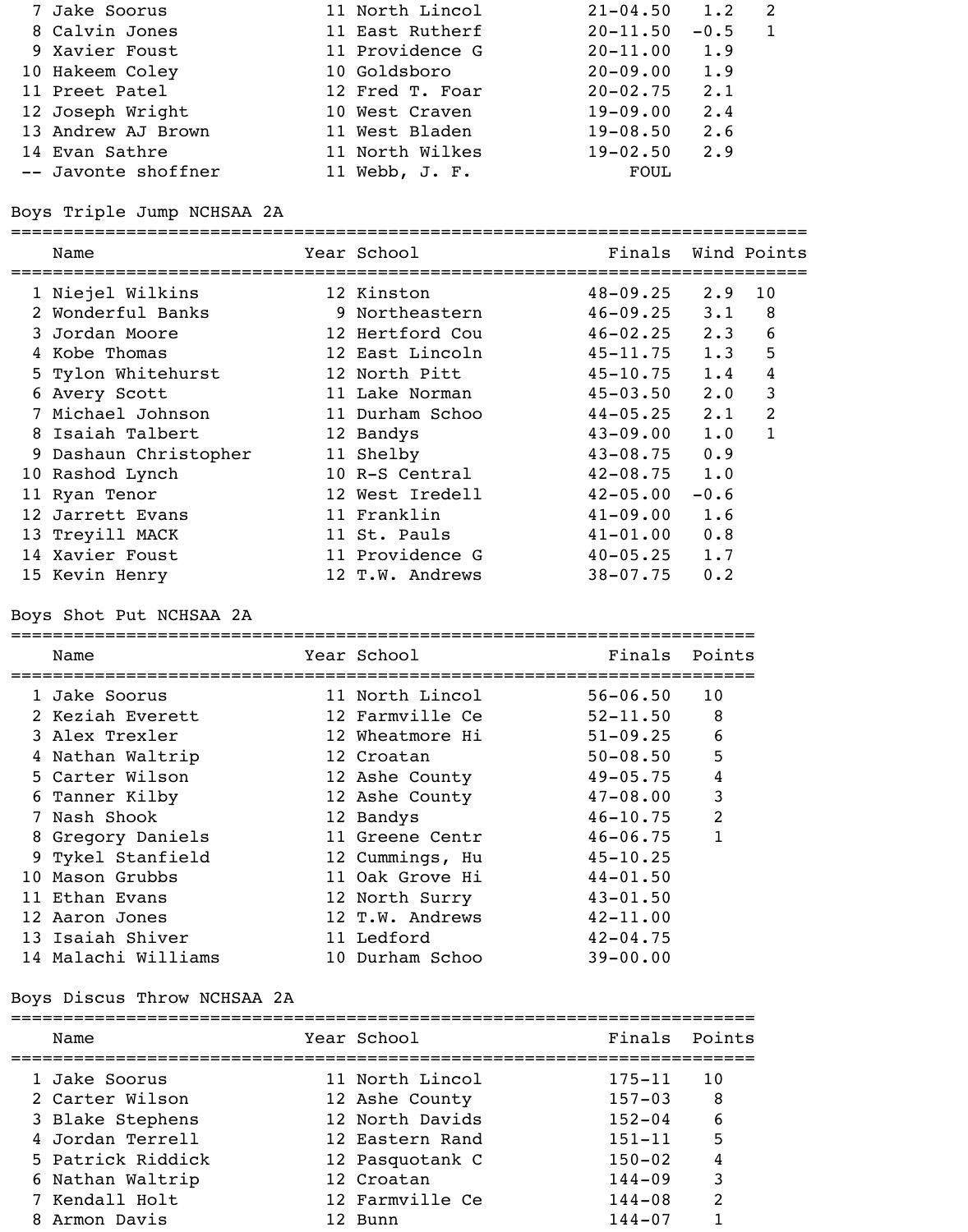| 9 Dalton Hatley                                                                    |  | 12 West Stanly  | $142 - 08$       |               |  |
|------------------------------------------------------------------------------------|--|-----------------|------------------|---------------|--|
| 10 Linwood Smith-Forte 11 Goldsboro                                                |  |                 | $139 - 08$       |               |  |
| 11 Cody Pettigrew                                                                  |  | 12 Central Davi | $136 - 11$       |               |  |
| 12 Kobe Farmer                                                                     |  | 12 Shelby       | $133 - 04$       |               |  |
| 13 Ethan Evans                                                                     |  | 12 North Surry  | $132 - 07$       |               |  |
| 14 Ethan Roberts                                                                   |  | 11 St. Pauls    | $119 - 03$       |               |  |
| 15 Landon Beard                                                                    |  | 11 North Lincol | $116 - 04$       |               |  |
| -- Tykel Stanfield                                                                 |  | 12 Cummings, Hu | FOUL             |               |  |
| Boys 100 Meter Dash NCHSAA 3A<br>8 Advance: Top 2 Each Heat plus Next 4 Best Times |  |                 |                  |               |  |
|                                                                                    |  |                 |                  |               |  |
| Name                                                                               |  | Year School     | Prelims Wind H#  |               |  |
| Preliminaries                                                                      |  |                 |                  |               |  |
| 1 Michael Allen                                                                    |  | 9 Rose, J.H.    | $10.70Q$ $0.2$ 2 |               |  |
| 2 Terrell Robinson Jr                                                              |  | 9 Mount Tabor   | $10.790$ $0.3$ 1 |               |  |
| 3 Emerson Douds                                                                    |  | 12 Weddington H | 10.83Q           | $0.3 \quad 1$ |  |
| 4 Jamel Mcelveen                                                                   |  | 12 Southwest Gu | $10.95Q$ $0.2$ 2 |               |  |
| 5 Justin Miles                                                                     |  | 10 Parkland     | $10.88q$ $0.3$ 1 |               |  |

 7 Taylen West 11 Southern Way 11.09q 0.2 2 8 Trey Byers 11 Ashbrook 11.17q 0.2 2 9 Solomon Womble 11 Williams, Wa 11.20 0.3 1 10 Marcus Threatt 12 Havelock 11.21 0.2 2 11 Ryan Manns 11 Marvin Ridge 11.22 0.3 1 12 Travis Lee 12 New Hanover 11.22 0.3 1 13 Tyler Moore 11 Enka 11.22 0.3 1 14 Trevon Robinson 12 Asheville 11.39 0.2 2 -- Caleb Baldwin 12 Eastern Alam DNF 0.2 2

### Boys 100 Meter Dash WC Wheelchair NCHSAA 3A

|        | Name                          | Year School     | Finals Wind Points |           |                |
|--------|-------------------------------|-----------------|--------------------|-----------|----------------|
| Finals |                               |                 |                    |           |                |
|        | 1 William Fuller              | 11 Jesse Carson | $J27.20 -2.8 1$    |           |                |
|        | Boys 100 Meter Dash NCHSAA 3A |                 |                    |           |                |
|        | Name                          | Year School     | Finals Wind Points |           |                |
|        | 1 Emerson Douds               | 12 Weddington H | $10.77 - 2.2$      |           | 10             |
|        | 2 Jaylyn Locklear             | 12 Smith, E.E.  | $10.78 - 2.2$ 8    |           |                |
|        | 3 Michael Allen               | 9 Rose, J.H.    | $10.86 - 2.2$      |           | 6              |
|        | 4 Jamel Mcelveen              | 12 Southwest Gu | $10.93 -2.2$       |           | 5              |
|        | 5 Justin Miles                | 10 Parkland     | $11.00 -2.2$       |           | $\overline{4}$ |
|        | 6 Trey Byers                  | 11 Ashbrook     | $11.21 -2.2$       |           | $\overline{3}$ |
|        | -- Terrell Robinson Jr        | 9 Mount Tabor   |                    | $FS -2.2$ |                |
|        | -- Taylen West                | 11 Southern Way | DNF                | $-2.2$    |                |

## Boys 200 Meter Dash NCHSAA 3A

| Name                   | Year School     | Finals Wind H# Points |  |                |
|------------------------|-----------------|-----------------------|--|----------------|
| 1 Emerson Douds        | 12 Weddington H | $21.78 - 1.6$ 2 10    |  |                |
| 2 Justin Miles         | 10 Parkland     | $22.03 - 0.2 1 8$     |  |                |
| 3 Jaylyn Locklear      | 12 Smith, E.E.  | $22.18 - 1.6$ 2       |  | 6              |
| 4 Kacey Pratt          | 12 Hillside     | $22.23 -1.6$ 2        |  | -5             |
| 5 Kendrick Hargrove    | 11 Jay M Robins | $22.60 - 0.2 1$       |  | $\overline{4}$ |
| 6 Andre Whitaker-Myart | 9 Northern Dur  | $22.63 - 1.6$ 2       |  | 3              |
|                        |                 |                       |  |                |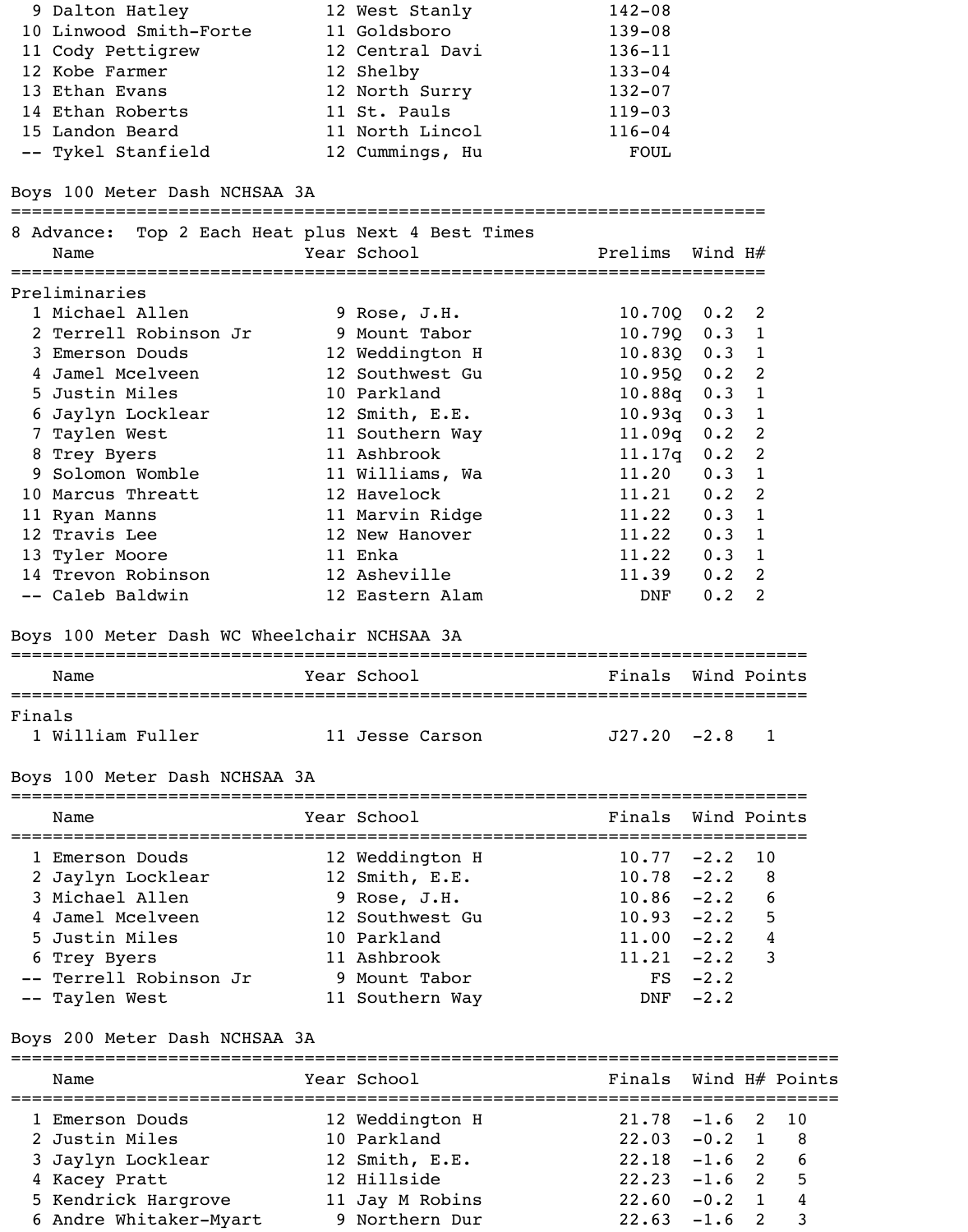| 7 Ryan Manns       | 11 Marvin Ridge | $22.70 - 0.2 1 2$ |               |  |
|--------------------|-----------------|-------------------|---------------|--|
| 8 Tyler Moore      | 11 Enka         | $22.77 - 0.2$ 1 1 |               |  |
| 9 Joshua Parks     | 12 A.L. Brown   | $22.87 - 1.6$ 2   |               |  |
| 10 Daishon Donald  | 12 Rose, J.H.   | $23.20 -1.6$ 2    |               |  |
| 11 Steve Green     | 12 Franklinton  | $23.29 - 0.2$ 1   |               |  |
| -- Jacquez Durham  | 11 Cleveland Hi |                   | $DNF - 0.2 1$ |  |
| -- Aidan McNally   | 10 Cuthbertson  | DNF               | $-0.2$ 1      |  |
| -- Siheed Hargrove | 11 Cleveland Hi |                   | $DNF - 0.2 1$ |  |
| -- Bradon Black    | 12 Cuthbertson  |                   | $DNF -1.6 2$  |  |

Boys 400 Meter Dash NCHSAA 3A

|    | Name                 | Year School     | Finals |   | H# Points        |  |
|----|----------------------|-----------------|--------|---|------------------|--|
|    | 1 Joshua Parks       | 12 A.L. Brown   | 47.52  | 2 | 10               |  |
|    | 2 Kacey Pratt        | 12 Hillside     | 47.57  | 2 | 8                |  |
|    | 3 Emerson Douds      | 12 Weddington H | 47.93  | 2 | 6                |  |
|    | 4 Bradon Black       | 12 Cuthbertson  | 48.51  | 2 | 5                |  |
|    | 5 Angus Dove         | 11 Eastern Wayn | 49.15  | 2 | 4                |  |
|    | 6 Cameron McNeill    | 12 Smith, E.E.  | 49.68  | 2 | 3                |  |
|    | 7 Justin Biggs       | 11 Swansboro    | 49.84  |   | 2                |  |
|    | 8 Aidan McNally      | 10 Cuthbertson  | 49.87  | 2 | $\mathbf{1}$     |  |
|    | 9 Mark Burks         | 11 Cape Fear    | 50.39  | 1 |                  |  |
|    | 10 Joseph Waller     | 12 Burns        | 50.79  |   |                  |  |
| 11 | Jonathan Escobar     | 10 Clayton      | 50.95  |   |                  |  |
|    | 12 Sam Angiulli      | 12 Northern Gui | 51.16  |   |                  |  |
|    | 13 Jahqarius Daniels | 12 Rose, J.H.   | 51.25  | 2 |                  |  |
|    | 14 Rashun Dorsey     | 11 Gray's Creek | 51.72  |   |                  |  |
|    | 15 Sam Messer        | 12 Tuscola      | 52.25  |   |                  |  |
|    | -- Savien Hayes      | 12 Parkland     | DQ     |   | ran on lane line |  |

### Boys 800 Meter Run NCHSAA 3A

|    | Name                 | Year School     | Finals  | Points         |
|----|----------------------|-----------------|---------|----------------|
|    | 1 Kyle Durham        | 12 Weddington H | 1:51.72 | 10             |
|    | 2 Kobe Brown         | 12 Southwest Gu | 1:53.36 | 8              |
|    | 3 Jake Toomey        | 11 Weddington H | 1:54.70 | 6              |
| 4  | Will Mazur           | 12 Weddington H | 1:55.92 | 5              |
| 5. | Ethan Mathis         | 10 Chapel Hill  | 1:57.10 | 4              |
| 6  | Frank Rushok         | 12 West Cartere | 1:57.35 | 3              |
|    | Jaylin Wilkins       | 12 Northern Nas | 1:58.12 | $\overline{2}$ |
| 8  | Giovanni Rincon      | 9 Union Pines   | 1:58.95 | $\mathbf{1}$   |
|    | 9 Kyle Stamper       | 12 Cuthbertson  | 1:59.51 |                |
|    | 10 Dajhon Prince     | 12 Westover     | 2:00.01 |                |
|    | 11 Gunner Hogston    | 11 Marvin Ridge | 2:01.94 |                |
|    | 12 Korey Pratt       | 10 Hillside     | 2:02.47 |                |
|    | 13 Jordan Richardson | 12 Northern Nas | 2:02.66 |                |
|    | 14 Zach Crain        | 12 A.C. Reynold | 2:03.45 |                |
|    | 15 Ben Brock         | 12 Asheville    | 2:04.84 |                |
|    | 16 Drew Topoly       | 12 Smithfield-S | 2:09.43 |                |

### Boys 1600 Meter Run NCHSAA 3A

======================================================================= Name Year School Finals Points ======================================================================= 1 Kyle Stamper 12 Cuthbertson 4:22.04 10 2 Kyle Durham 12 Weddington H 4:22.48 8 3 Michael Zapherson 12 T.C. Roberso 4:22.80 6 4 Hunter White **12 North Hender** 4:23.14 5 5 Will Mazur **12 Weddington H** 4:24.66 4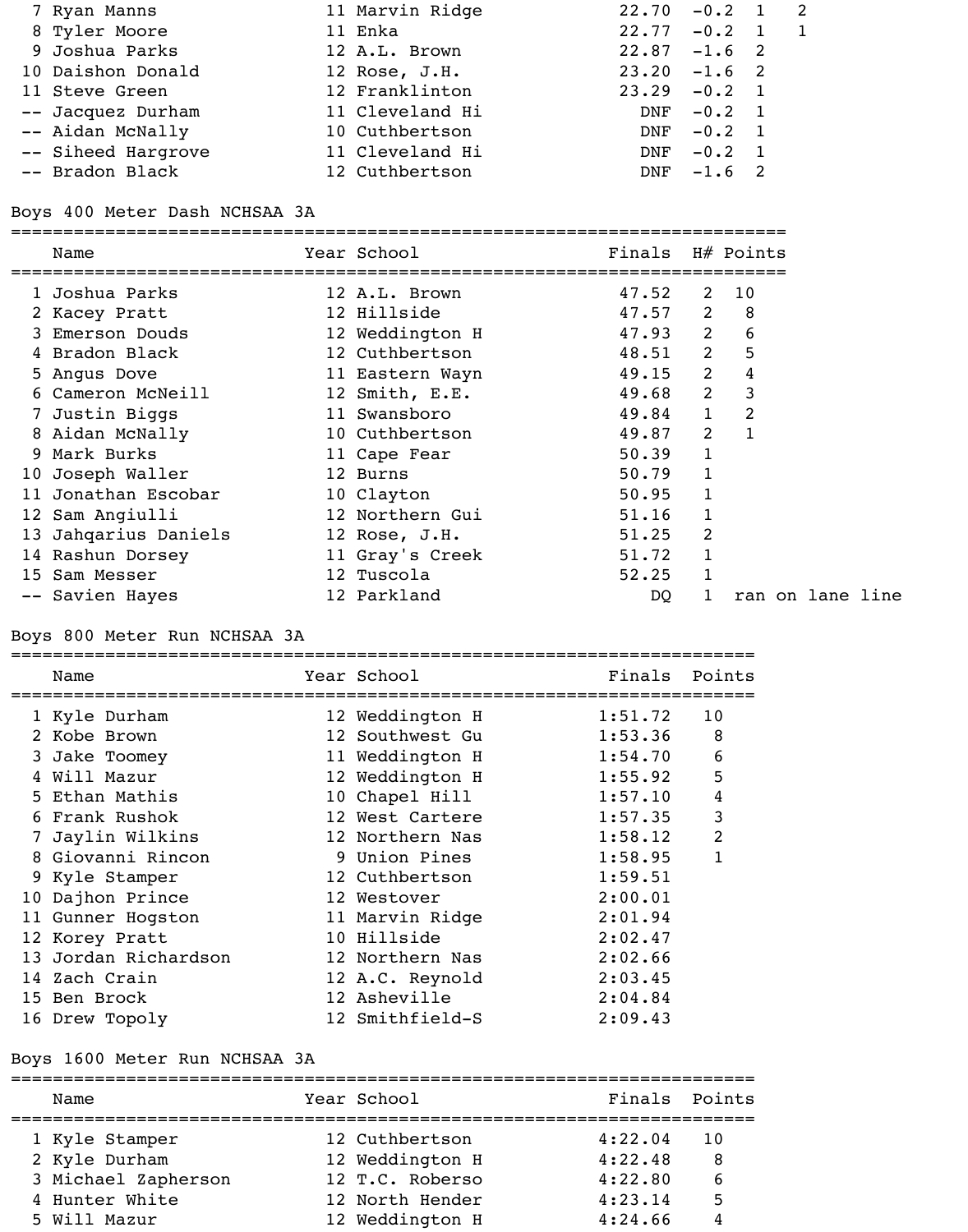| 6 John Ciprich          | 12 Piedmont     | 4:29.02    | 3 |
|-------------------------|-----------------|------------|---|
| 7 Jackson O'Hara        | 12 Weddington H | 4:30.70    | 2 |
| 8 Lucas Wiley           | 12 A.C. Reynold | 4:31.32    |   |
| 9 Delsin Burkhart       | 12 Westover     | 4:33.33    |   |
| 10 Jordan Richardson    | 12 Northern Nas | 4:34.46    |   |
| 11 Josue Diaz-Maldanado | 10 Clayton      | 4:39.37    |   |
| 12 Ryan Motondo         | 9 Williams, Wa  | 4:40.62    |   |
| 13 Malachi Levy         | 10 Northwood    | 4:46.16    |   |
| 14 Irish Farrell        | 11 East Chapel  | 4:52.94    |   |
| -- Frank Rushok         | 12 West Cartere | DNF        |   |
| -- Zachary Clark        | 11 Cleveland Hi | <b>DNF</b> |   |

### Boys 3200 Meter Run NCHSAA 3A

======================================================================= Name Tear School Finals Points ======================================================================= 1 Ben Verchick 12 Union Pines 9:21.57 10 2 Jacob Gallant 11 Mount Tabor 9:29.88 8 3 John Ciprich 12 Piedmont 9:32.90 6 4 Jack Dingman 10 Northern Gui 9:34.78 5 5 Avery Cannon 11 Watauga 9:51.26 4 6 Zachary Clark 11 Cleveland Hi 9:56.74 3 7 Cooper Castellaw 12 Alexander Ce 10:07.16 2 8 Emil Arangala 10 Chapel Hill 10:09.75 1 9 Gresham Parrish 12 East Chapel 10:15.86 10 Travis Leach 12 Southwest Gu 10:16.93 11 Ben Hawley 10 Chapel Hill 10:18.08 12 Will Soule 9 T.C. Roberso 10:24.66 13 Josue Diaz-Maldanado 10 Clayton 10:29.06 14 Dalton McGlamery 12 St. Stephens 10:36.17 15 Cameron Adair 12 Cleveland Hi 11:06.55 -- Seth McKinney 10 D.H. Conley DQ Impeeding

### Boys 110 Meter Hurdles NCHSAA 3A

| Name                  |  |  | 8 Advance: Top 2 Each Heat plus Next 4 Best Times<br>Year School | Prelims Wind H#  |          |                |
|-----------------------|--|--|------------------------------------------------------------------|------------------|----------|----------------|
| Preliminaries         |  |  |                                                                  |                  |          |                |
| 1 Joshua Parks        |  |  | 12 A.L. Brown                                                    | $14.40Q - 0.2$ 1 |          |                |
| 2 Benjamin Buie       |  |  | 12 Southern Lee                                                  | $14.51Q + 0.0$ 2 |          |                |
| 3 Justin Fleming      |  |  | 11 Southeast Gu                                                  | $14.59Q - 0.2$   |          | $\mathbf{1}$   |
| 4 Joshua Marsh        |  |  | 12 Monroe                                                        | $14.61Q + 0.0$ 2 |          |                |
| 5 Khairi Williams     |  |  | 10 Mount Tabor                                                   | $14.62q + 0.0$ 2 |          |                |
| 6 Sidney Littlejohn   |  |  | 11 Ashbrook                                                      | $14.82q - 0.2$ 1 |          |                |
| 7 Tayvon Callahan     |  |  | 10 Southern Way                                                  | $15.18q + 0.0$ 2 |          |                |
| 8 Mehki Wall          |  |  | 9 Dudley                                                         | $15.23q -0.2$ 1  |          |                |
| 9 Kendall Massey      |  |  | 11 Ashbrook                                                      | $15.28 + 0.0$ 2  |          |                |
| 10 Christopher Rogers |  |  | 12 Hillside                                                      | $15.33 + 0.0$ 2  |          |                |
| 11 Zachary Weas       |  |  | 11 T.C. Roberso                                                  | $15.39 - 0.2$    |          | $\blacksquare$ |
| 12 Lamar Smith        |  |  | 12 East Wake                                                     | $15.85 -0.2$ 1   |          |                |
| 13 Tristan Rankin     |  |  | 11 Hickory                                                       | $15.96 + 0.0$ 2  |          |                |
| -- Jon Barnes         |  |  | 12 Cleveland Hi                                                  | DNF              | $-0.2$ 1 |                |
| -- Jonathan Stone     |  |  | 12 Southern Lee                                                  | DNF              | $-0.2$ 1 |                |
| -- Jacquez Durham     |  |  | 11 Cleveland Hi                                                  | <b>DNF</b>       | $+0.0$   | 2              |
|                       |  |  |                                                                  |                  |          |                |

========================================================================

### Boys 110 Meter Hurdles NCHSAA 3A

| Name | Year School | Finals Wind Points |  |
|------|-------------|--------------------|--|
|      |             |                    |  |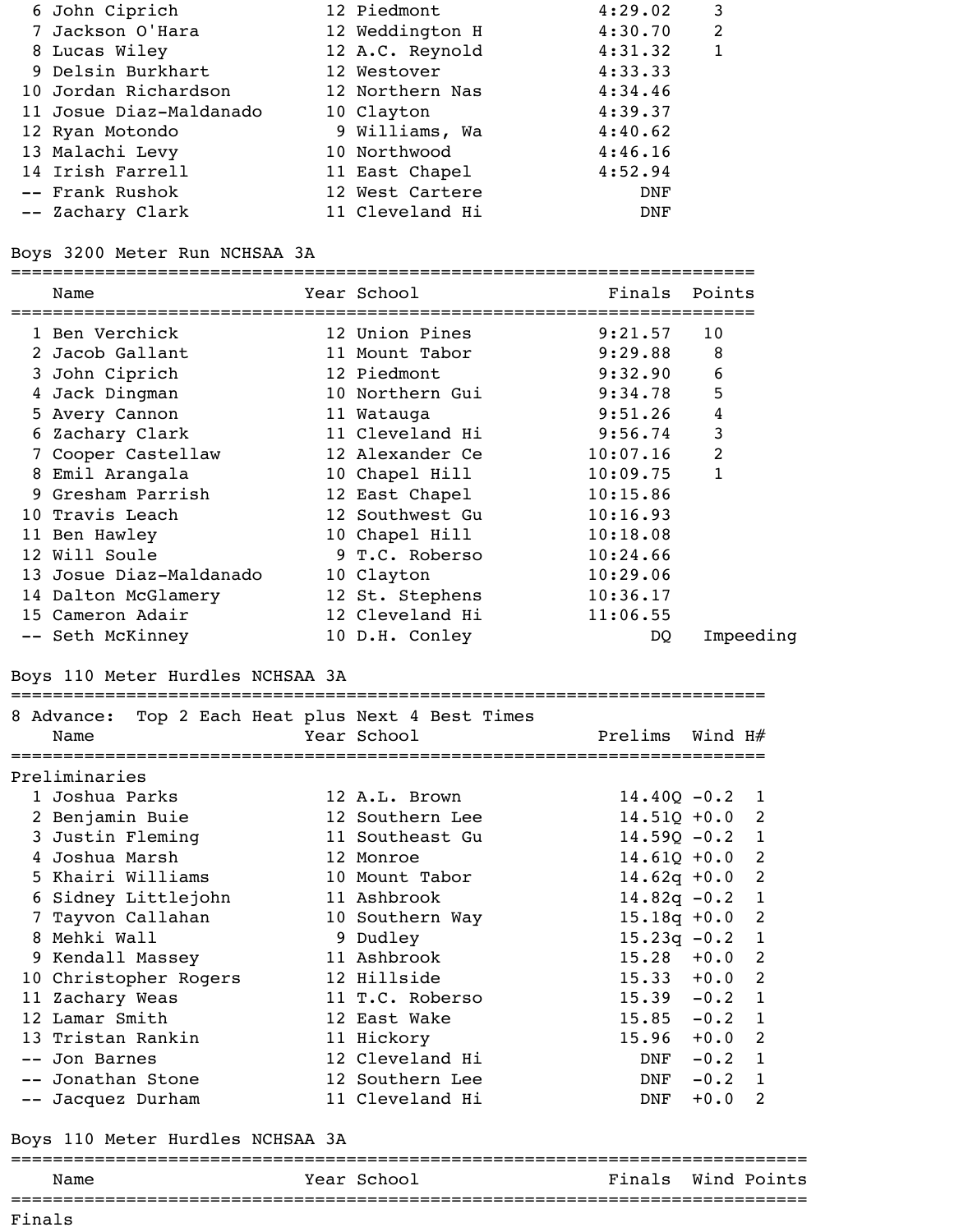| 1 Joshua Parks      | 12 A.L. Brown   | $14.24 - 1.4$ 10 |                |
|---------------------|-----------------|------------------|----------------|
| 2 Joshua Marsh      | 12 Monroe       | $14.37 - 1.4$ 8  |                |
| 3 Justin Fleming    | 11 Southeast Gu | $14.40 - 1.4$ 6  |                |
| 4 Benjamin Buie     | 12 Southern Lee | $14.44 - 1.4$ 5  |                |
| 5 Sidney Littlejohn | 11 Ashbrook     | $14.65 - 1.4$    | $\overline{4}$ |
| 6 Khairi Williams   | 10 Mount Tabor  | $14.99 - 1.4$    |                |
| 7 Mehki Wall        | 9 Dudley        | $15.09 - 1.4$    |                |
| 8 Tayvon Callahan   | 10 Southern Way | $15.88 - 1.4$    |                |

Boys 300 Meter Hurdles NCHSAA 3A

| 12 Southern Dur<br>36.78<br>10<br>1 Khaleb McRae<br>2<br>2 Benjamin Buie<br>$\overline{\phantom{1}}$ 8<br>12 Southern Lee<br>38.51<br>2<br>3 Joshua Marsh<br>6<br>$39.19$ 2<br>12 Monroe<br>4 Nehemiah Judkins<br>12 Franklinton<br>$40.28$ 2<br>4.50<br>10 Forestview<br>$40.28$ 1<br>4 Josh Virgil<br>4.50<br>6 Mehki Wall<br>$40.29$ 2<br>3<br>9 Dudley<br>11 Ashbrook<br>2<br>7 Sidney Littlejohn<br>40.32 1<br>$\mathbf{1}$<br>8 Walker Lezotte<br>12 Cuthbertson<br>$\mathbf{1}$<br>40.73<br>9 Justin Fleming<br>11 Southeast Gu<br>2<br>40.74<br>10 Tyler Lehmann<br>$\mathbf 1$<br>11 Swansboro<br>41.11<br>11 Trevor Townsend<br>12 Cuthbertson<br>$\mathbf 1$<br>41.60<br>12 Cleveland Hi<br>2<br>12 Jon Barnes<br>41.62<br>13 Davion Nixon-trillo<br>1<br>12 North Brunsw<br>41.75<br>14 Cameron Maddox<br>12 Sun Valley<br>41.78<br>1<br>10 Jesse Carson<br>15 Utah Brown<br>43.29<br>1<br>$H#$ Points<br>School<br>Finals<br>'A'<br>1 Parkwood<br>10<br>41.62<br>2<br>1) Zach Barksdale 12<br>2) Wyne McGriff 11<br>3) Chandler McClendon 12<br>4) Kobe Funderburk 12<br>2 Southern Lee 'A'<br>41.86<br>2<br>8<br>1) Tanoah Lockley TA<br>2) Anthony Matthews<br>3) Benjamin Buie 12<br>4) Chandlet Cotton<br>3 Clayton 'A'<br>42.58<br>2<br>6<br>1) Jabril Greene<br>2) Patrick Chapepu<br>3) Joshua Mackey<br>4) Troy Fisher<br>4 Cleveland High School<br>'A'<br>5<br>42.77<br>2<br>1) Leron Sparks 9<br>2) Siheed Hargrove 11<br>3) Hunter Lee 12<br>4) Jacquez Durham 11<br>5 Southern Guilford 'A'<br>42.97<br>$\mathbf{1}$<br>4<br>1) Zion Johnson 12<br>2) Sokrates Redmond 11<br>3) Amir Wilson 11<br>4) Kameron Austin 9<br>6 Northern Durham 'A'<br>3<br>2<br>43.00<br>1) Anthony Holden 9<br>2) Laderrick Neville 12<br>3) Devin Mckoy 12<br>4) Andre Whitaker-Myart 9<br>43.291<br>7 Williams, Walter M 'A'<br>2<br>43.30<br>2<br>1) Solomon Womble 11<br>2) Jaylan Newman 12<br>3) Quincy Dabney 12<br>4) David Miles 12<br>8 A.L. Brown 'A'<br>$\overline{1}$<br>43.293<br>2<br>43.30<br>1) D'Nico Harris 11<br>2) Kam Williams 10<br>3) Nick Lyerly 12<br>4) Jalen Neal 12<br>9 Alexander Central 'A'<br>43.34<br>1<br>1) Bryson Abernathney<br>2) Daniel Cruz 10<br>4) Daniel Morgan 10<br>3) Steven Montgomery 11<br>10 Kings Mountain 'A' | Name | Year School | Finals |             | $H#$ Points |  |
|---------------------------------------------------------------------------------------------------------------------------------------------------------------------------------------------------------------------------------------------------------------------------------------------------------------------------------------------------------------------------------------------------------------------------------------------------------------------------------------------------------------------------------------------------------------------------------------------------------------------------------------------------------------------------------------------------------------------------------------------------------------------------------------------------------------------------------------------------------------------------------------------------------------------------------------------------------------------------------------------------------------------------------------------------------------------------------------------------------------------------------------------------------------------------------------------------------------------------------------------------------------------------------------------------------------------------------------------------------------------------------------------------------------------------------------------------------------------------------------------------------------------------------------------------------------------------------------------------------------------------------------------------------------------------------------------------------------------------------------------------------------------------------------------------------------------------------------------------------------------------------------------------------------------------------------------------------------------------------------------------------------------------------------------------------------------------------------------------------------------------------------------------------------------------------------------------------------------------------------------------------------------------|------|-------------|--------|-------------|-------------|--|
|                                                                                                                                                                                                                                                                                                                                                                                                                                                                                                                                                                                                                                                                                                                                                                                                                                                                                                                                                                                                                                                                                                                                                                                                                                                                                                                                                                                                                                                                                                                                                                                                                                                                                                                                                                                                                                                                                                                                                                                                                                                                                                                                                                                                                                                                           |      |             |        |             |             |  |
| Boys 4x100 Meter Relay NCHSAA 3A                                                                                                                                                                                                                                                                                                                                                                                                                                                                                                                                                                                                                                                                                                                                                                                                                                                                                                                                                                                                                                                                                                                                                                                                                                                                                                                                                                                                                                                                                                                                                                                                                                                                                                                                                                                                                                                                                                                                                                                                                                                                                                                                                                                                                                          |      |             |        |             |             |  |
|                                                                                                                                                                                                                                                                                                                                                                                                                                                                                                                                                                                                                                                                                                                                                                                                                                                                                                                                                                                                                                                                                                                                                                                                                                                                                                                                                                                                                                                                                                                                                                                                                                                                                                                                                                                                                                                                                                                                                                                                                                                                                                                                                                                                                                                                           |      |             |        |             |             |  |
|                                                                                                                                                                                                                                                                                                                                                                                                                                                                                                                                                                                                                                                                                                                                                                                                                                                                                                                                                                                                                                                                                                                                                                                                                                                                                                                                                                                                                                                                                                                                                                                                                                                                                                                                                                                                                                                                                                                                                                                                                                                                                                                                                                                                                                                                           |      |             |        |             |             |  |
|                                                                                                                                                                                                                                                                                                                                                                                                                                                                                                                                                                                                                                                                                                                                                                                                                                                                                                                                                                                                                                                                                                                                                                                                                                                                                                                                                                                                                                                                                                                                                                                                                                                                                                                                                                                                                                                                                                                                                                                                                                                                                                                                                                                                                                                                           |      |             |        |             |             |  |
|                                                                                                                                                                                                                                                                                                                                                                                                                                                                                                                                                                                                                                                                                                                                                                                                                                                                                                                                                                                                                                                                                                                                                                                                                                                                                                                                                                                                                                                                                                                                                                                                                                                                                                                                                                                                                                                                                                                                                                                                                                                                                                                                                                                                                                                                           |      |             |        |             |             |  |
|                                                                                                                                                                                                                                                                                                                                                                                                                                                                                                                                                                                                                                                                                                                                                                                                                                                                                                                                                                                                                                                                                                                                                                                                                                                                                                                                                                                                                                                                                                                                                                                                                                                                                                                                                                                                                                                                                                                                                                                                                                                                                                                                                                                                                                                                           |      |             |        |             |             |  |
|                                                                                                                                                                                                                                                                                                                                                                                                                                                                                                                                                                                                                                                                                                                                                                                                                                                                                                                                                                                                                                                                                                                                                                                                                                                                                                                                                                                                                                                                                                                                                                                                                                                                                                                                                                                                                                                                                                                                                                                                                                                                                                                                                                                                                                                                           |      |             |        |             |             |  |
|                                                                                                                                                                                                                                                                                                                                                                                                                                                                                                                                                                                                                                                                                                                                                                                                                                                                                                                                                                                                                                                                                                                                                                                                                                                                                                                                                                                                                                                                                                                                                                                                                                                                                                                                                                                                                                                                                                                                                                                                                                                                                                                                                                                                                                                                           |      |             |        |             |             |  |
|                                                                                                                                                                                                                                                                                                                                                                                                                                                                                                                                                                                                                                                                                                                                                                                                                                                                                                                                                                                                                                                                                                                                                                                                                                                                                                                                                                                                                                                                                                                                                                                                                                                                                                                                                                                                                                                                                                                                                                                                                                                                                                                                                                                                                                                                           |      |             |        |             |             |  |
|                                                                                                                                                                                                                                                                                                                                                                                                                                                                                                                                                                                                                                                                                                                                                                                                                                                                                                                                                                                                                                                                                                                                                                                                                                                                                                                                                                                                                                                                                                                                                                                                                                                                                                                                                                                                                                                                                                                                                                                                                                                                                                                                                                                                                                                                           |      |             |        |             |             |  |
|                                                                                                                                                                                                                                                                                                                                                                                                                                                                                                                                                                                                                                                                                                                                                                                                                                                                                                                                                                                                                                                                                                                                                                                                                                                                                                                                                                                                                                                                                                                                                                                                                                                                                                                                                                                                                                                                                                                                                                                                                                                                                                                                                                                                                                                                           |      |             |        |             |             |  |
|                                                                                                                                                                                                                                                                                                                                                                                                                                                                                                                                                                                                                                                                                                                                                                                                                                                                                                                                                                                                                                                                                                                                                                                                                                                                                                                                                                                                                                                                                                                                                                                                                                                                                                                                                                                                                                                                                                                                                                                                                                                                                                                                                                                                                                                                           |      |             |        |             |             |  |
|                                                                                                                                                                                                                                                                                                                                                                                                                                                                                                                                                                                                                                                                                                                                                                                                                                                                                                                                                                                                                                                                                                                                                                                                                                                                                                                                                                                                                                                                                                                                                                                                                                                                                                                                                                                                                                                                                                                                                                                                                                                                                                                                                                                                                                                                           |      |             |        |             |             |  |
|                                                                                                                                                                                                                                                                                                                                                                                                                                                                                                                                                                                                                                                                                                                                                                                                                                                                                                                                                                                                                                                                                                                                                                                                                                                                                                                                                                                                                                                                                                                                                                                                                                                                                                                                                                                                                                                                                                                                                                                                                                                                                                                                                                                                                                                                           |      |             |        |             |             |  |
|                                                                                                                                                                                                                                                                                                                                                                                                                                                                                                                                                                                                                                                                                                                                                                                                                                                                                                                                                                                                                                                                                                                                                                                                                                                                                                                                                                                                                                                                                                                                                                                                                                                                                                                                                                                                                                                                                                                                                                                                                                                                                                                                                                                                                                                                           |      |             |        |             |             |  |
|                                                                                                                                                                                                                                                                                                                                                                                                                                                                                                                                                                                                                                                                                                                                                                                                                                                                                                                                                                                                                                                                                                                                                                                                                                                                                                                                                                                                                                                                                                                                                                                                                                                                                                                                                                                                                                                                                                                                                                                                                                                                                                                                                                                                                                                                           |      |             |        |             |             |  |
|                                                                                                                                                                                                                                                                                                                                                                                                                                                                                                                                                                                                                                                                                                                                                                                                                                                                                                                                                                                                                                                                                                                                                                                                                                                                                                                                                                                                                                                                                                                                                                                                                                                                                                                                                                                                                                                                                                                                                                                                                                                                                                                                                                                                                                                                           |      |             |        |             |             |  |
|                                                                                                                                                                                                                                                                                                                                                                                                                                                                                                                                                                                                                                                                                                                                                                                                                                                                                                                                                                                                                                                                                                                                                                                                                                                                                                                                                                                                                                                                                                                                                                                                                                                                                                                                                                                                                                                                                                                                                                                                                                                                                                                                                                                                                                                                           |      |             |        |             |             |  |
|                                                                                                                                                                                                                                                                                                                                                                                                                                                                                                                                                                                                                                                                                                                                                                                                                                                                                                                                                                                                                                                                                                                                                                                                                                                                                                                                                                                                                                                                                                                                                                                                                                                                                                                                                                                                                                                                                                                                                                                                                                                                                                                                                                                                                                                                           |      |             |        |             |             |  |
|                                                                                                                                                                                                                                                                                                                                                                                                                                                                                                                                                                                                                                                                                                                                                                                                                                                                                                                                                                                                                                                                                                                                                                                                                                                                                                                                                                                                                                                                                                                                                                                                                                                                                                                                                                                                                                                                                                                                                                                                                                                                                                                                                                                                                                                                           |      |             |        |             |             |  |
|                                                                                                                                                                                                                                                                                                                                                                                                                                                                                                                                                                                                                                                                                                                                                                                                                                                                                                                                                                                                                                                                                                                                                                                                                                                                                                                                                                                                                                                                                                                                                                                                                                                                                                                                                                                                                                                                                                                                                                                                                                                                                                                                                                                                                                                                           |      |             |        |             |             |  |
|                                                                                                                                                                                                                                                                                                                                                                                                                                                                                                                                                                                                                                                                                                                                                                                                                                                                                                                                                                                                                                                                                                                                                                                                                                                                                                                                                                                                                                                                                                                                                                                                                                                                                                                                                                                                                                                                                                                                                                                                                                                                                                                                                                                                                                                                           |      |             |        |             |             |  |
|                                                                                                                                                                                                                                                                                                                                                                                                                                                                                                                                                                                                                                                                                                                                                                                                                                                                                                                                                                                                                                                                                                                                                                                                                                                                                                                                                                                                                                                                                                                                                                                                                                                                                                                                                                                                                                                                                                                                                                                                                                                                                                                                                                                                                                                                           |      |             |        |             |             |  |
|                                                                                                                                                                                                                                                                                                                                                                                                                                                                                                                                                                                                                                                                                                                                                                                                                                                                                                                                                                                                                                                                                                                                                                                                                                                                                                                                                                                                                                                                                                                                                                                                                                                                                                                                                                                                                                                                                                                                                                                                                                                                                                                                                                                                                                                                           |      |             |        |             |             |  |
|                                                                                                                                                                                                                                                                                                                                                                                                                                                                                                                                                                                                                                                                                                                                                                                                                                                                                                                                                                                                                                                                                                                                                                                                                                                                                                                                                                                                                                                                                                                                                                                                                                                                                                                                                                                                                                                                                                                                                                                                                                                                                                                                                                                                                                                                           |      |             |        |             |             |  |
|                                                                                                                                                                                                                                                                                                                                                                                                                                                                                                                                                                                                                                                                                                                                                                                                                                                                                                                                                                                                                                                                                                                                                                                                                                                                                                                                                                                                                                                                                                                                                                                                                                                                                                                                                                                                                                                                                                                                                                                                                                                                                                                                                                                                                                                                           |      |             |        |             |             |  |
|                                                                                                                                                                                                                                                                                                                                                                                                                                                                                                                                                                                                                                                                                                                                                                                                                                                                                                                                                                                                                                                                                                                                                                                                                                                                                                                                                                                                                                                                                                                                                                                                                                                                                                                                                                                                                                                                                                                                                                                                                                                                                                                                                                                                                                                                           |      |             |        |             |             |  |
|                                                                                                                                                                                                                                                                                                                                                                                                                                                                                                                                                                                                                                                                                                                                                                                                                                                                                                                                                                                                                                                                                                                                                                                                                                                                                                                                                                                                                                                                                                                                                                                                                                                                                                                                                                                                                                                                                                                                                                                                                                                                                                                                                                                                                                                                           |      |             |        |             |             |  |
|                                                                                                                                                                                                                                                                                                                                                                                                                                                                                                                                                                                                                                                                                                                                                                                                                                                                                                                                                                                                                                                                                                                                                                                                                                                                                                                                                                                                                                                                                                                                                                                                                                                                                                                                                                                                                                                                                                                                                                                                                                                                                                                                                                                                                                                                           |      |             |        |             |             |  |
|                                                                                                                                                                                                                                                                                                                                                                                                                                                                                                                                                                                                                                                                                                                                                                                                                                                                                                                                                                                                                                                                                                                                                                                                                                                                                                                                                                                                                                                                                                                                                                                                                                                                                                                                                                                                                                                                                                                                                                                                                                                                                                                                                                                                                                                                           |      |             |        |             |             |  |
|                                                                                                                                                                                                                                                                                                                                                                                                                                                                                                                                                                                                                                                                                                                                                                                                                                                                                                                                                                                                                                                                                                                                                                                                                                                                                                                                                                                                                                                                                                                                                                                                                                                                                                                                                                                                                                                                                                                                                                                                                                                                                                                                                                                                                                                                           |      |             |        |             |             |  |
|                                                                                                                                                                                                                                                                                                                                                                                                                                                                                                                                                                                                                                                                                                                                                                                                                                                                                                                                                                                                                                                                                                                                                                                                                                                                                                                                                                                                                                                                                                                                                                                                                                                                                                                                                                                                                                                                                                                                                                                                                                                                                                                                                                                                                                                                           |      |             |        |             |             |  |
|                                                                                                                                                                                                                                                                                                                                                                                                                                                                                                                                                                                                                                                                                                                                                                                                                                                                                                                                                                                                                                                                                                                                                                                                                                                                                                                                                                                                                                                                                                                                                                                                                                                                                                                                                                                                                                                                                                                                                                                                                                                                                                                                                                                                                                                                           |      |             |        |             |             |  |
|                                                                                                                                                                                                                                                                                                                                                                                                                                                                                                                                                                                                                                                                                                                                                                                                                                                                                                                                                                                                                                                                                                                                                                                                                                                                                                                                                                                                                                                                                                                                                                                                                                                                                                                                                                                                                                                                                                                                                                                                                                                                                                                                                                                                                                                                           |      |             |        |             |             |  |
|                                                                                                                                                                                                                                                                                                                                                                                                                                                                                                                                                                                                                                                                                                                                                                                                                                                                                                                                                                                                                                                                                                                                                                                                                                                                                                                                                                                                                                                                                                                                                                                                                                                                                                                                                                                                                                                                                                                                                                                                                                                                                                                                                                                                                                                                           |      |             |        |             |             |  |
|                                                                                                                                                                                                                                                                                                                                                                                                                                                                                                                                                                                                                                                                                                                                                                                                                                                                                                                                                                                                                                                                                                                                                                                                                                                                                                                                                                                                                                                                                                                                                                                                                                                                                                                                                                                                                                                                                                                                                                                                                                                                                                                                                                                                                                                                           |      |             |        |             |             |  |
|                                                                                                                                                                                                                                                                                                                                                                                                                                                                                                                                                                                                                                                                                                                                                                                                                                                                                                                                                                                                                                                                                                                                                                                                                                                                                                                                                                                                                                                                                                                                                                                                                                                                                                                                                                                                                                                                                                                                                                                                                                                                                                                                                                                                                                                                           |      |             |        |             |             |  |
|                                                                                                                                                                                                                                                                                                                                                                                                                                                                                                                                                                                                                                                                                                                                                                                                                                                                                                                                                                                                                                                                                                                                                                                                                                                                                                                                                                                                                                                                                                                                                                                                                                                                                                                                                                                                                                                                                                                                                                                                                                                                                                                                                                                                                                                                           |      |             |        |             |             |  |
|                                                                                                                                                                                                                                                                                                                                                                                                                                                                                                                                                                                                                                                                                                                                                                                                                                                                                                                                                                                                                                                                                                                                                                                                                                                                                                                                                                                                                                                                                                                                                                                                                                                                                                                                                                                                                                                                                                                                                                                                                                                                                                                                                                                                                                                                           |      |             |        |             |             |  |
|                                                                                                                                                                                                                                                                                                                                                                                                                                                                                                                                                                                                                                                                                                                                                                                                                                                                                                                                                                                                                                                                                                                                                                                                                                                                                                                                                                                                                                                                                                                                                                                                                                                                                                                                                                                                                                                                                                                                                                                                                                                                                                                                                                                                                                                                           |      |             |        |             |             |  |
|                                                                                                                                                                                                                                                                                                                                                                                                                                                                                                                                                                                                                                                                                                                                                                                                                                                                                                                                                                                                                                                                                                                                                                                                                                                                                                                                                                                                                                                                                                                                                                                                                                                                                                                                                                                                                                                                                                                                                                                                                                                                                                                                                                                                                                                                           |      |             |        |             |             |  |
|                                                                                                                                                                                                                                                                                                                                                                                                                                                                                                                                                                                                                                                                                                                                                                                                                                                                                                                                                                                                                                                                                                                                                                                                                                                                                                                                                                                                                                                                                                                                                                                                                                                                                                                                                                                                                                                                                                                                                                                                                                                                                                                                                                                                                                                                           |      |             |        |             |             |  |
|                                                                                                                                                                                                                                                                                                                                                                                                                                                                                                                                                                                                                                                                                                                                                                                                                                                                                                                                                                                                                                                                                                                                                                                                                                                                                                                                                                                                                                                                                                                                                                                                                                                                                                                                                                                                                                                                                                                                                                                                                                                                                                                                                                                                                                                                           |      |             |        |             |             |  |
|                                                                                                                                                                                                                                                                                                                                                                                                                                                                                                                                                                                                                                                                                                                                                                                                                                                                                                                                                                                                                                                                                                                                                                                                                                                                                                                                                                                                                                                                                                                                                                                                                                                                                                                                                                                                                                                                                                                                                                                                                                                                                                                                                                                                                                                                           |      |             | 43.59  | $\mathbf 1$ |             |  |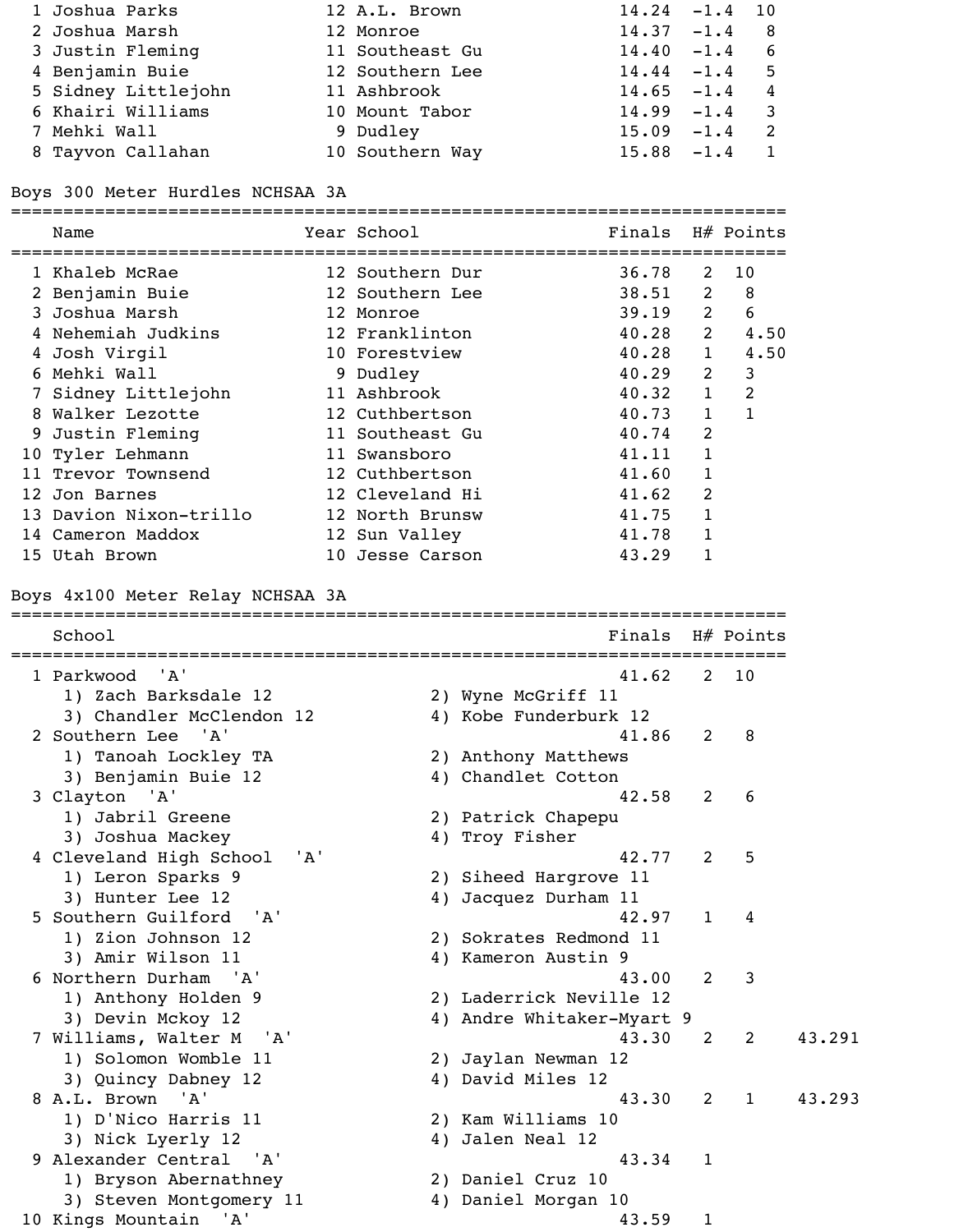1) Jordan Fields 2) Shane Reid 3) Chris Britton 4) Quintin Davisdon 11 Northside (3a) 'A' 43.65 1 1) Jhadyn Maxwell 12 2) Jaqurious Conley 11 3) Aasin McDougal 11 4) Chirlo Phillips 12 12 Dudley 'A' 43.80 1 43.798 1) Chris Slade 12 2) Larry Monroe 9 3) Ayden Gamble 4) Mehki Wall 9 12 Eastern Alamance 'A' 43.80 2 43.798 1) Caleb Hester 11 2) Jaden Daye 12 3) Elijah Burnette 4) Joshua Robinson 12 14 Cuthbertson High School 'A' 43.94 1 1) Jacob Koerner 10 2) Ashton Spangler 12 3) Ari Richards 10 4) Ryan Kobziak 11 15 Marvin Ridge 'A' 44.09 1 1) Ryan Manns 11 2) Ryan Hank 11 3) Grant Sutherland 11 4) Owen Barr 10 -- Hunt High School 'A' DNF 1 1) Chris Atis 2) Clarence Ward 12 3) Elijah Anderson 4) Dionte Alston 12 Boys 4x200 Meter Relay NCHSAA 3A ========================================================================== School School **Finals** H# Points ========================================================================== 1 A.L. Brown 'A' 1:26.87 2 10 1) Marcos Chapman 11 2) Joshua Parks 12 3) Dezmond Adams 12 4) Jalen Neal 12 2 Cleveland High School 'A' 1:27.08 2 8 1) Hunter Lee 12 2) Siheed Hargrove 11 3) Jon Barnes 12 4) Jacquez Durham 11 3 Cuthbertson High School 'A' 1:27.30 2 6 1) Bradon Black 12 2) Jacob Koerner 10 3) Ashton Spangler 12 4) Aidan McNally 10 4 Southeast Guilford 'A' 1:27.72 2 5 1) J Stockham 2) Adam Akins 11 3) Ervin McAllister 10 4) Keith Holloway 12 5 Parkland 'A' 1:28.12 2 4 1) Jacquez Roseboro 12 2) Justin Miles 10 3) Savien Hayes 12 4) Chandler Dowell 11 6 Southern Durham 'A' 1:28.25 2 3 1) Jordan Purvis 11 2) Keilon Strader 3) Taron Beaufor 4) Khaleb McRae 12 7 Sun Valley 'A' 1:28.72 2 2 1) Deuce Wilson 10 2) Isiah Hall 12 3) Jalen Bethune 11 4) Cameron Maddox 12 8 Rose, J.H. 'A' 1:29.70 1 1 1) Daishon Donald 12 2) Michael Allen 9 3) Trequavis Haarns 12 (4) Jahqarius Daniels 12 9 Dudley 'A' 1:29.96 1 1) Chris Slade 12 2) Ayden Gamble 3) Mehki Wall 9 4) Larry Monroe 9 10 Clayton 'A' 1:29.97 1 1) Jabril Greene 2) Patrick Chapepu 3) Jaiah Williams 4) Joshua Mackey 11 Marvin Ridge 'A' 1:30.90 1 1) Ryan Manns 11 2) Ryan Hank 11 3) Grant Sutherland 11 4) Evin McEntee 12 12 Asheville 'A' 1:31.53 1 1) Boryan Markulis 10 2) 3) 4) Trevon Robinson 12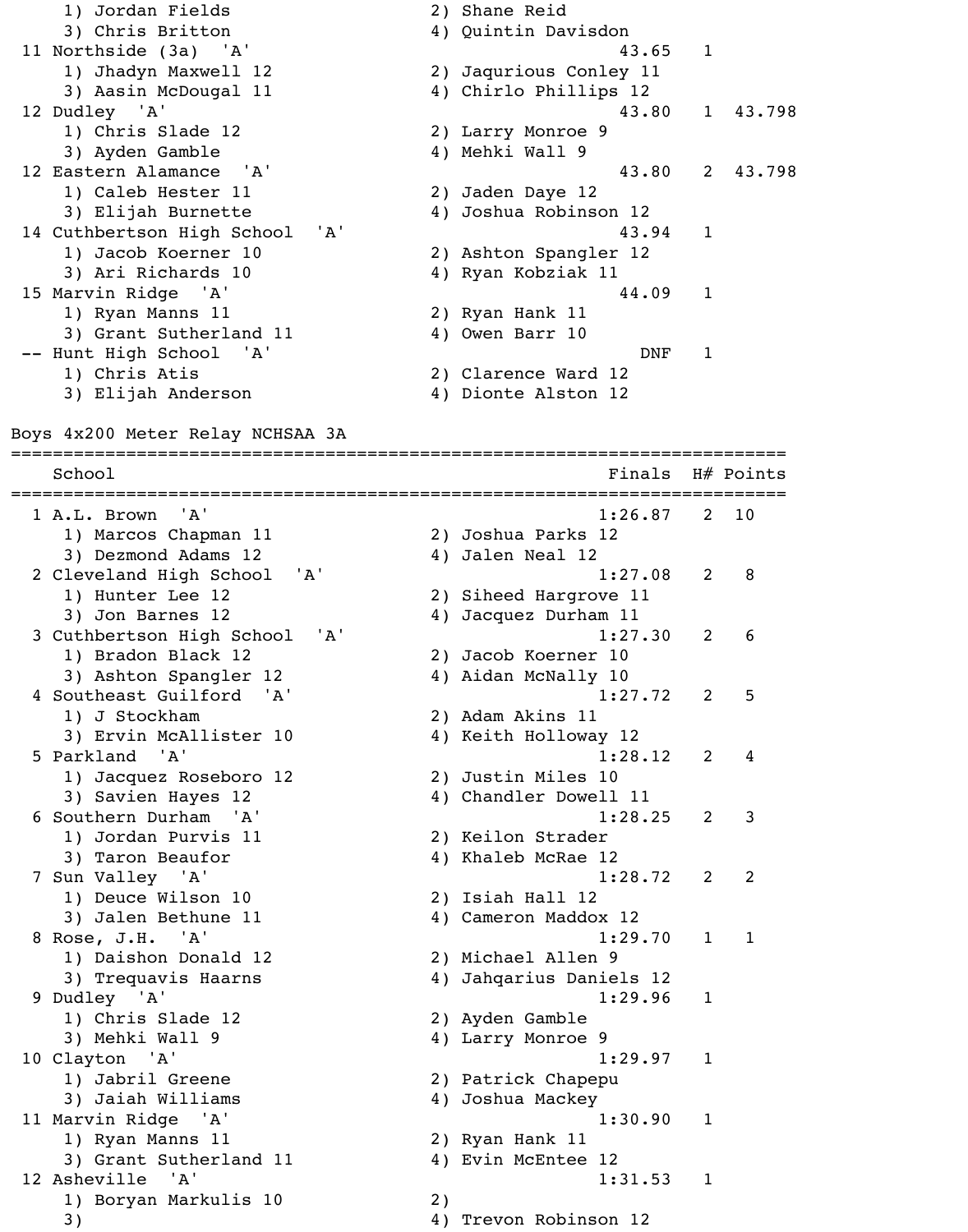13 Southern Wayne 'A' 1:31.75 1 1) Tayvon Callahan 10 2) Taylen West 11 3) Josef Sanders (4) Tashawn Phillips 14 Eastern Alamance 'A' 1:32.83 1 1) Ezechiel Yao 11 2) Elijah Burnette 3) Jaden Daye 12 4) Joshua Robinson 12 15 Williams, Walter M 'A' 1:33.08 2 1) Solomon Womble 11 2) Quincy Dabney 12 3) Jaylan Newman 12 4) David Miles 12 16 South Iredell 'A' 1:33.24 1 1) Justin Turner 2) Mitchael Clark-Kitchen 3) Adithya Rajendran (4) Kaleel Stevenson Boys 4x400 Meter Relay NCHSAA 3A ========================================================================== School **Finals** H# Points ========================================================================== 1 Weddington High School 'A' 3:17.92 2 10 1) Kyle Durham 12 2) Will Mazur 12 3) Jake Toomey 11 4) Emerson Douds 12 2 Asheville 'A' 3:19.43 2 8 1) Mitchell Norris 2) Levi Harris 3) Ben Brock 12 4) Trevon Robinson 12 3 Hillside 'A' 3:21.56 2 6 1) Robert Covington 11 2) Kacey Pratt 12 3) Ahmir Davenport 12 4) Korey Pratt 10 4 Cuthbertson High School 'A' 3:23.48 2 5 1) Bradon Black 12 2) Trevor Townsend 12 3) Ashton Spangler 12 4) Aidan McNally 10 5 Parkland 'A' 3:24.53 1 4 1) Justin Miles 10 2) Savien Hayes 12 3) Chandler Dowell 11 4) Kamari Brooks 12 6 Clayton 'A' 3:24.89 1 3 1) Patrick Chapepu 2) Jaiah Williams 3) Dylan Coulliard (4) Jonathan Escobar 10 7 Marvin Ridge 'A' 3:25.83 1 2 1) Ben Payeur 12 2) Gunner Hogston 11 3) Evin McEntee 12 4) Connor Gross 12 8 A.C. Reynolds 'A' 3:28.15 1 1 1) Rupert Reilly 12 2) Dwayne Lillie 11 3) Zach Crain 12 4) Adam Graham 11 9 Southern Guilford 'A' 3:28.15 1 1) Julian Martin 12 2) Justin Copper 10 3) Jamiah McMillan 12 4) Sokrates Redmond 11 10 Orange 'A' 3:28.63 1 1) Keanu Mims 10 2) Thomas Kaltenbach 3) Jose Torres 10 4) Cameron Michalski 12 11 Smith, Ben L 'A' 3:28.76 1 1) Shamar Roberts 2) Jed Willimson 3) Khaill Jackson 4) Nick Witherspoon 12 West Carteret 'A' 3:29.20 1 1) Braxton Plisko 2) Nick King 3) Zach Johnson 4) Frank Rushok 12 13 Smith, E.E. 'A' 3:30.21 2 1) Jaylyn Locklear 12 2) Toshiro Spivey 12 3) Jeremy Evans 11 4) Cameron McNeill 12 14 Southeast Guilford 'A' 3:30.22 2 1) Joshua King 11 2) Dalton Falls 10 3) Kyree Burns 12 4) Will Earnhardt 12 15 Rose, J.H. 'A' 3:30.25 2 1) Trequavis Haarns 2) Jahqarius Daniels 12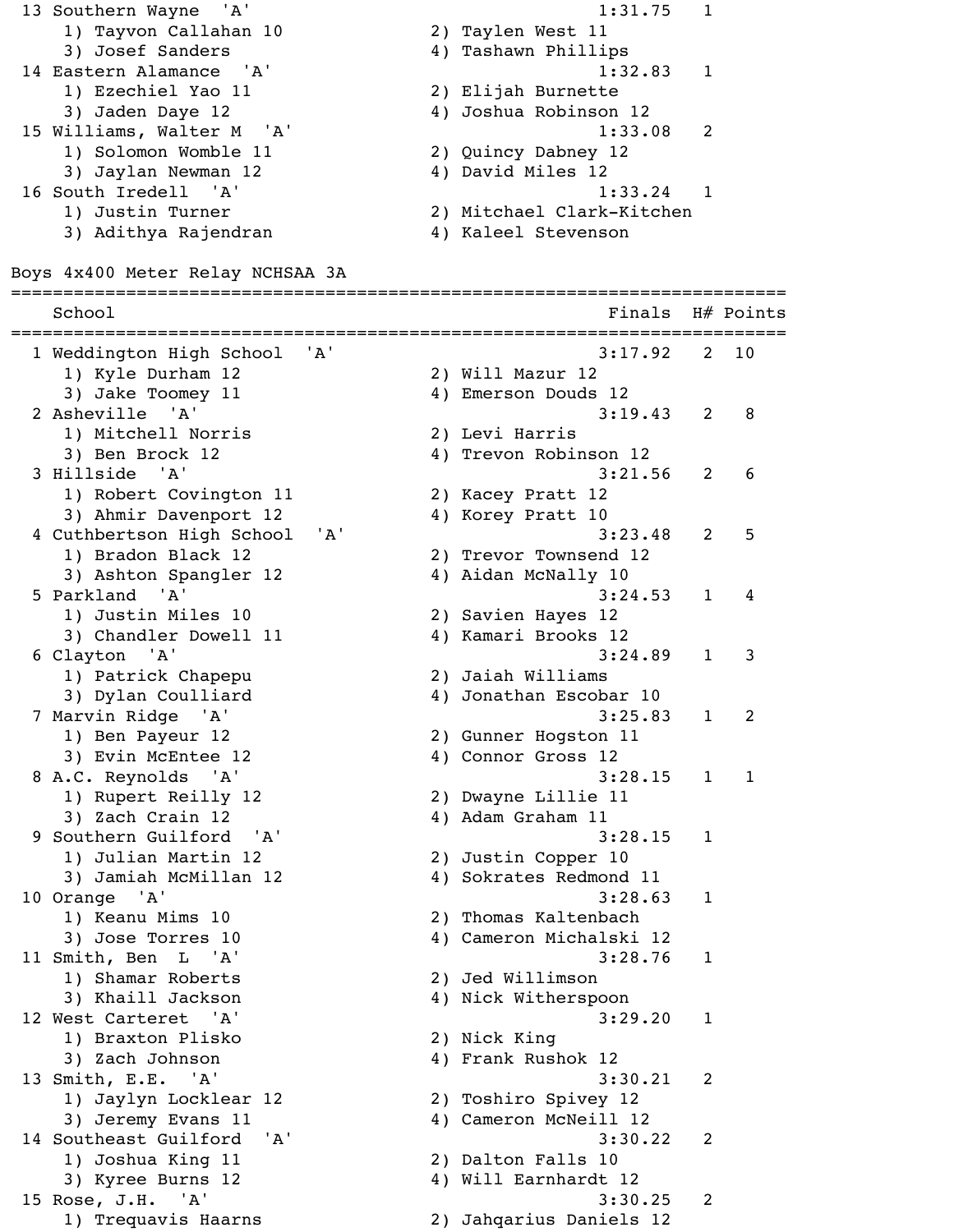3) Anthony Daniels 4) Daishon Donald 12 16 Franklinton 'A' 3:31.12 2 1) Nehemiah Judkins 12 2) Steve Green 12

- 
- 3) Aaron Garner 12 4) Christigen Massenburg 12

Boys 4x800 Meter Relay NCHSAA 3A

| School                           | ==============================<br>Finals | Points       |
|----------------------------------|------------------------------------------|--------------|
| 1 Weddington High School 'A'     | 7:52.18                                  | 10           |
| 1) Krystopher Durham 10          | 2) Stephen Larson 12                     |              |
| 3) Jake Toomey 11                | 4) Jackson O'Hara 12                     |              |
| 2 A.C. Reynolds 'A'              | 7:56.76                                  | 8            |
| 1) Dwayne Lillie 11              | 2) Zach Crain 12                         |              |
| 3) Adam Graham 11                | 4) Lucas Wiley 12                        |              |
| 'A'<br>3 Cuthbertson High School | 7:59.03                                  | 6            |
| 1) Walker Lezotte 12             | 2) William Walsh 10                      |              |
| 3) Mickey Schihl                 | 4) Kyle Stamper 12                       |              |
| 4 Mount Tabor 'A'                | 7:59.47                                  | 5            |
| 1) Jon Spaar 12                  | 2) Finley Simmons 9                      |              |
| 3) Hayden Coty 12                | 4) James Vlasis 12                       |              |
| 5 Marvin Ridge 'A'               | 8:02.07                                  | 4            |
| 1) Jason Blizzard 12             | 2) Cole Jackson 10                       |              |
| 3) Connor Gross 12               | 4) Gunner Hogston 11                     |              |
| 6 Asheville 'A'                  | 8:02.46                                  | 3            |
| 1) Mitchell Norris               | 2) Hutch Turner                          |              |
| 3) Haven Honeycutt               | 4) Ben Brock 12                          |              |
| 7 Cleveland High School<br>'A'   | 8:11.12                                  | 2            |
| 1) Zachary Clark 11              | 2) Esteban Cabascango 12                 |              |
| 3) Rigoberto Bueno 11            | 4) Cameron Adair 12                      |              |
| 8 D.H. Conley 'A'                | 8:11.28                                  | $\mathbf{1}$ |
| 1) Eli Orians                    | 2) Jalen Wilson                          |              |
| 3) AJ Miller                     | 4) Zach Tucker                           |              |
| 9 Union Pines 'A'                | 8:11.70                                  |              |
| 1) Mason Wood 12                 | 2) Ben Verchick 12                       |              |
| 3) Curt Verchick 10              | 4) Giovanni Rincon 9                     |              |
| 10 West Carteret 'A'             | 8:15.90                                  |              |
| 1) Cameron Eure                  | 2) Stone Watson                          |              |
| 3) Jack Lindstrom                | 4) Frank Rushok 12                       |              |
| 11 Northern Nash 'A'             | 8:20.54                                  |              |
| 1) Jordan Richardson 12          | 2) Sam Page 12                           |              |
| 3) Joseph Dees 12                | 4) Jaylin Wilkins 12                     |              |
| 12 Southeast Guilford 'A'        | 8:22.07                                  |              |
| 1) William Teasley 12            | 2) Dalton Falls 10                       |              |
| 3) Spady Welch                   | 4) Will Earnhardt 12                     |              |
| 13 Gray's Creek 'A'              | 8:23.52                                  |              |
| 1) Adam Lindee 12                | 2) Josiah Arreguin 10                    |              |
| 3) Garrett Harbison 11           | 4) Rashun Dorsey 11                      |              |
| 14 Piedmont 'A'                  | 8:29.34                                  |              |
| 1) Kidane Seith 9                | 2) Taylor Merrell 11                     |              |
| 3) Caleb Baucom 9                | 4) Lucas Paschal 12                      |              |
| 15 A.L. Brown 'A'                | 8:39.45                                  |              |
| 1) Kevin Stegall 10              | 2) Onesimo Rosas 10                      |              |
| 3) Tanner Roth 12                | 4) Adonnance Brown 11                    |              |
| 16 Hillside 'A'                  | 8:53.05                                  |              |
| 1) Jose Carbajal Perez 12        | 2) Robert Covington 11                   |              |
| 3) Ahmir Davenport 12            | 4) Korey Pratt 10                        |              |
|                                  |                                          |              |

Boys High Jump NCHSAA 3A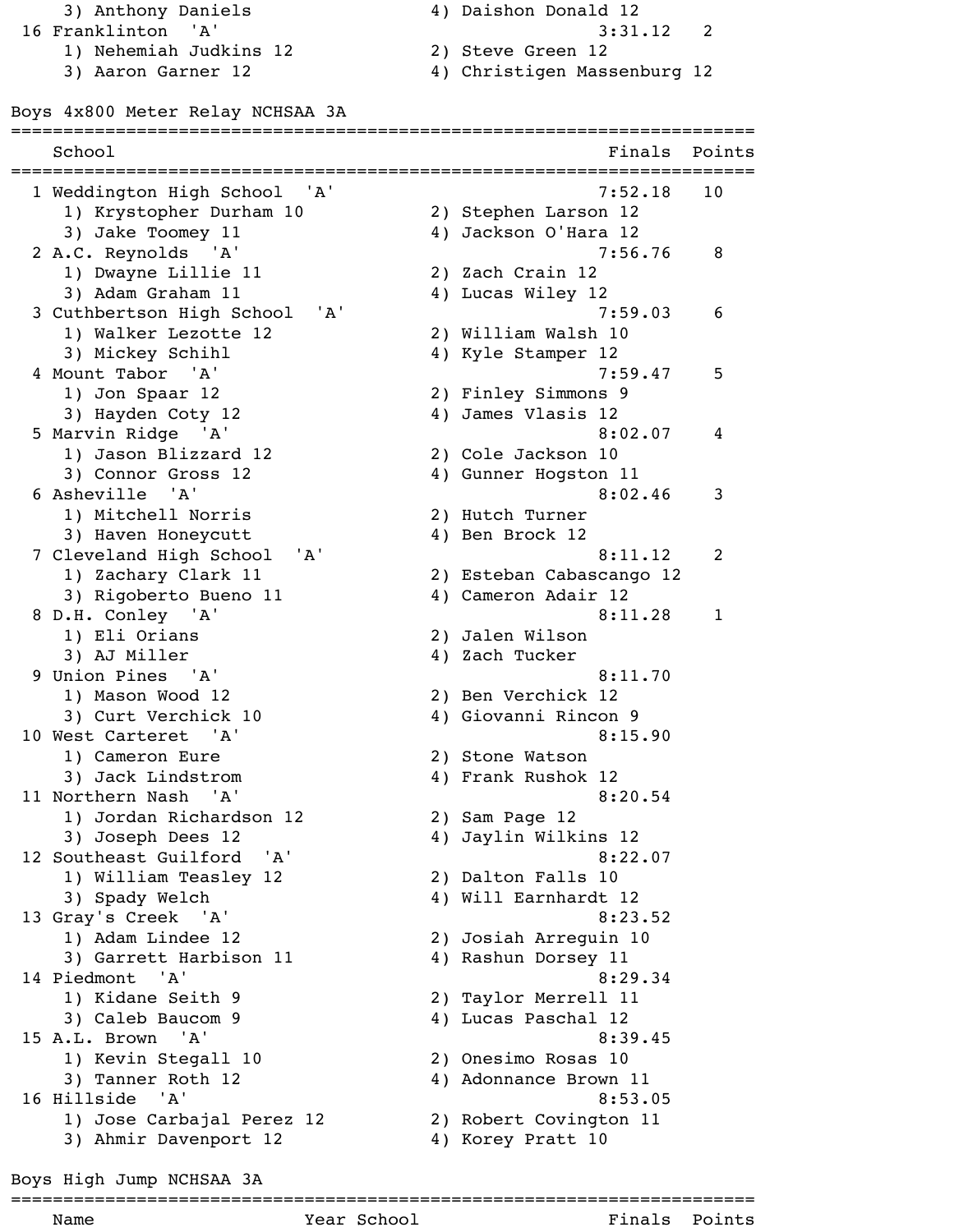| 1 Jieem Bullock      | 11 North Brunsw | $6 - 08.00$  | 10             |
|----------------------|-----------------|--------------|----------------|
| 2 Malaki Benton      | 12 South Johnst | $6 - 06.00$  | 8              |
| 3 Julien Stephens    | 12 Jacksonville | $6 - 04.00$  | 6              |
| 4 Quinn Cokley       | 11 Marvin Ridge | $6 - 02.00$  | 5              |
| 5 Chima Nwoso        | 10 Terry Sanfor | $J6 - 02.00$ | $\overline{4}$ |
| 6 Laderrick Neville  | 12 Northern Dur | $J6 - 02.00$ | 3              |
| 7 Spencer Yandrofski | 11 East Chapel  | $J6 - 02.00$ | $\overline{2}$ |
| 8 Rashawn Pleasant   | 11 Northern Gui | $J6 - 02.00$ | 0.50           |
| 8 Kyra Peterkin      | 12 Forestview   | $J6 - 02.00$ | 0.50           |
| 10 D'John Jones      | 12 Harnett Cent | $6 - 00.00$  |                |
| 10 Kristopher Clark  | 12 Eastern Wayn | $6 - 00.00$  |                |
| 10 Latrell Moore     | 12 Asheboro     | $6 - 00.00$  |                |
| 10 Branson McAdams   | 11 Cuthbertson  | $6 - 00.00$  |                |
| 14 Rico Sastoque     | 12 Northwest Ca | $J6 - 00.00$ |                |
| -- Seth Barnes       | 11 Forestview   | NH           |                |
| -- Jeriah Ford       | 12 West Rowan   | NH           |                |
|                      |                 |              |                |

### Boys Pole Vault NCHSAA 3A

======================================================================= Name Year School Finals Points ======================================================================= 1 Patrick Freeman 12 Mount Tabor 15-00.00 10 2 Marcus Hesske 11 Parkwood 14-06.00 8 3 Nick Callis **11 Weddington H** 14-00.00 6 4 Nicholas Lovin 11 T.C. Roberso 13-00.00 5 5 Andy McLean 12 Mount Tabor J13-00.00 4 6 Boryan Markulis 10 Asheville J13-00.00 3 7 Kaleb Estridge 12 Kings Mounta 12-06.00 2 8 Lucas Villemagne  $10$  North Buncom  $12-00.00$  1 9 Logan Malone 12 Swansboro J12-00.00 10 Jacob Hickerson 12 Chapel Hill 11-06.00 10 Darius Johnson 11 Southern Lee 11-06.00 12 Max Baumgartner 10 Cleveland Hi J11-06.00 -- Jake Rodgers and the Tranklinton of the NH -- Hayden Smith 12 Harnett Cent NH -- Gordon Harwell 10 Chapel Hill NH -- Davis Nicol 12 Fike High Sc NH

### Boys Long Jump NCHSAA 3A

| Name                | Year School      | Finals       |             | Wind Points    |
|---------------------|------------------|--------------|-------------|----------------|
| 1 Jieem Bullock     | 11 North Brunsw  | $23 - 01.00$ | $-1.7$      | 10             |
| 2 Laderrick Neville | 12 Northern Dur  | $22 - 05.75$ | $2 \cdot 0$ | 7              |
| 2 Titus Phillips    | 10 Kings Mounta  | $22 - 05.75$ | 0.3         | 7              |
| 4 Jalen Bristow     | 11 Mount Tabor   | $22 - 05.25$ | 0.7         | 5              |
| 5 Trevor Grant      | 12 Cuthbertson   | $22 - 04.00$ | 1.3         | $\overline{4}$ |
| 6 Malaki Benton     | 12 South Johnst  | $21 - 10.00$ | 0.9         | 3              |
| 7 Sebastian Best    | 10 Watauga       | $21 - 02.00$ | 0.4         | $\overline{2}$ |
| 8 Rico Sastoque     | 12 Northwest Ca  | $20 - 10.50$ | $-0.4$      | $\mathbf{1}$   |
| 9 Kameron Palmer    | 12 Mount Tabor   | $20 - 08.50$ | $-0.5$      |                |
| 10 D'John Jones     | 12 Harnett Cent  | $20 - 06.25$ | 0.2         |                |
| 11 Jaqurious Conley | 11 Northside (3) | $19 - 11.00$ | 0.3         |                |
| 12 Dawson Haywood   | 11 Union Pines   | $19 - 10.75$ | $-0.7$      |                |
| 13 Devin Lyles      | 12 Southern Lee  | $19 - 08.25$ | $-1.2$      |                |
| -- Dionte Alston    | 12 Hunt High Sc  | ND.          | NWI         |                |
| -- Christian Phelps | 11 Cuthbertson   | ND           | NWI         |                |

#### Boys Triple Jump NCHSAA 3A

============================================================================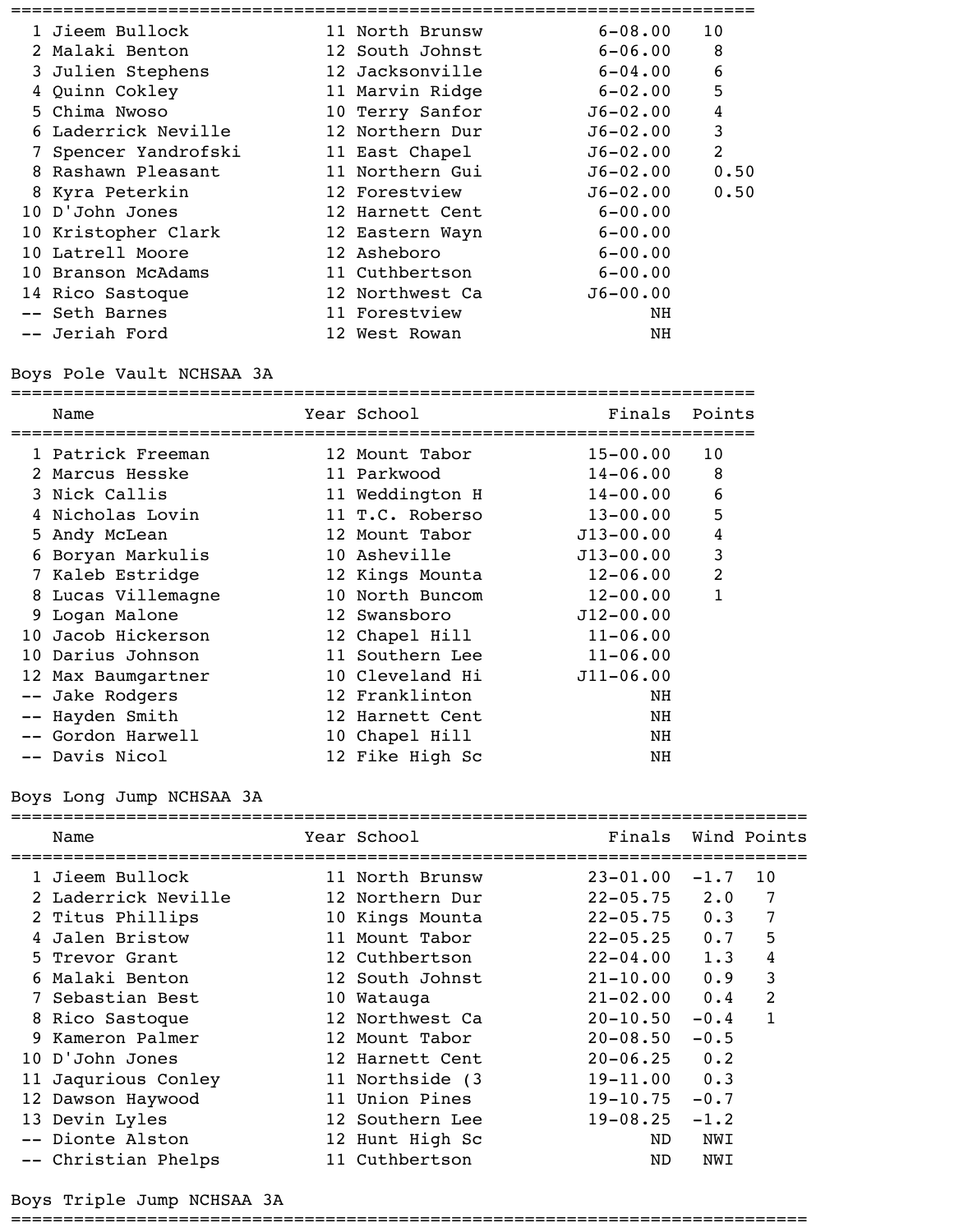| Name                | Year School     | Finals           |        | Wind Points    |
|---------------------|-----------------|------------------|--------|----------------|
| 1 Trevor Grant      | 12 Cuthbertson  | $47 - 02.75$     | $-0.7$ | 10             |
| 2 Jordan Purvis     | 11 Southern Dur | $46 - 11.50$ 2.2 |        | 8              |
| 3 Ahmad Joyner      | 12 Southwest Gu | $46 - 09.75$     | $-0.2$ | 6              |
| 4 Sam Wall          | 12 East Rowan   | $45 - 01.75$ 0.1 |        | 5              |
| 5 Clarence Ward     | 12 Hunt High Sc | $44 - 09.00$     | $-1.0$ | 4              |
| 6 Cameron Clibourne | 12 Rockingham C | $43 - 10.75$     | 0.5    | $\mathbf{3}$   |
| 7 Andrew Whitaker   | 12 Smith, E.E.  | $43 - 10.50$     | $-0.7$ | $\overline{2}$ |
| 8 Owen Barr         | 10 Marvin Ridge | $43 - 00.00$     | 2.4    | $\mathbf{1}$   |
| 9 D'John Jones      | 12 Harnett Cent | $42 - 10.50$     | $-1.0$ |                |
| 10 Ervin McAllister | 10 Southeast Gu | $42 - 08.75$     | 0.1    |                |
| 11 Zyree Wilder     | 12 Fike High Sc | $42 - 03.25$ 1.0 |        |                |
| 12 Kevin Shaw       | 11 Stuart W. Cr | $41 - 00.75$     | $-1.8$ |                |
| -- Kobe Funderburk  | 12 Parkwood     | FOUL             |        |                |
| -- Jon Barnes       | 12 Cleveland Hi | <b>FOUL</b>      |        |                |
|                     |                 |                  |        |                |

### Boys Shot Put NCHSAA 3A

=======================================================================

| Name                   | Year School     | Finals       | Points         |
|------------------------|-----------------|--------------|----------------|
| 1 Alec Mock            | 11 Weddington H | $53 - 08.50$ | 10             |
| 2 Dominique Partridge  | 12 Chapel Hill  | $52 - 06.00$ | 8              |
| 3 Jamel Abalos         | 12 Swansboro    | $50 - 08.00$ | 6              |
| 4 Peyton Tully         | 12 Cuthbertson  | $50 - 03.75$ | 5              |
| 5 Lyndon Strickland    | 12 Alexander Ce | $48 - 03.00$ | 4              |
| 6 Roman Johnson        | 12 Southern Gui | $47 - 11.00$ | 3              |
| 7 Milton Chandler      | 12 Jacksonville | $47 - 08.75$ | $\overline{2}$ |
| 8 Jaikwez Woresly      | 9 Eastern Wayn  | $47 - 06.00$ | 1              |
| 9 Cedric Douglas       | 11 Southern Lee | $47 - 04.50$ |                |
| 10 Austin Hunt         | 12 Cape Fear    | $46 - 00.00$ |                |
| 11 Ronald Gilliard     | 12 Dudley       | $45 - 02.00$ |                |
| 12 Anthony Freeman     | 10 Northern Dur | $44 - 03.25$ |                |
| 13 Zachary Jones       | 10 Hunt High Sc | $44 - 01.00$ |                |
| 14 Christopher Elmonus | 12 A.C. Reynold | $43 - 03.25$ |                |
| 15 William Hambrook    | 12 Charlotte Ca | $36 - 03.50$ |                |

### Boys Shot Put WC Wheelchair NCHSAA 3A

# ======================================================================= Name Year School Finals Points ======================================================================= 1 William Fuller 11 Jesse Carson J11-00.00 1

### Boys Discus Throw WC Wheelchair NCHSAA 3A

| Name             | Year School     | Finals Points |                |
|------------------|-----------------|---------------|----------------|
| 1 William Fuller | 11 Jesse Carson | T29-07        | $\overline{1}$ |

#### Boys Discus Throw NCHSAA 3A

======================================================================= Name The Year School The Points Points ======================================================================= 1 Lyndon Strickland 12 Alexander Ce 176-06 10 2 Jamel Abalos 12 Swansboro 165-07 8 3 Ramone Darby 12 Northeast Gu 154-00 6 4 Alec Mock 11 Weddington H 153-10 5 5 Larry Luke 12 Freedom 150-00 4 6 Christian Bennett 12 East Rowan 148-04 3 7 Samuel Sappington 12 Watauga 142-10 2 8 Luke Noonan 10 Piedmont 142-01 1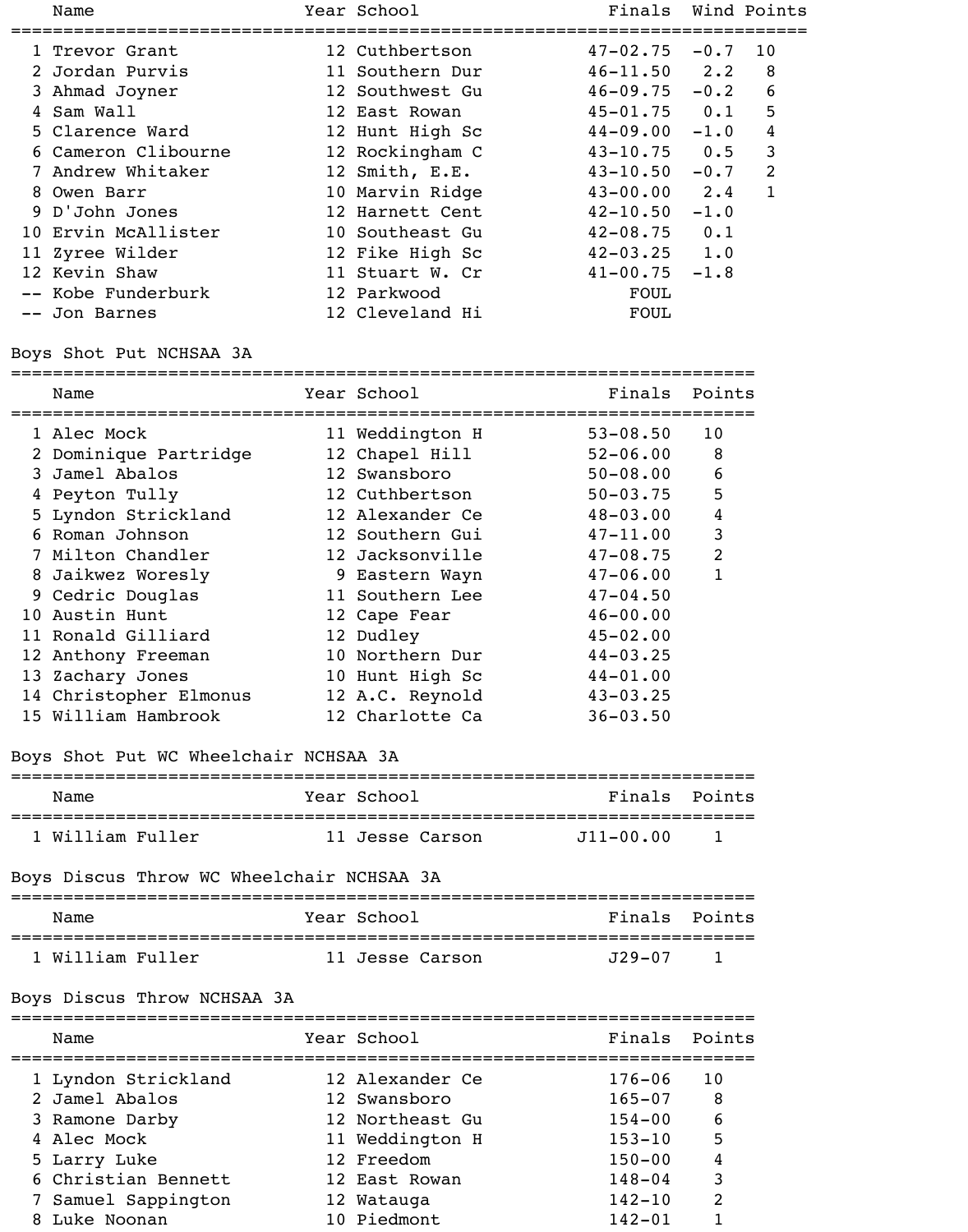| 9 Andrew McNeil |                        | 10 South Brunsw | $141 - 10$  |
|-----------------|------------------------|-----------------|-------------|
|                 | 10 Cedric Douglas      | 11 Southern Lee | $139 - 09$  |
| 11 Austin Hunt  |                        | 12 Cape Fear    | $139 - 04$  |
| 12 Nathan Lau   |                        | 9 Topsail       | $139 - 00$  |
|                 | 13 Jordan Robinson     | 12 Asheville    | $138 - 07$  |
|                 | 14 Antwain Dunston     | 11 Rocky Mount  | $136 - 01$  |
|                 | 15 Dominique Partridge | 12 Chapel Hill  | $129 - 08$  |
|                 | -- Ronald Gilliard     | 12 Dudley       | <b>FOUL</b> |

Mixed 100 Meter Dash Unified

| Name                | Year School      | Finals Wind |             |
|---------------------|------------------|-------------|-------------|
| 1 Trevon Berry      | M11 E.E. Smith   | 11.47       | $2 \cdot 2$ |
| 2 Jason Cathon, Jr  | M11 Garner       | 11.59       | 2.2         |
| 3 Tre Sousa         | M12 Gray's Creek | 12.27       | 2.2         |
| 4 Marcus Williams   | M10 Westover     | 12.32       | $2 \cdot 2$ |
| 5 Jeremiah Bordeaux | M12 Terry Sanfor | 12.60       | 2.2         |
| 6 Devonte Pierce    | M12 Gray's Creek | 12.92       | 2.2         |
| 7 Tristan Reese     | M10 Pine Forest  | 13.35       | 2.2         |

### Mixed 4x100 Meter Relay Unified

================================================================ School Finals ================================================================ 1 Garner 'A' 49.58 1) Jason Cathon, Jr 11 2) Zachary Bellamy 11 3) Dontavias Davis 11 (4) Jared Thomas 11 2 Gray's Creek 'A' 50.20 1) Ben Bill 11 2) Kyler Brewington 11 3) Tre Sousa 12 4) Devonte Pierce 12 3 E.E. Smith 'A' 52.02 1) Isiah Thomas 10 2) Jerrell Frya 9 3) Trevon Berry 11 4) Jada Davis 10 4 Terry Sanford 'A' 52.41 1) Jeremiah Bordeaux 12 2) Clarence Frazier 10 3) Ja'Seven Graham 10 4) Ba'Yan Johnson 10 5 Westover 'A' 55.70 1) Jada Gardner 11 2) Marcus Williams 10 3) Yasmeine Rand 12 4) Evontae Bell 11 6 South View 'A' 56.66 1) Za'Shaun Harris 11 2) Terra Oakes 11 3) Bakari Walker 4) Devion Womble 12 7 Northwood 'A' 1:03.89 1) Kayla Amy 11 2) Adam Jackson-Poole 10 3) Piotr Malinowski 10 4) Sam Montoya 12 8 Cape Fear 'A' 1:06.57 1) Hannah White 11 2) Elizabeth Collins 3) Jamari Williams 9 4) Isaiah Johnson 11

### Women - NCHSAA 2A - Team Rankings - 18 Events Scored

| 1) Cummings, Hugh M.           | 90 | 2) Durham School of the Arts  | 50 |
|--------------------------------|----|-------------------------------|----|
| 3) Lake Norman Charter School  | 44 | 4) North Lincoln              | 37 |
| 5) Lexington                   | 34 | 6) East Lincoln               | 32 |
| 7) Carrboro                    | 31 | 8) Ledford                    | 27 |
| 9) Southwest Onslow            | 23 | 9) Surry Central              | 23 |
| 11) Hendersonville             | 22 | 11) NC School of Science & Ma | 22 |
| 13) Ayden-Grifton              | 15 | 13) Lincolnton                | 15 |
| 13) Eastern Randolph High Scho | 15 | 13) Croatan                   | 15 |
| Anson                          | 13 | 17) Newton-Conover            | 13 |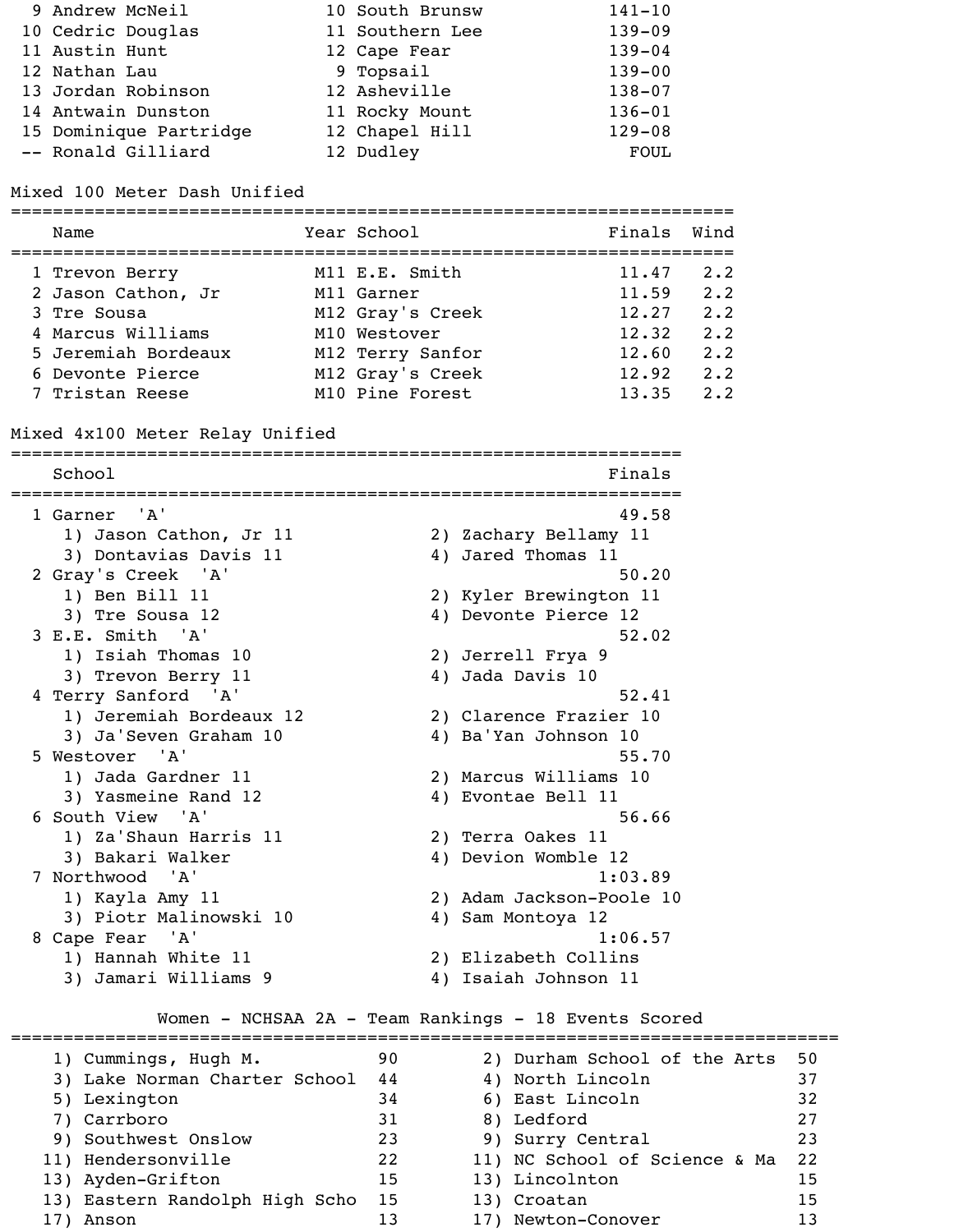| 17) Central Davidson           | 13 | 17) Owen, Charles D.   | 13 |
|--------------------------------|----|------------------------|----|
| 17) Washington                 | 13 | 22) Northeastern       | 12 |
| 22) Bertie                     | 12 | 24) T.W. Andrews       | 11 |
| 25) Patton                     | 10 | 26) Kinston            | 8  |
| 26) Hertford County            | 8  | 28) Franklin           |    |
| 28) Currituck County           |    | 28) Draughn            |    |
| 31) Thomasville                | 6  | 31) Forest Hills       | 6  |
| 31) Carver                     | 6  | 34) West Iredell       | 5  |
| 34) Trinity High               | 5  | 36) Beddingfield, E.T. | 4  |
| 36) East Henderson             | 4  | 36) Atkins             | 4  |
| 36) Ashe County                | 4  | 40) East Burke         |    |
| 40) Fred T. Foard              | 3  | 40) Smoky Mountain     |    |
| 43) Central Academy of Technol | 2  | 44) St. Pauls          |    |
| 44) North Pitt                 |    | 44) Nash Central       |    |
| 44) Bandys                     |    | 44) Fairmont           |    |

Women - NCHSAA 3A - Team Rankings - 18 Events Scored

| 1) Parkland                    | 78              | 2) Cuthbertson High School | 71              |
|--------------------------------|-----------------|----------------------------|-----------------|
| 3) Hillside                    | 63              | 4) Northern Guilford       | 33              |
| 5) Marvin Ridge                | 32.50           | 6) Chapel Hill             | 29              |
| 7) Northwood                   | 25.50           | 8) West Johnston           | 24              |
| 9) Weddington High School      | 22              | 10) North Brunswick        | 20              |
| 11) Jacksonville               | 19              | 12) North Iredell          | 18              |
| 13) Cox Mill                   | 17              | 13) Eastern Alamance       | 17              |
| 13) Eastern Guilford High Scho | 17              | 16) Northside (3A)         | 16              |
| 17) Western Guilford           | 15              | 17) Cleveland High School  | 15              |
| 19) Southeast Guilford         | 13              | 20) Mount Tabor            | 11              |
| 20) Dudley                     | 11              | 22) Hunter Huss            | 10.50           |
| 23) Franklinton                | 10              | 23) Clayton                | 10 <sub>o</sub> |
| 23) Watauga                    | 10 <sub>o</sub> | 26) Northern Durham        | 9               |
| 27) Topsail                    | 8               | 27) Concord                | 8               |
| 27) Union Pines                | 8               | 27) West Carteret          | 8               |
| 31) Rose, J.H.                 | 7               | 32) Southern Alamance      | 6               |
| 32) Asheboro                   | 6               | 34) Southern Wayne         | 5               |
| 34) Southwest Guilford         | 5               | 34) Williams, Walter M     | 5               |
| 37) Stuart W. Cramer           | 4               | 37) Piedmont               | 4               |
| 39) D.H. Conley                | 3               | 40) Enka                   | 2.50            |
| 41) Western Harnett            | 2               | 41) T.C. Roberson          | 2               |
| 43) Freedom                    |                 | 43) East Chapel Hill       |                 |

# Men - NCHSAA 2A - Team Rankings - 18 Events Scored

| 1) North Lincoln               | 76.50           | 2) Croatan                   | 57              |
|--------------------------------|-----------------|------------------------------|-----------------|
| 3) Northeastern                | 39.50           | 4) Ashe County               | 38              |
| 5) T.W. Andrews                | 34              | 6) First Flight              | 29              |
| 7) Lake Norman Charter School  | 27              | 8) Durham School of the Arts | 19.50           |
| 9) Kinston                     | 18.50           | 10) Bandys                   | 18              |
| 11) South Point                | 17              | 12) Whiteville               | 16              |
| 13) Heide Trask                | 15              | 13) Atkins                   | 15              |
| 15) Randleman                  | 13              | 15) West Stokes              | 13              |
| 17) Richlands                  | 11.50           | 18) Bunker Hill              | 10.50           |
| 19) Farmville Central          | 10              | 19) Anson                    | 10 <sup>°</sup> |
| 19) Central Academy of Technol | 10 <sup>°</sup> | 19) Goldsboro                | 10 <sub>o</sub> |
| 23) Surry Central              | 9               | 24) Carver                   | 8               |
| 24) Cummings, Hugh M.          | 8               | 24) Mount Pleasant           | 8               |
| 24) Nash Central               | 8               | 24) Mountain Heritage        | 8               |
| 24) Washington                 | 8               | 24) West Iredell             | 8               |
| 31) NC School of Science & Mat | $7\overline{ }$ | 31) Pasquotank County        |                 |
| 33) Hertford County            | 6.50            | 33) St. Pauls                | 6.50            |
| 35) West Craven High           | 6               | 35) Lincolnton               | 6               |